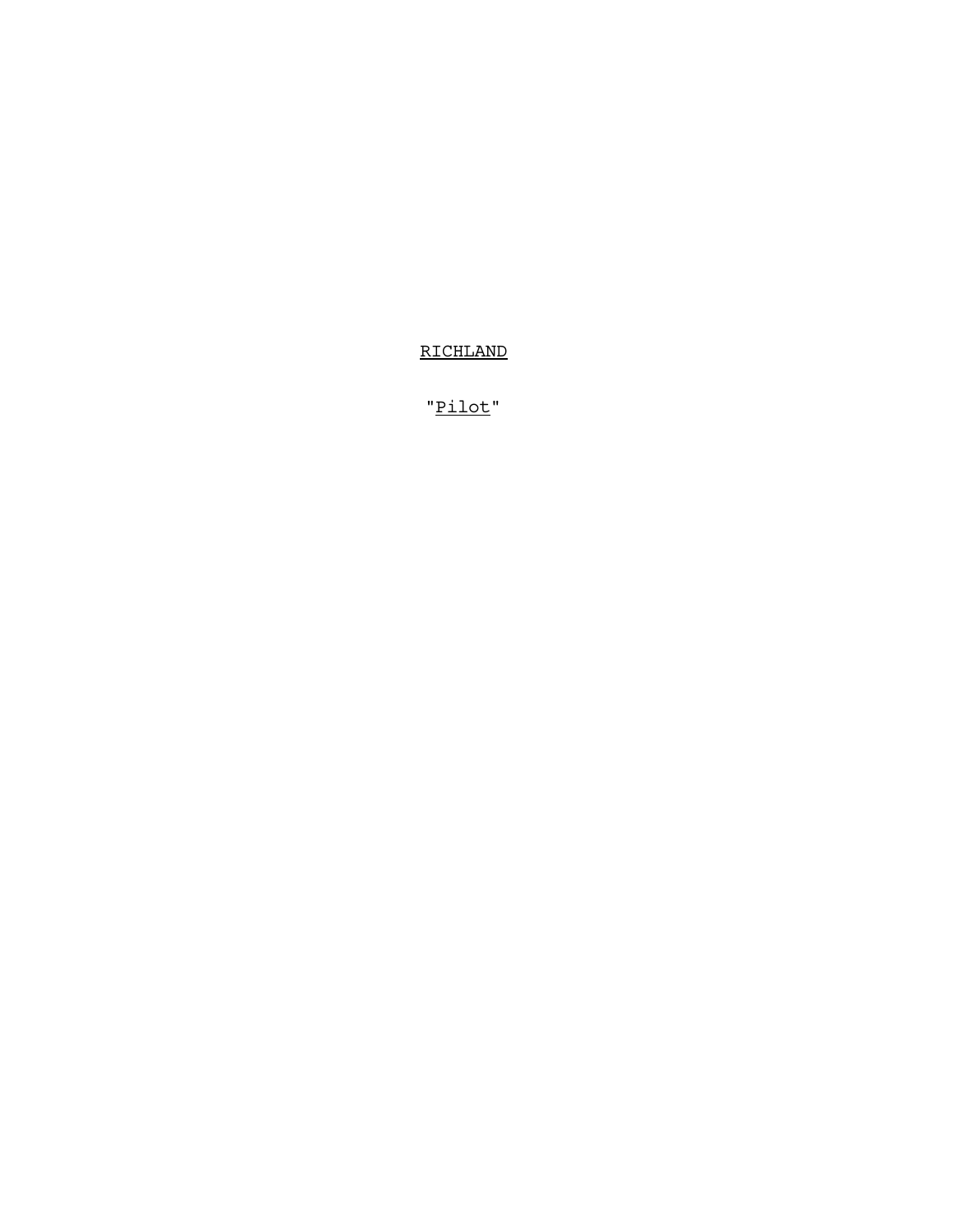#### TEASER

SUPER: OKLAHOMA CITY, 1931

INT. APARTMENT - NIGHT

ON THE RADIO: AIN'T MISBEHAVIN plays.

Modest second floor apartment. Brown stained wallpaper peels from the corners at the ceiling. The minute hand on the wall clock moves to the hour. It's eight o'clock. The CHIMES of the hour draw the attention of Jacob Richland (28), naked, standing at the open window.

Jacob's sweaty body reflects red neon from a sign outside. Sheer drapes caress his body as it moves with a breeze. The lights of the distant city skyline over the roofs of the Stockyard businesses draws his eyes. The distant clangs of the trolley on another block floats in the room with the breeze.

VERA FIELDS (42), very pretty, even if she's past her prime. Naked, she approaches and presses her body to Jacob's back.

Distant chants echo in the street outside the window, "LIPS THAT TOUCH LIOUOR SHALL NEVER TOUCH MINE!"

> JACOB Can you turn that down?

Vera brings the volume down on the radio as the CHANTS continue outside, "REFRAIN, ABSTAIN, FIND GLORY!"

Jacob pulls the curtains back as a Ford Model A slowly pulls in front of the CATTLEMAN'S CAFE below. The CHANTS grow louder. The Ford accelerates and drives off.

> JACOB (CONT'D) Third one tonight.

## VERA

Same past two nights.

Jacob looks curiously at Vera. Defeated, Vera walks back to the bed and crawls under the sheet.

Jacob leans out the window and looks down on to the street.

CUT TO:

### EXT. CATTLEMAN'S CAFE - CONTINUOUS

A quiet street near the stockyards. Some shops and a bank on the same block -- closed.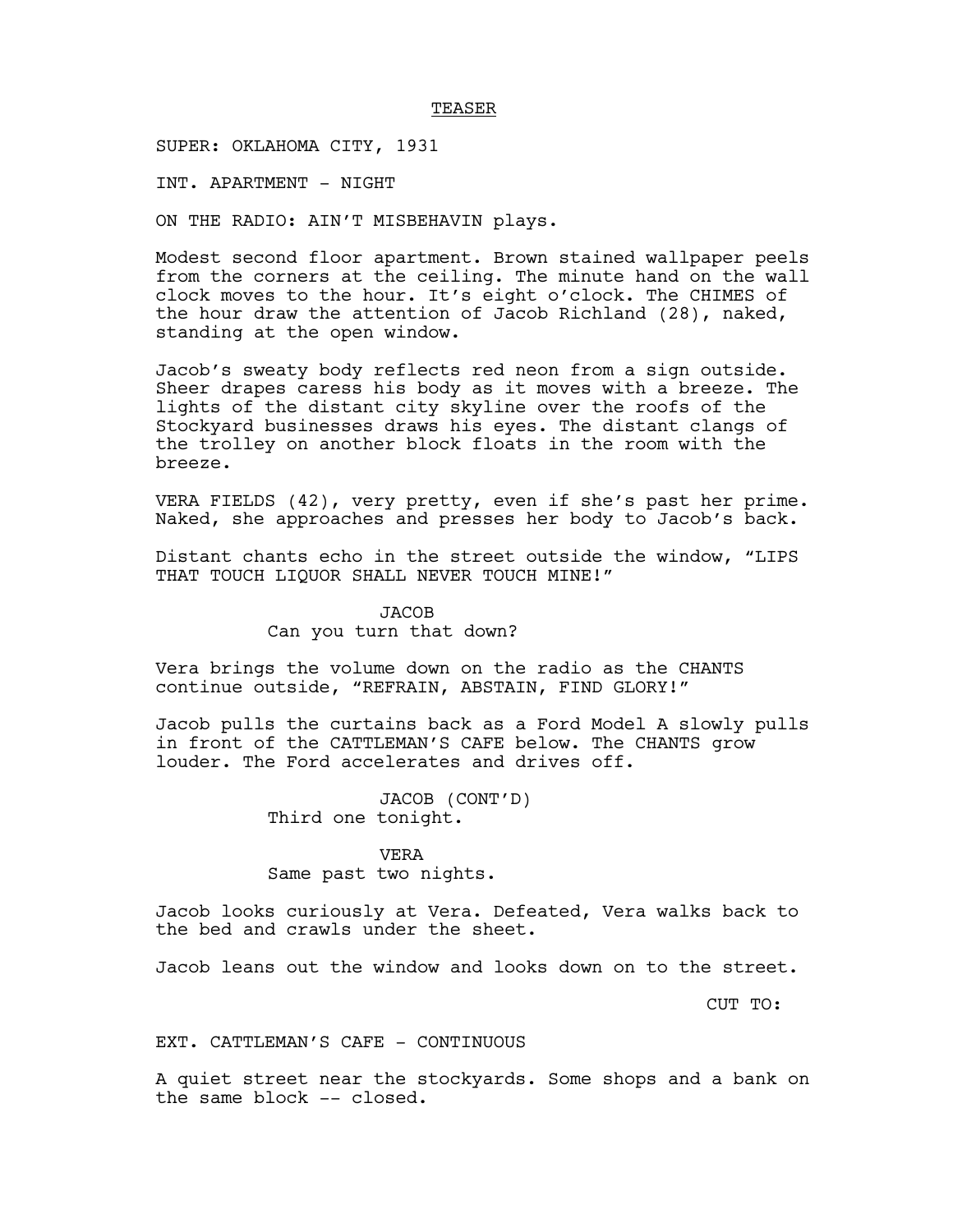Another car parks in front of the cafe. An elegant woman, IRIS RICHLAND (54), steps out of the shadows of the awning.

A HUSBAND and WIFE exit the car. The Husband tips his hat to Iris. He grabs the arm of his Wife. Before they can enter the cafe, Six WOMEN, carry signs demonizing liquor.

> IRIS Come here to drink illegal liquor?

WOMAN #1 Why, look ladies, it's Mr. and Mrs. Chester Newberry.

With a look of shock, the Husband and Wife quickly jump back in the car and drive off.

INT. APARTMENT

Jacob pulls back away from the window. He scrambles for his pants.

JACOB

Shit!

Vera lies in the bed LAUGHING.

VERA

Did I forget to tell you that your momma was out there with'em? Like she hasn't seen your bare ass.

JACOB

Very funny. Like you tell me anything. How do you get your hands on liquor anyway?

VERA

You don't want to know. All you need to know is that and those old biddies are killing my business.

**JACOB** 

My momma isn't an old biddy. Besides, this depression ain't helping. You realize the benefit of selling illegal liquor doesn't outweigh the potential cost of having your business shut down?

VERA

Is that you sticking up for your momma or plain o' innocence?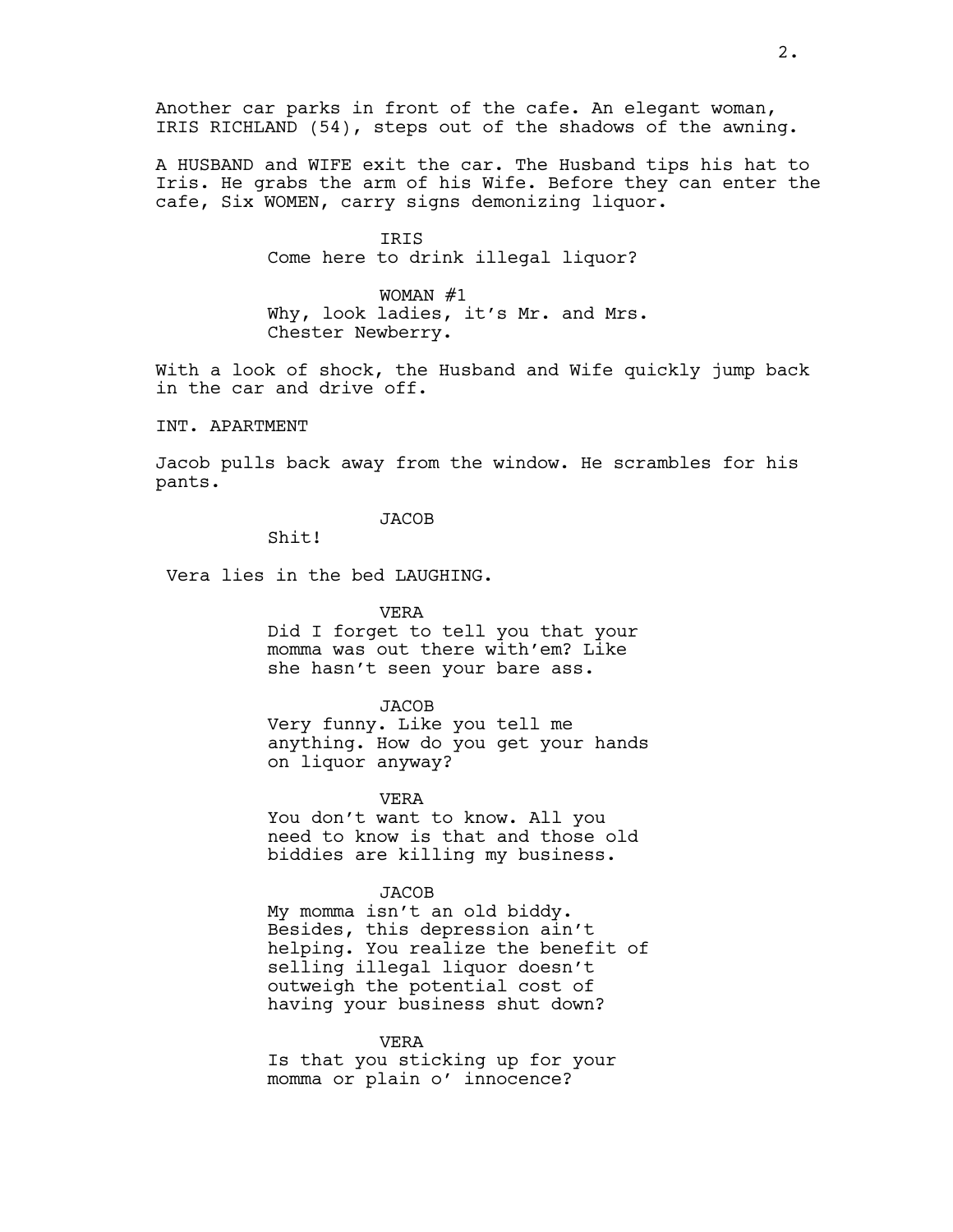JACOB

I can help the business... legitimately increase your revenue.

VERA I got enough of your family in my business. Let's not complicate it - pretend this is something else.

JACOB There you go again. What family?

VERA Never you mind. You git home. You're going to be late for supper. Go through the kitchen. I wouldn't want you to get your hands dirty.

CUT TO:

EXT. DIRT ROAD

A rough, dirty hand of a hardened worker, GARRICK JENKS (32), holds a pocket watch. The time is 8:10. Garrick clasps the watch closed as he sits on a large crate covered in burlap.

A 1928 Packer Sedan drives by. It's headlights reflect on glass bottles. Garrick smooths out the folds in the burlap recovering the bottles, putting them out of sight.

INT. RICHLAND DINING ROOM

Lavish and ornate with chandeliers, fine crystal, and all the trappings of wealth. A Grandfather clock in the hall TICKS, echoing through an empty house.

CHARLES RICHLAND (56), formally dressed, stares at two empty chairs with place settings, then to SHELBY RICHLAND (34), spinster, reading AFTER SUCH PLEASURES by Dorothy Parker.

Charles looks through the doorway into the hall at the clock. The time is 8:28.

EXT. DIRT ROAD

Garrick listens to the RATTLE TRAP of an oncoming truck. The headlights blind his eyes as it draws closer.

The truck comes to a stop and TOBY COX (28) thin working class, he's attractive when you look past the beat downs he's had in his life. He jumps out into the darkness. Garrick pulls the burlap off the crate revealing cases of moonshine.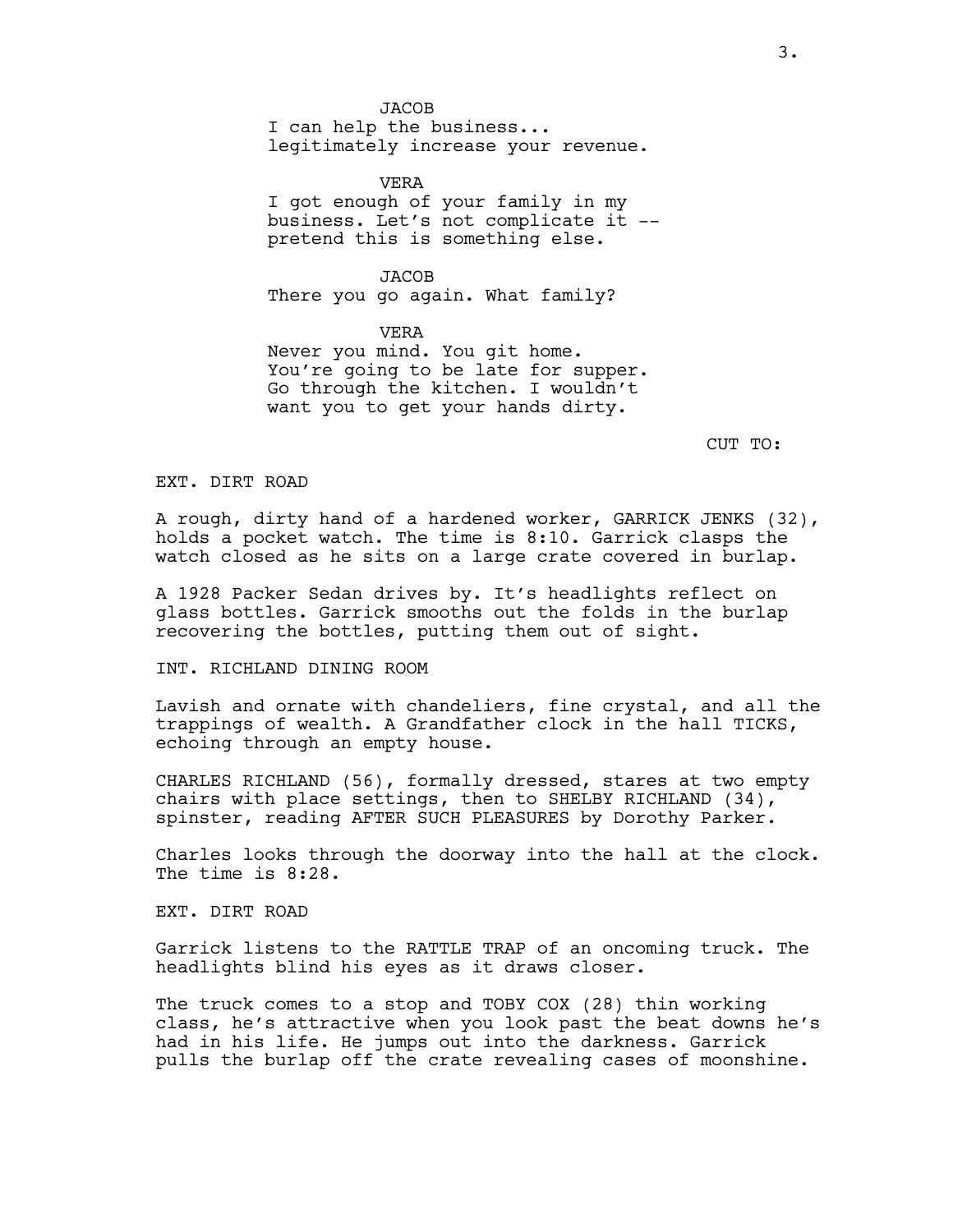GARRICK Let's load up. I'm driving.

INT. RICHLAND HOUSE

Jacob enters, quietly closing the door behind him. Looking in a hall mirror, he straightens himself up, tucks in his shirt.

INT. RICHLAND DINING ROOM

Charles Richland sips on a bourbon over ice.

CHARLES (angry) Boy, don't keep me waiting.

Jacob sprints into the dining room, kisses Shelby on the cheek and takes his usual seat next to her.

> JACOB Apologies. I was working and lost track of the time.

CHARLES And your mother?

JACOB (caught off guard) Excuse me?

CHARLES Have you seen your mother?

**JACOB** She's... no, I have not.

Jacob and Shelby share a knowing look.

SHELBY At one of her meetings. I wouldn't wait for her.

Charles signals NANYE-HI "NAN" (16), Cherokee Native American girl, to begin serving.

> CHARLES (To Jacob) Can't get your work done during regular hours?

JACOB Yes, sir... just thinking of ways for us to make more money.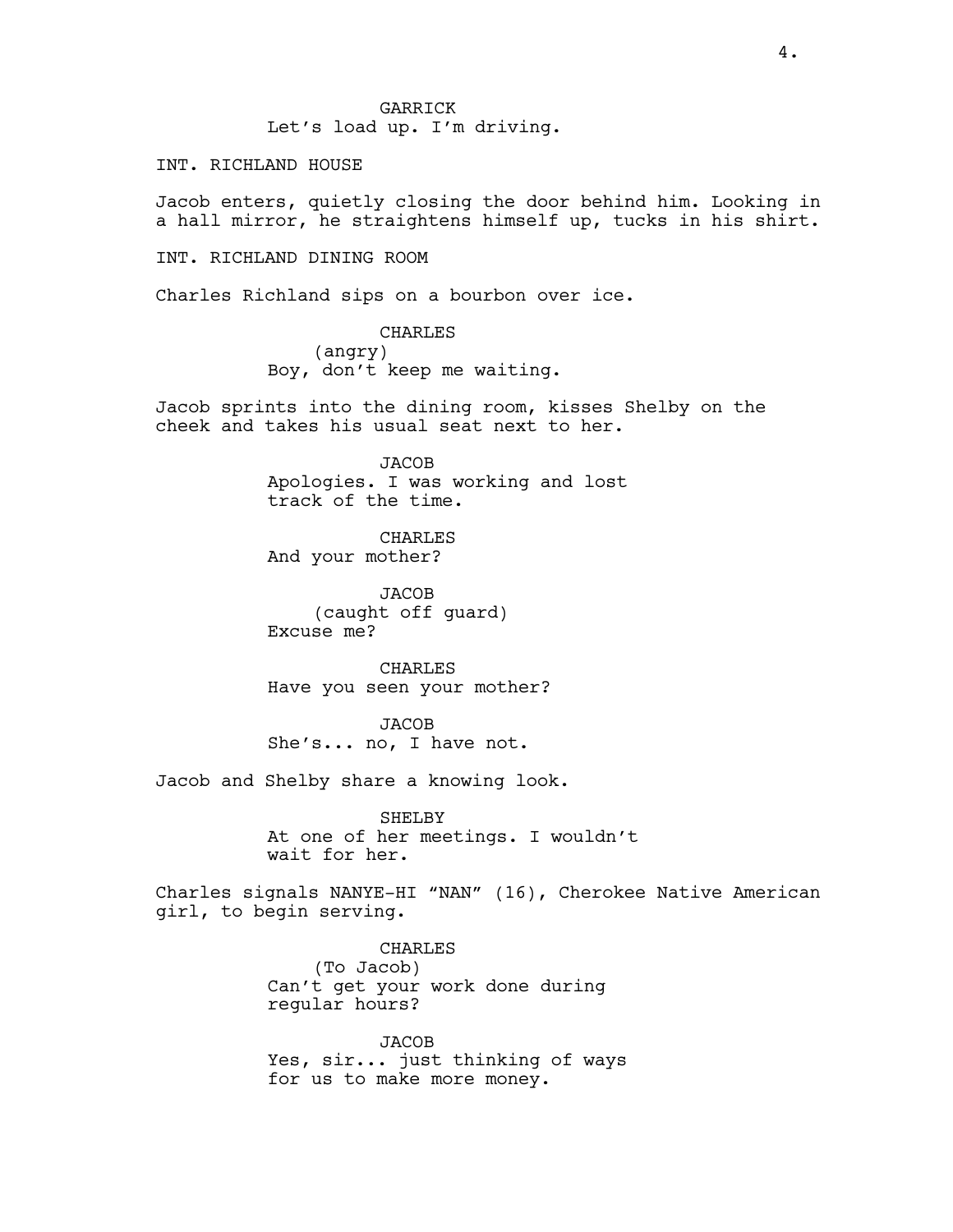Shelby diverts her eyes from her book to glare at Jacob.

CHARLES You're the one with the degree. All that money I spent didn't seem to do you much good in New York.

**JACOB** You woulda had me throw myself out a window?

CHARLES Don't test me.

Nan brings in plates with steaks and potatoes.

JACOB What about Cattleman's Cafe?

## SHELBY What about it?

JACOB

I saw we carry them on the books. Thinking, to help our investment, I would step in--

CHARLES You stay away from Vera Fields. We own the land and she has mortgage with us. That's all. (To Shelby) This your doing?

SHELBY

Like I have a say.

NAN (To Jacob and Shelby) Medium well.

# JACOB

Thank you, Nan. (To Charles) I've been back for a couple months now and you've not let me do nothing but supervise construction.

CHARLES Just do what you're told.

NAN (To Charles) Rare.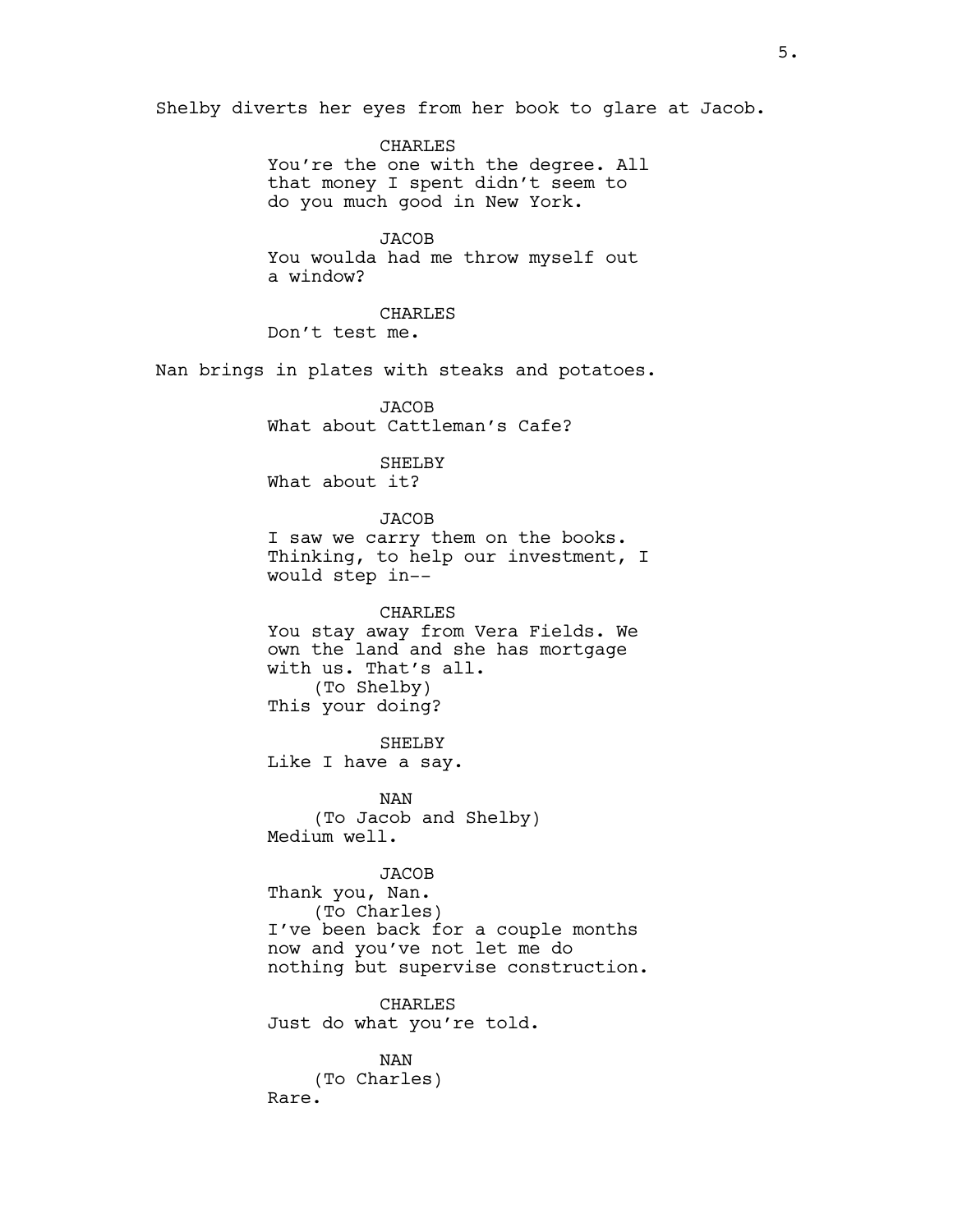Charles cuts into his steak oozing blood on the plate.

EXT. ALLEY

Down the street from the Cattleman's Cafe a PATROL CAR pulls up with its headlights off. The engine goes quiet.

JELLY BRYCE (28), Patrolman, sits in the driver's seat, an intense man with a severe determination for justice.

Another PATROLMAN sits in the passenger's seat. Both watch the movement at the Cattleman's Cafe.

EXT. CATTLEMAN'S CAFE

Iris waves her hand to quiet the other women chatting. As they go silent the distant sound of the RATTLE TRAP truck catches their attention.

Iris steps out into the street looking up at the clock on the BANK BUILDING across the street. The time, 8:37.

IRIS

It's time.

The women create a human chain across the road.

The truck pulls up close to the women. The HEADLIGHTS shine in their eyes.

Iris shields her eyes to focus on the faces of the men in the truck, but the glare is too much.

INT. TRUCK - CONTINUOUS

Toby recognizes Iris and ducks down. Garrick revs the engine.

EXT. CATTLEMAN'S CAFE - CONTINUOUS

The Women stand their ground.

Suddenly, SIRENS and RED FLASHING LIGHTS emerge.

The Women turn to see the Patrol Car heading for them; they run out of the street.

The Patrol Car heads straight for the truck.

Garrick throws the truck in reverse. The tires SQUEAL down the street with the Patrol Car in pursuit.

INT. APARTMENT

Vera, nearly dressed, watches the chase from the window.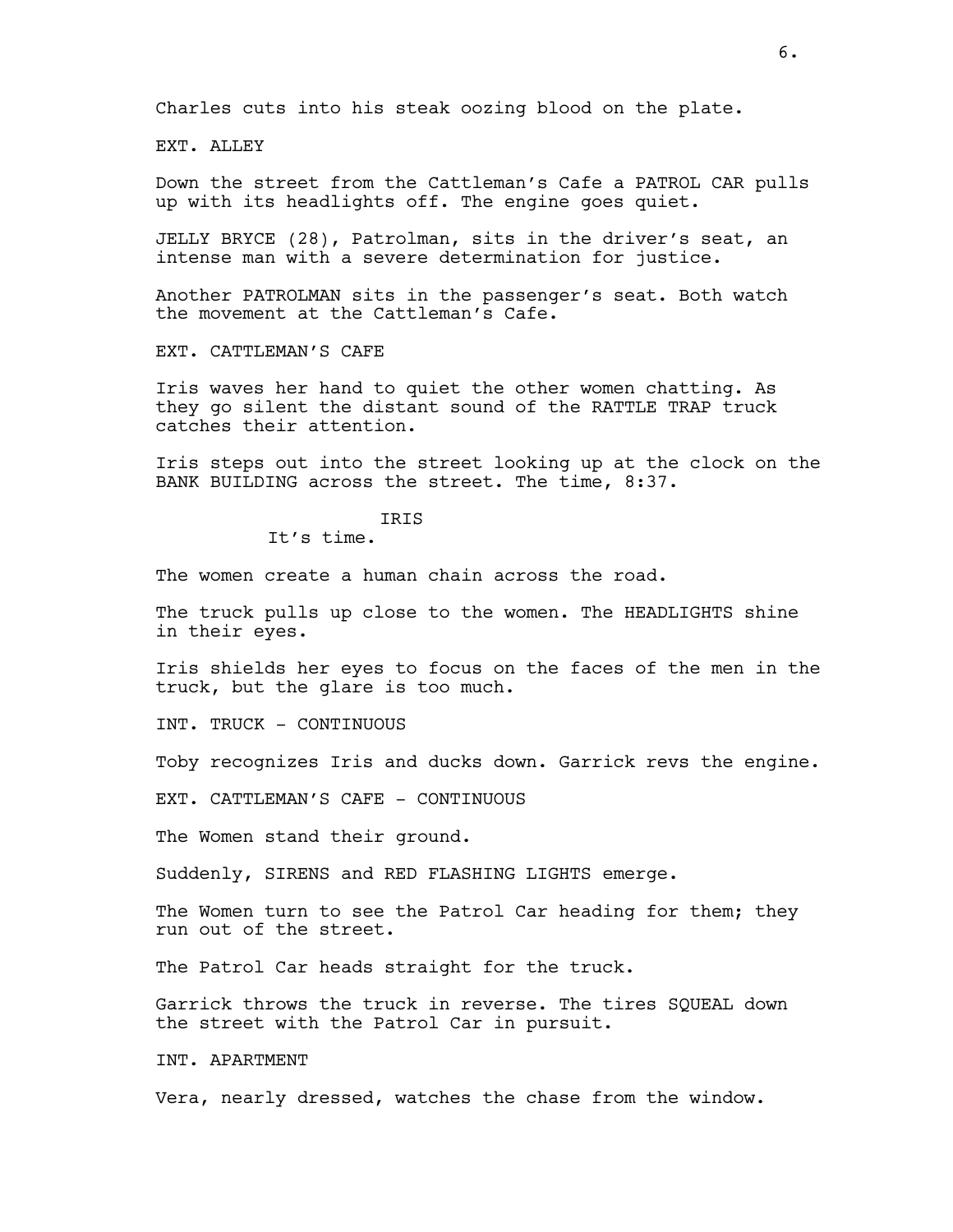Damn it!

She runs out of the apartment.

EXT. SHANTY TOWN

The truck flies by the City's Hooverville. The commotion brings HOMELESS MEN and FAMILIES out of tents and lean-to's.

The truck slips on the dirt. MEN scramble from their fire blazing in a 50 gallon drum. The truck clips the drum sending embers flying in the air. Bryce masterfully weaves his patrol car around the rolling barrel.

EXT. OKLAHOMA CITY STREETS

The truck rounds a corner on Grand Avenue swerving around the TROLLEY CARS, losing a crate of glass jars onto the pavement. The CRASH of breaking glass send PEDESTRIANS SCREAMING just as they stream out of a movie at the Majestic Theater.

INT. TRUCK - CONTINUOUS

Toby leans out his window to get a view of the patrol car, just as the crate spills out onto the road.

Garrick pushes Toby who nearly falls from the truck.

GARRICK Don't just sit there, do something. You don't want to lose any more of that shine. You here me?

Crates teeter in the back. Toby opens the door and looks down at the moving pavement. He steps out onto the running board.

EXT. OKLAHOMA CITY STREETS

The Patrol Car closes the gap. The Patrolman leans out the patrol car window and aims his gun at Toby.

The Patrolman fires and the bullet ricochets off the truck near Toby. Toby jumps back into the truck.

INT. RICHLAND DINING ROOM

Charles takes the last bite as he looks at the clock in the hallway. The time is 8:59. He quietly places his knife and fork on his plate and waits for the clock to chime the hour.

Jacob watches him with interest, then to Shelby reading.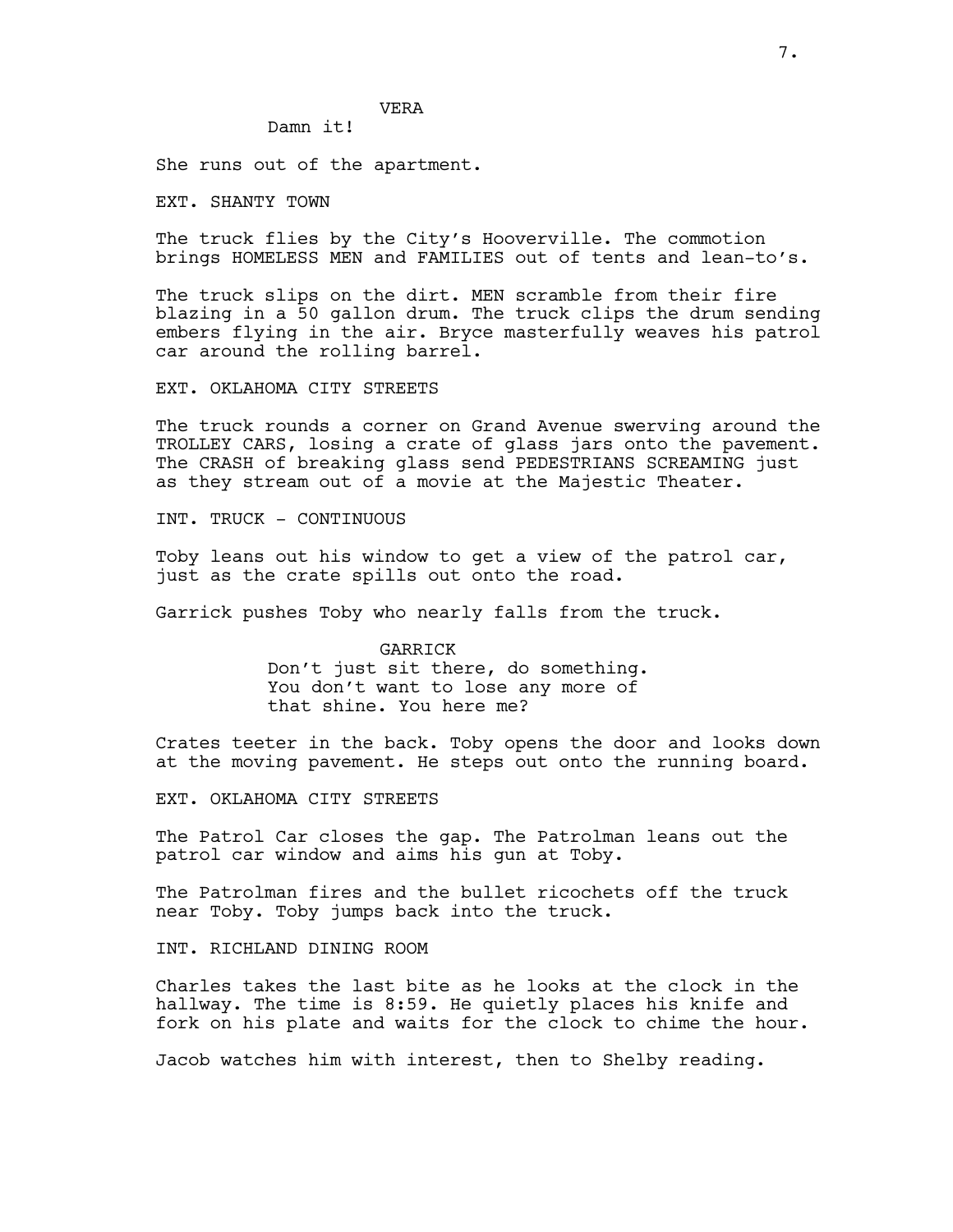The clock CHIMES 9:00. Charles drops his napkin on the plate after the ninth chime. The phone RINGS. Charles walks into the hallway. INT. HALLWAY Charles answers the phone without saying a word, just listens. He turns his back to Jacob. CHARLES What do you mean it never arrived? I'll talk with the Chief. Damn it. Charles SLAMS the phone and walks into a nearby office and SLAMS the door behind him. Jacob gets up, listens for his father. SHELBY (Still in her book) Leave it be. Jacob hesitates, then... INT. HALLWAY Jacob picks up the hall phone. JACOB Operator? Yes, who just placed a call to this number? OPERATOR (ON THE PHONE) Cattleman's Cafe. **JACOB** A man or... OPERATOR (ON THE PHONE) A woman. TITLE SEQUENCE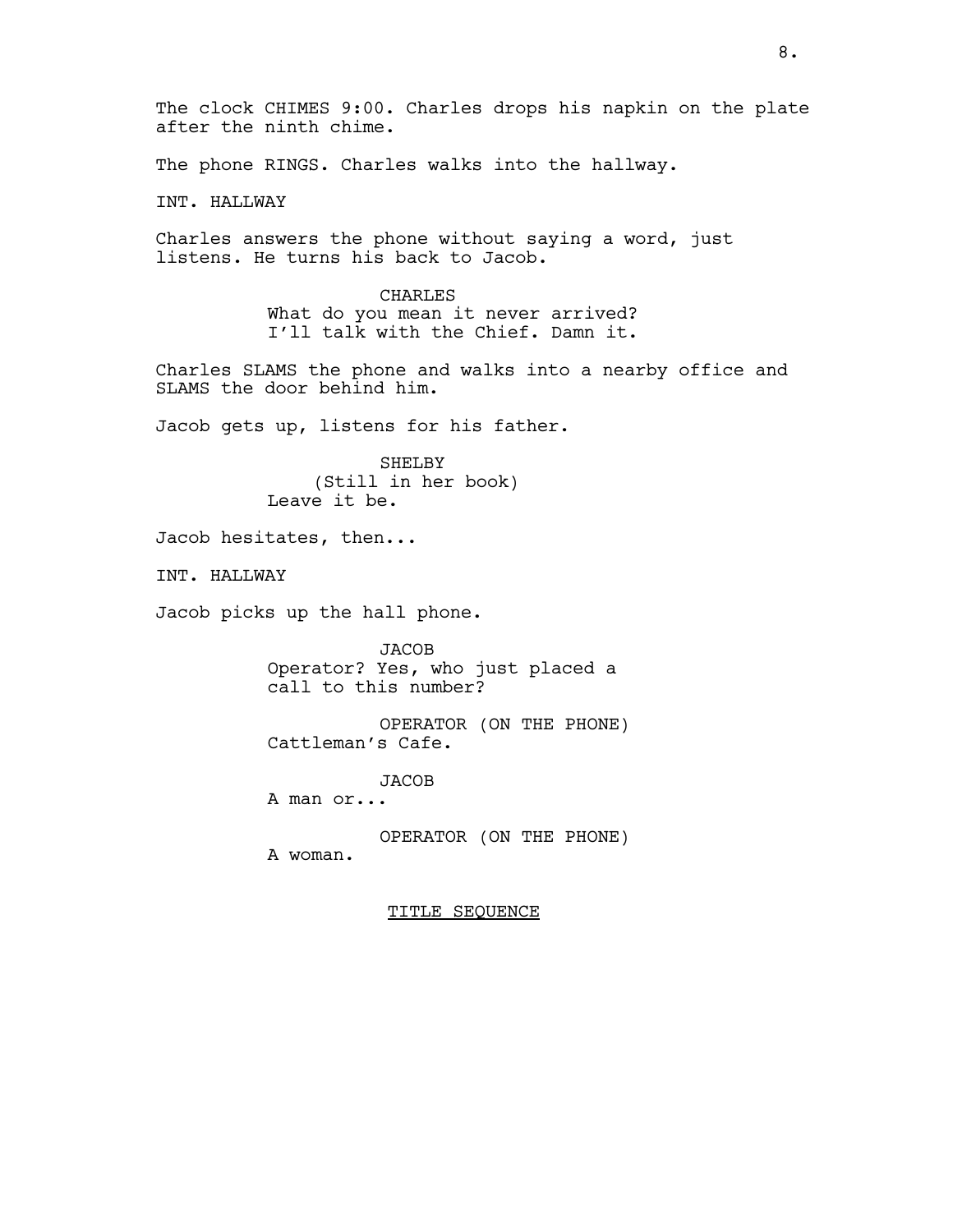EXT. DIRT ROAD

The truck sits crashed in a ditch with steam spewing from the front radiator.

The Two Men stand outside with their arms in the air and their faces bruised and bleeding from the wreck.

Bryce holds a pistol on the Two Men. The other Patrolman cuffs them.

Bryce grabs Garrick and pushes him against the patrol car. He digs into his pockets. Bryce pulls out a money clip with an emblem of the state of Oklahoma and a large "R" centered.

# BRYCE What's your name?

Garrick spits in Bryce's face.

Bryce pistol whips his chin and shoves him in the back seat of the patrol car.

Bryce grabs Toby, shoves him against the patrol car and raises his pistol.

> BRYCE (CONT'D) You want the same?

Toby flinches, but returns a glare.

## MAN  $#2$ Cox. Toby Cox.

Bryce digs into Toby's pockets, pulls out the lining. Empty.

INT. CITY JAIL - LATER

A cold dark cell. Bryce shoves Toby Cox in and SLAMS the cell door shut, turns the key. Toby sits on the floor in a corner.

Out of the darkness, Garrick walks up to Toby. Kicks him.

GARRICK You say anything?

TOBY

No.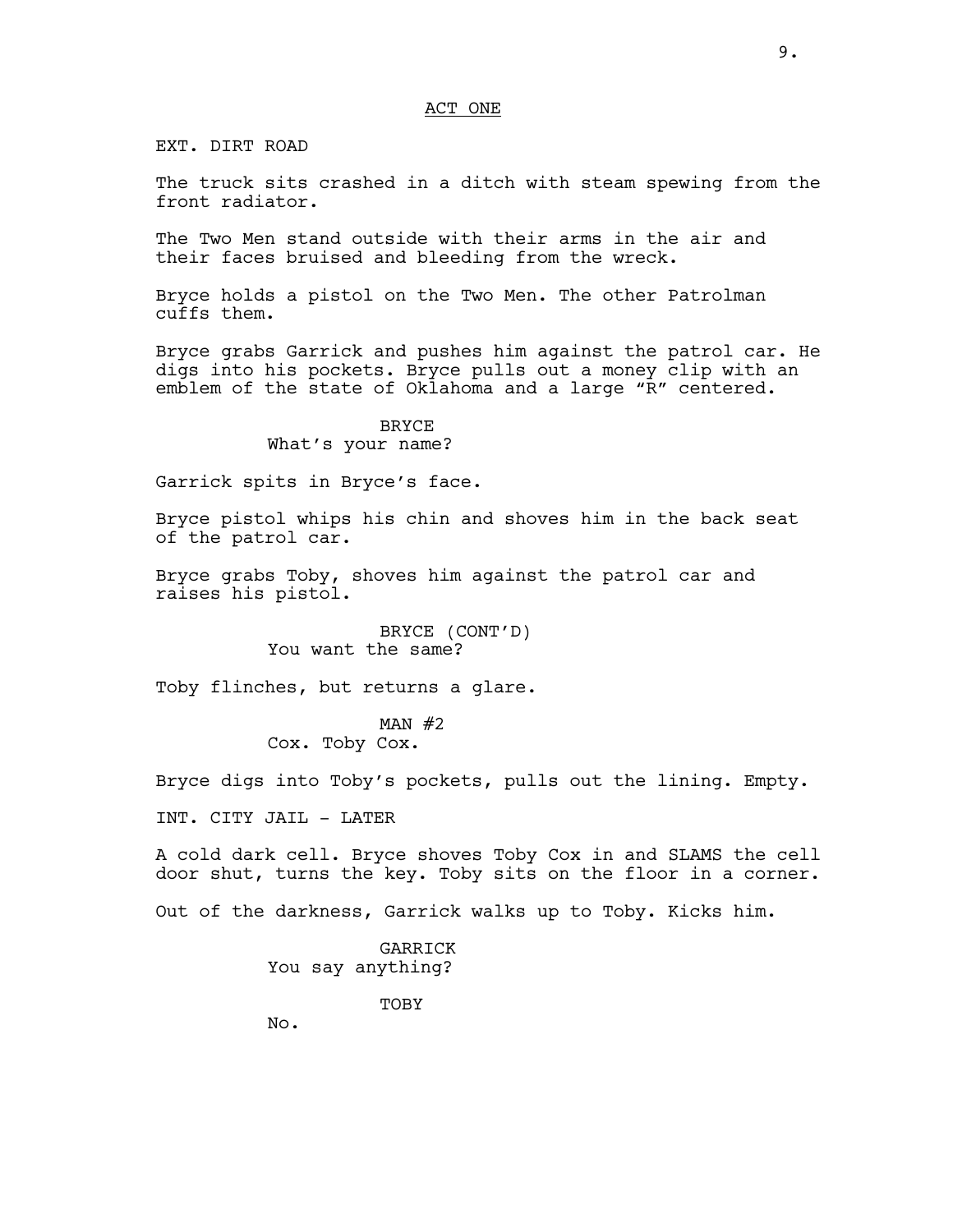GARRICK Keep your mouth shut and you won't end up rotting in jail like your pop.

INT. HALLWAY - LATER THAT NIGHT

Jacob sleeps on the stairs leaning against the wall. The clock CHIMES. Startled, he jumps. He wipes his face and looks at the clock. The time is 11:00.

The front door opens and Iris Richland enters.

JACOB Momma, you really should be more careful. You could get hurt...

Iris removes her gloves and hat.

IRIS Might could, but we didn't.

JACOB Just concern, that's all.

IRIS I'm helping others, Jacob.

**JACOB** There could be other ways. If you want to be--

**TRTS** Stop that drunken husband from beating on his wife? Stop a ne'erdo-well from running over a child because they had too much drink?

JACOB You know I would do anything to help others.

IRIS There are bad people in this world. You of all people should know that.

Jacob walks up the stairs.

IRIS (CONT'D) The police were there.

Jacob stops in his tracks.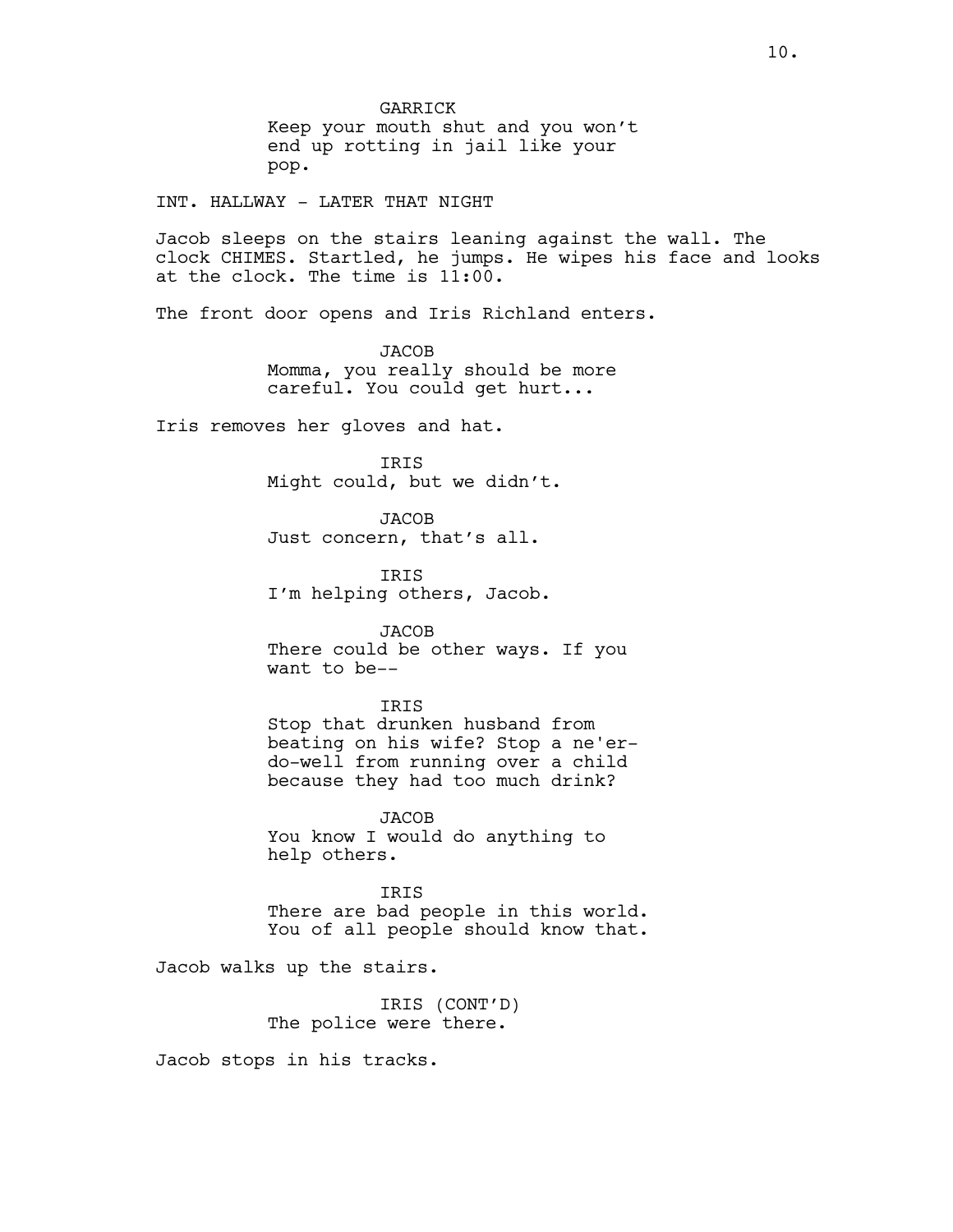JACOB Everyone okay? Anyone arrested?

IRIS Everyone is safe... tonight.

JACOB That's all that's important.

**TRTS** Good night, Jacob.

Iris kisses him on the cheek and brushes by him on the stairs.

INT. MASTER BEDROOM - CONTINUOUS

Iris enters the well appointed bedroom, stops when she sees an empty bed. She looks around the room and finds Charles sitting in a chair with his drink in hand.

> IRIS Charles, you really should be in bed. I'm sure you've had enough.

CHARLES That's more of a question for you. Where were you ladies tonight? Gallivanting around town, making me look like a fool...

**TRTS** I'm the fool, Charles. I come home every night to this bedroom.

Charles approaches Iris with a familiar confidence.

CHARLES Don't push me. One phone call and I can shut you and your friends down. Don't think I won't.

### IRIS

You go right ahead. Just remember, I know who you own in this town and who you don't.

Charles puts his hand around Iris's neck.

CHARLES Don't threaten me.

Fear covers Iris's face.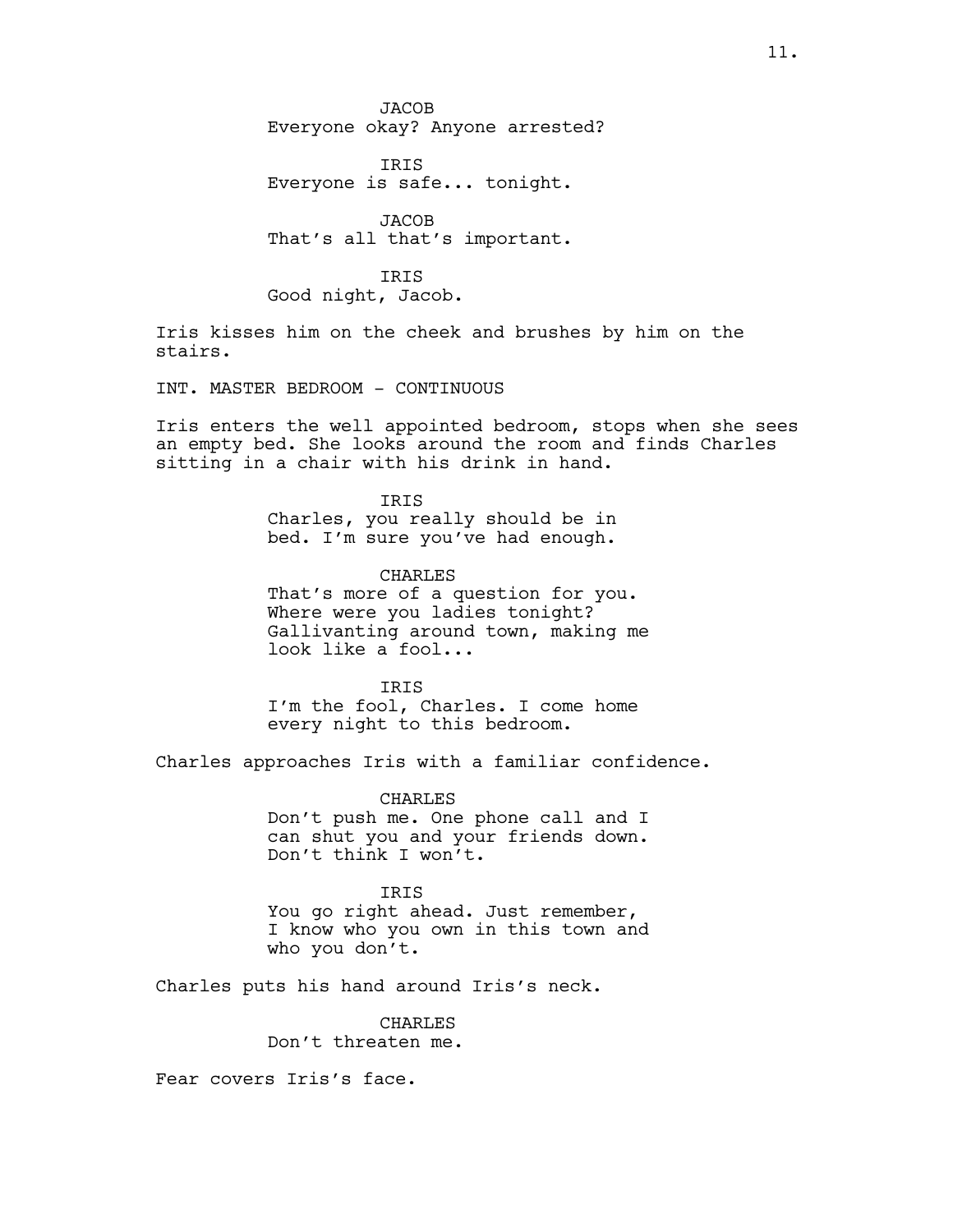Satisfied, Charles releases her neck and gently touches her cheek. Iris pulls away and leaves the room.

INT. RICHLAND BUILDING - MORNING

Traditional office with a handful of MEN in suits carrying folders or architectural plans. Jacob steps off the elevator onto the tenth floor. At the end of the hall NEDA RODGERS (55), secretary, sits at her desk outside Charles' office.

> JACOB Morning, Neda. Is he in?

NEDA On his way. Do you need something?

JACOB Blueprints. I'll help myself.

Jacob enters the office as Neda calls after him.

NEDA Hurry up. All I need is for him to get all riled up today.

INT. OFFICE - CONTINUOUS

Jacob sorts through a stack of blueprints in a bin near the door. He unrolls a map of Oklahoma. Curious markings and circles around locations gets his attention. He takes it to Charles' desk and rolls it out.

CROSS CUT TO:

INT. JAIL - CONTINUOUS

Concrete walls and jail cells. Toby hovers around a black coffin wall phone. A few yards away, a POLICE OFFICER waits.

> TOBY (in phone) Richland office downtown.

INT. OFFICE

The phone RINGS. Jacob stops, listens.

NEDA (O.S.) Mr. Richland's office... No, he's not here.

Jacob picks up the phone.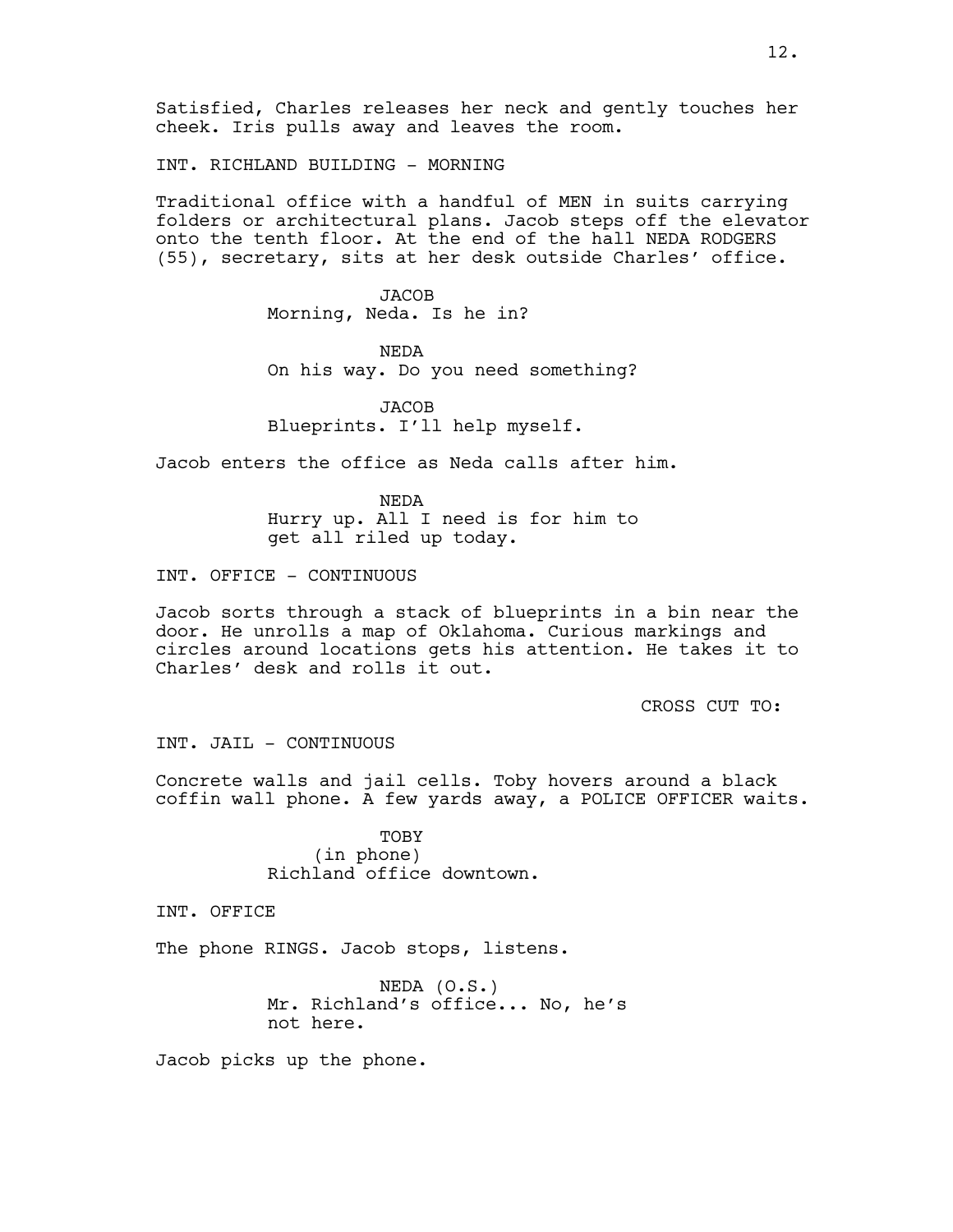INT. JAIL

TOBY Neda, is he in? I got pinched. Gotta get me out.

NEDA (ON PHONE) Toby, he's not in. I'll have him...

JACOB (ON PHONE)

Toby?

INT. OFFICE

Shelby enters the doorway. Jacob covers the receiver.

**JACOB** (to Shelby) My god, it's Toby. He's in jail.

SHELBY Leave it to me.

**JACOB** (in phone) I'll be there as soon as I can.

Jacob hangs up the phone. Shelby approaches and sees the map. Annoyed, she grabs it and rolls it up.

> SHELBY What did I say? Besides, you shouldn't be in here.

**JACOB** (refers to map) What is this? New development?

SHELBY You ought leave well enough alone.

JACOB Why's Toby calling our daddy?

SHELBY He's your friend. Ask him.

JACOB What aren't you telling me?

SHELBY I'm not going to do this.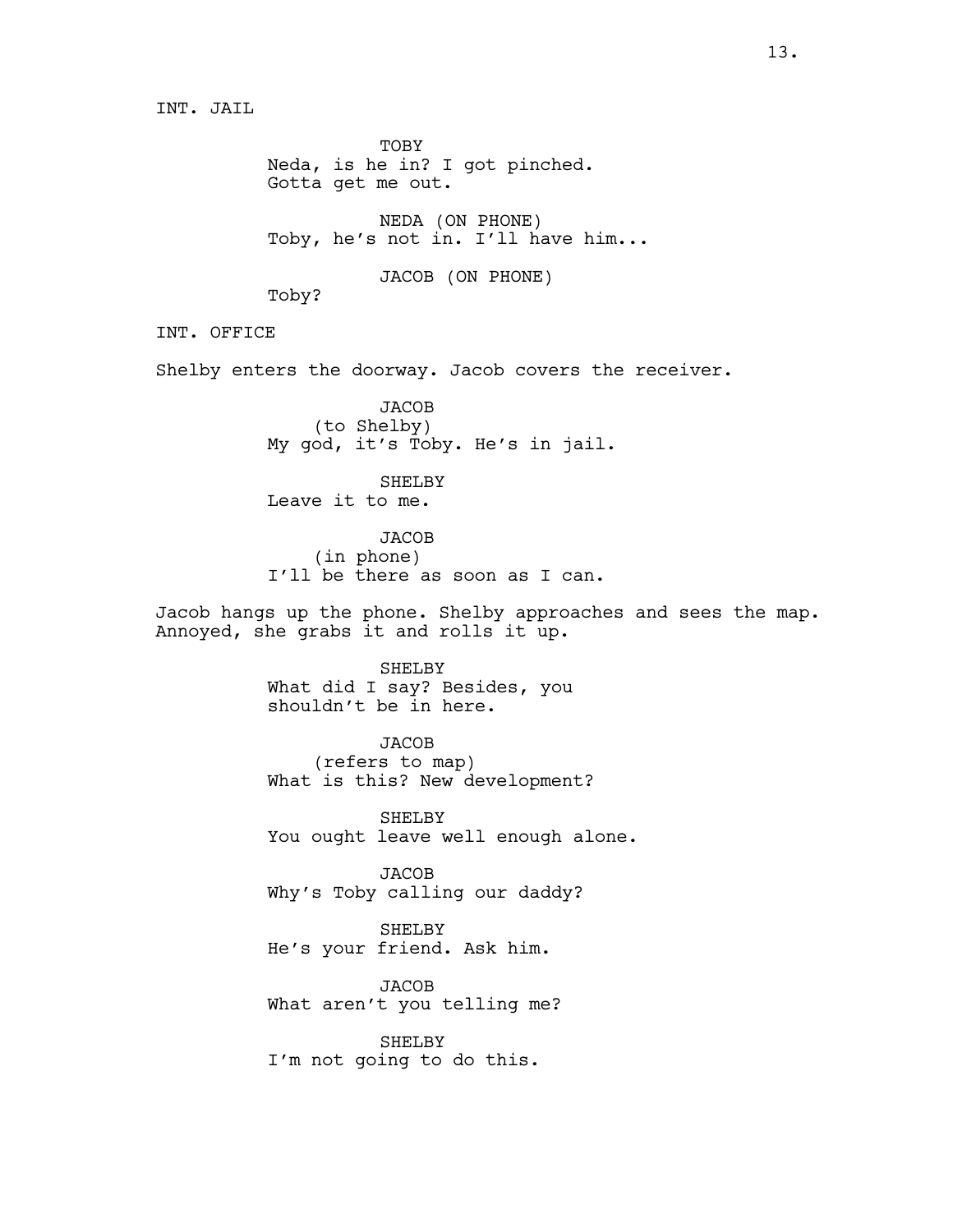**JACOB** 

What?

Shelby walks away dropping the map back in its place.

INT. CITY JAIL - DAY

A stark gray waiting room. Jacob stares fixed on a door at the other end of the room.

Bryce is fixed on Jacob. After a few uncomfortable moments, Jacob breaks.

> JACOB And the reason for the arrest?

**BRYCE** And you are?

JACOB Friend. We went to school together.

BRYCE

That right?

Toby enters with a PATROLMAN. He sees Jacob and lights up.

TOBY Damn! As I live and breathe.

Toby rushes to Jacob and hugs him.

TOBY (CONT'D) I ain't seen you in how long? When this flatfoot over here let me make my call, I like about died when you answered... and here you are.

BRYCE (impatient) Why don't you and your Gunsel get out of here.

Toby's demeanor quickly changes. Anger takes over and he charges Bryce grabbing him and pushing him against the wall. Jacob jumps in and pulls Toby off Bryce.

JACOB

Let's go.

Jacob drags Toby out with a helpful shove from Bryce.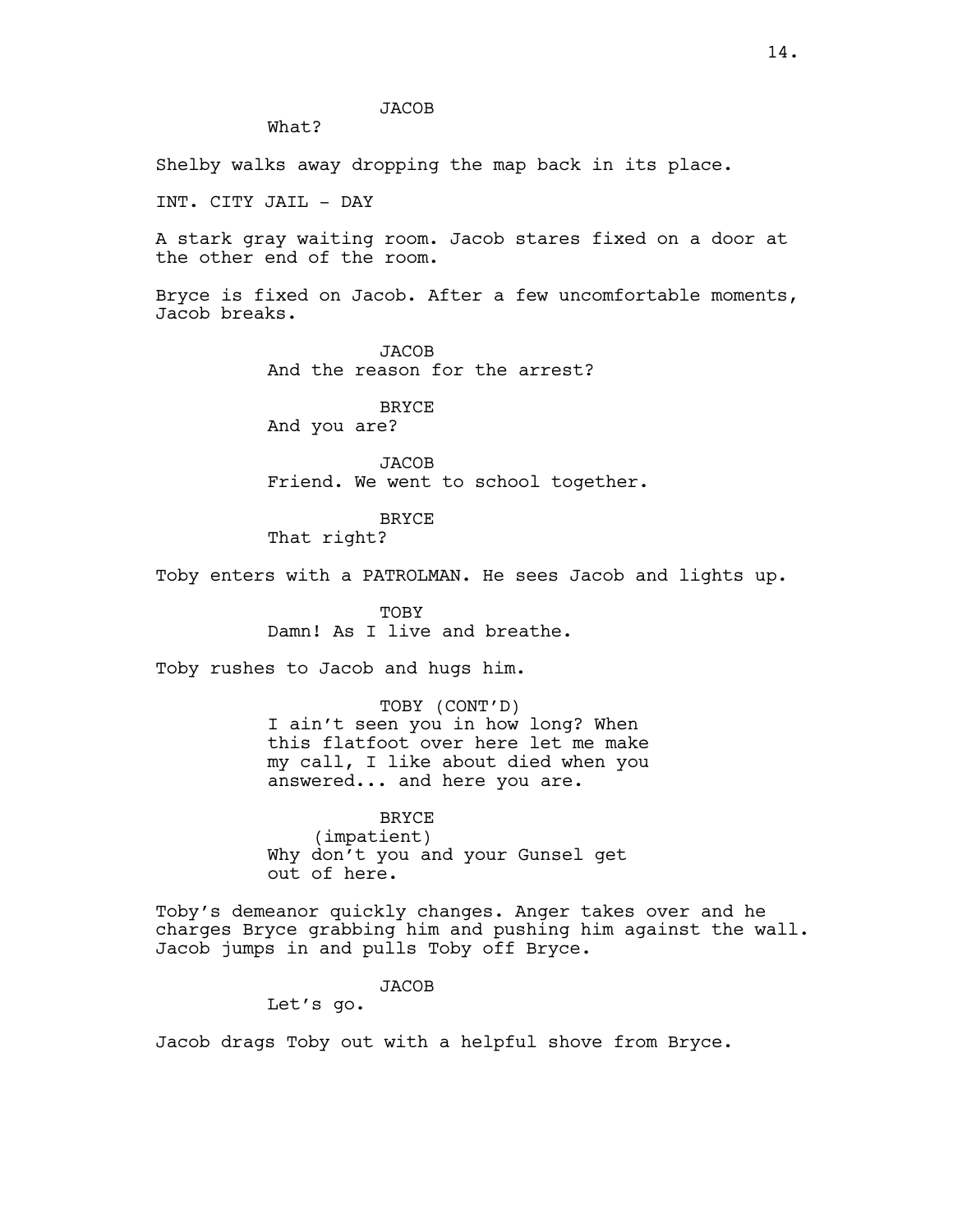PATROLMAN Why'd you let him go? I was fix'n to throw his ass back in.

**BRYCE** Who was the other no 'count?

PATROLMAN You want me to find out?

BRYCE I'll figure it out.

INT. OFFICE - DAY

Charles Richland stands at the window of his tenth story office looking out at the cars and trolleys moving toward the Santa Fe Train Depot. The tracks divide the downtown and the warehouse district. A passenger train pulls in.

Across the street - construction of a building. Displayed on metal trusses a banner, RICHLAND CONSTRUCTION.

The talk-a-phone intercom BUZZES and Neda's voice broadcasts...

> NEDA (ON INTERCOM) Mr. Richland, Mr. Maney is here to see you.

Before Neda can finish her sentence, JAMES "IRISH" MANEY (70), feisty, pushes the door open with his cane.

> CHARLES Irish. I would have come to see you. You didn't have to--

"IRISH" MANEY (thick Irish accent) I can't have you coming to my office. Not after that shit storm your men created last night. Be glad that stink isn't all over you.

Maney joins Charles at the window. They both gaze at the construction.

> "IRISH" MANEY (CONT'D) Proud of that are you? You certainly bent me over the rails on that project.

CHARLES Won it fair and square.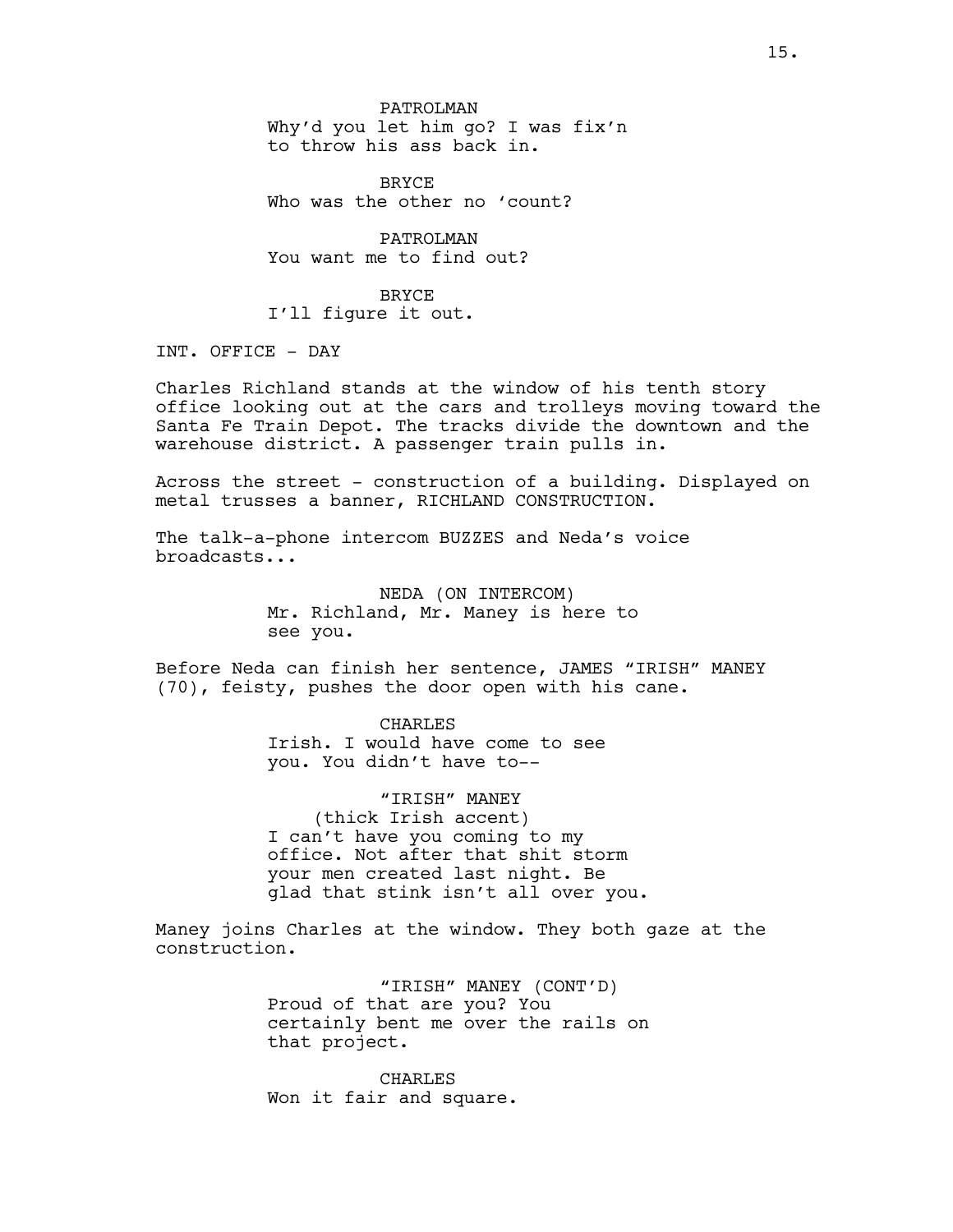"IRISH" MANEY God damn works project. What government man did you grease? Why don't you go back to that Shylock for your favor?

#### CHARLES

(Angry) I don't have to pay to get my way. You should know that by now.

"IRISH" MANEY Where the tongue slips, it speaks the truth. If you speak the truth, then that means someone died.

CHARLES They don't have a railroad. You do. Besides, it's just business.

Maney walks over to a cabinet, as he has done many times. He drags out a bottle and two glasses.

> "IRISH" MANEY Finally, a fine Irish Whiskey.

Maney pours. Charles grabs a glass and taps it against Maney's, then walks back to his desk.

Charles moves papers and reveals a state map of Oklahoma. He points out locations as he talks.

### CHARLES

My still is here, near Shawnee. The future plan is here. You own the only tracks that runs through them both on the way North. I now have the Tulsa market. I'll give you thirty percent.

"IRISH" MANEY (Downs his drink) I'll take half and not a penny--

## CHARLES

I'll give you forty IF you use your railroad detectives to run it up and bring the money back to me.

"IRISH" MANEY

You can have my Cinder Dicks, but they'll be taking my cut to me first, then yours to you.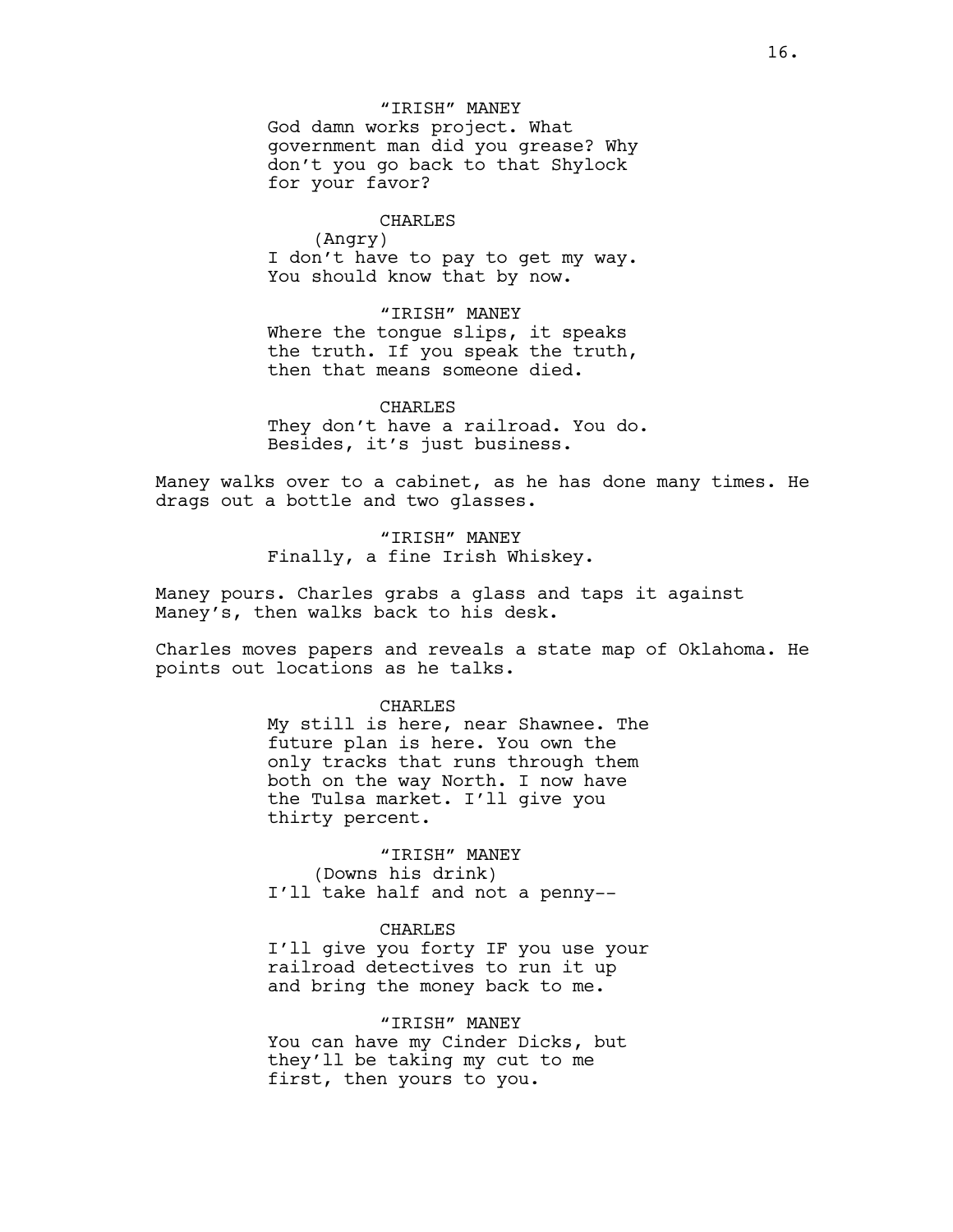Charles hesitates, then shakes Maney's hand.

CHARLES I'm looking for the snitch that called the cops last night. If you find him before I do...

"IRISH" MANEY Aye, will take him to the boxcar.

CHARLES If you're men cheat me I'll know.

As Maney leaves Charles buzzes the intercom.

CHARLES (CONT'D) Neda, get me Police Chief Jarvis.

INT. DINER - CONTINUOUS

Bustling, WAITRESSES balance plates as they move around each other delivering food to booths and tables.

Jacob and Toby sit at the COUNTER with nearly eaten burgers and fries on their plates.

> TOBY Your momma said you was coming home. Figured a short visit. Are you now back for good?

JACOB It's complicated.

TOBY Since you answered the phone, guess you's now working for your daddy? Never thought I'd see that.

**JACOB** It's a business. That's why I went to school. I can ride on his coat tails for a while. No harm.

TOBY Hard times have changed us all.

Unbeknownst to Jacob and Toby, Bryce enters the diner. He scopes out Jacob and Toby.

**JACOB** 

About last night.

Bryce steps up to the counter. Toby notices.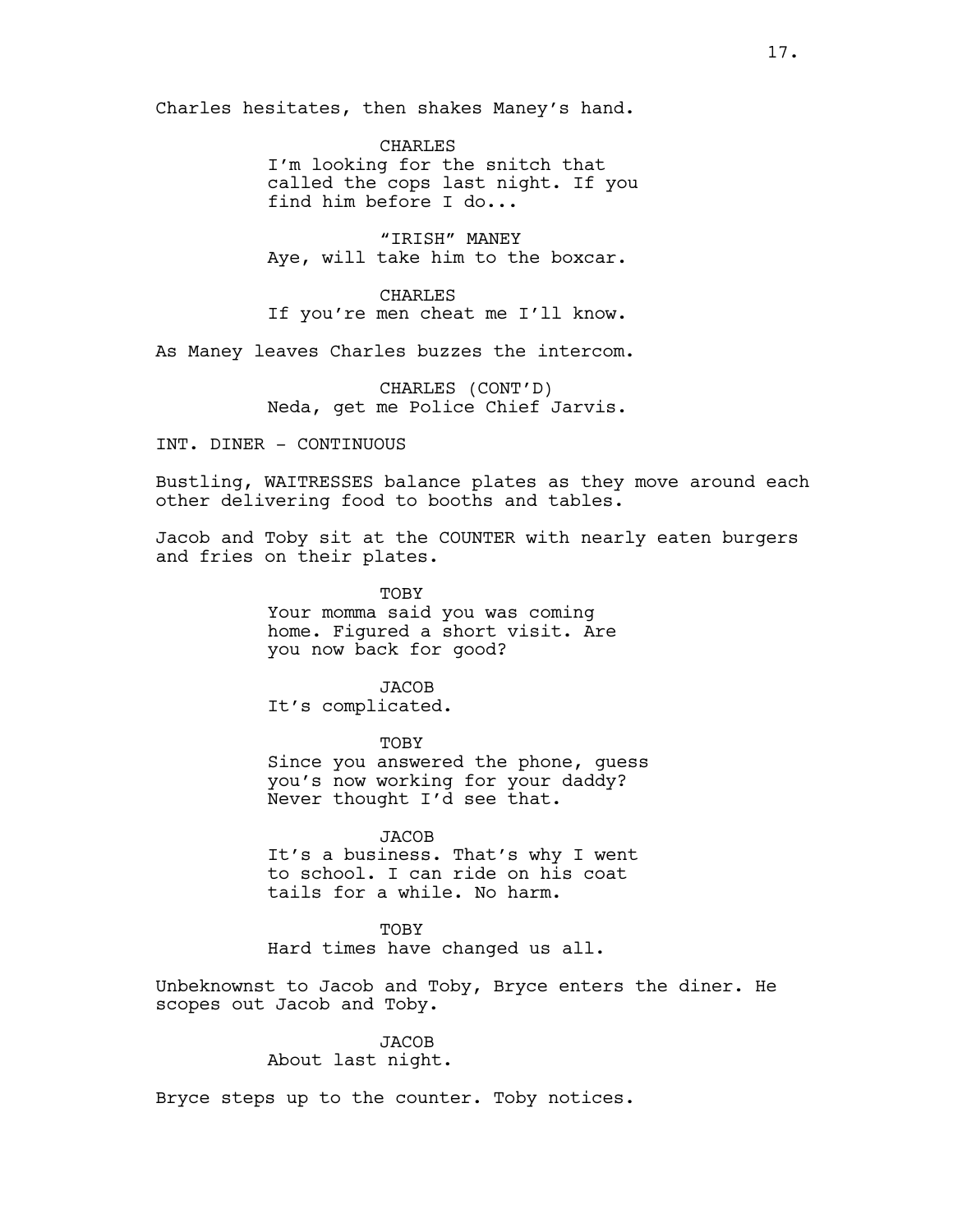Not here.

BRYCE (to Waitress) A coffee to go. Gotta get back out and clean up these streets.

Bryce locks eyes with Jacob. Toby avoids him.

TOBY Just ignore him.

BRYCE You familiar with his family? Put his father away down in McAlester. If you really want to know about your boy here--

JACOB (to Toby) What's he talking about?

TOBY Jacob, let's just go.

Jacob pulls out his money and pulls a few bills out and drops them on the counter. Bryce notices Jacob's money clip, "R" in the center of an emblem of the state of Oklahoma.

> BRYCE Jacob, huh? (realizing) You're Jacob Richland. This boy here works for you?

Toby sees Bryce eyeing the clip, jumps up and stands between Jacob and Bryce.

**JACOB** 

What? (to Toby) What does he mean--

TOBY Put it away. Let's go.

Jacob follows Toby out of the diner.

EXT. DINER - CONTINUOUS

Toby approaches Jacob's car, reaches for the passenger side door. Jacob grabs Toby's arm.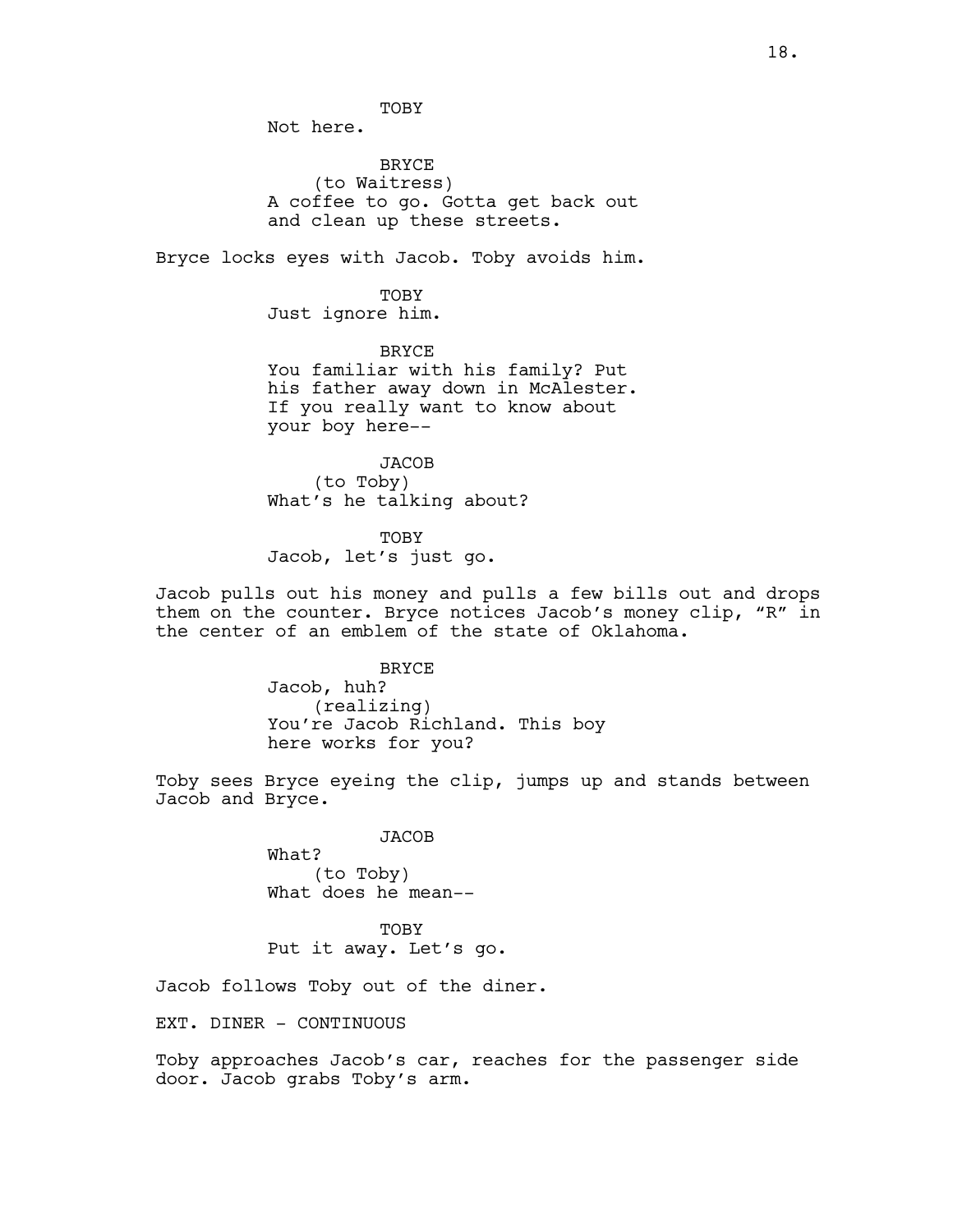JACOB Seems like he's on you like fly paper. And another thing, since when do you work for us? And what about your father? Never told me--

PEOPLE walking along the sidewalk stare.

TOBY Let's go. I need to get home.

**JACOB** This wasn't your first time. How many times have you been arrested? We're not leavin' til you answer me some questions.

Jacob tightens his grip waiting for an answer. Toby grabs Jacob's hand and overpowers him just as Bryce steps out. Jacob gives up. They get in and drive off.

INT. OFFICE - CONTINUOUS

Shelby stands at Charles' desk. Charles pulls a stack of bundled bills from his desk and puts it in a cloth bag.

> CHARLES Get this to Kerns to get those idiots out of jail.

SHELBY You mean idiot. Jacob sprung Toby.

CHARLES And you didn't have the horse sense to stop him?

SHELBY Had nothing to do with it. Besides, Jacob's going to find out sooner--

CHARLES

Suppose that's why you showed him the books? Trying to push my hand?

## SHELBY

Our businesses haven't been making profit for years. In particular the legitimate ones. No one's making payments on the mortgages we hold. Either have him help us fix those, or tell him where the money really comes from.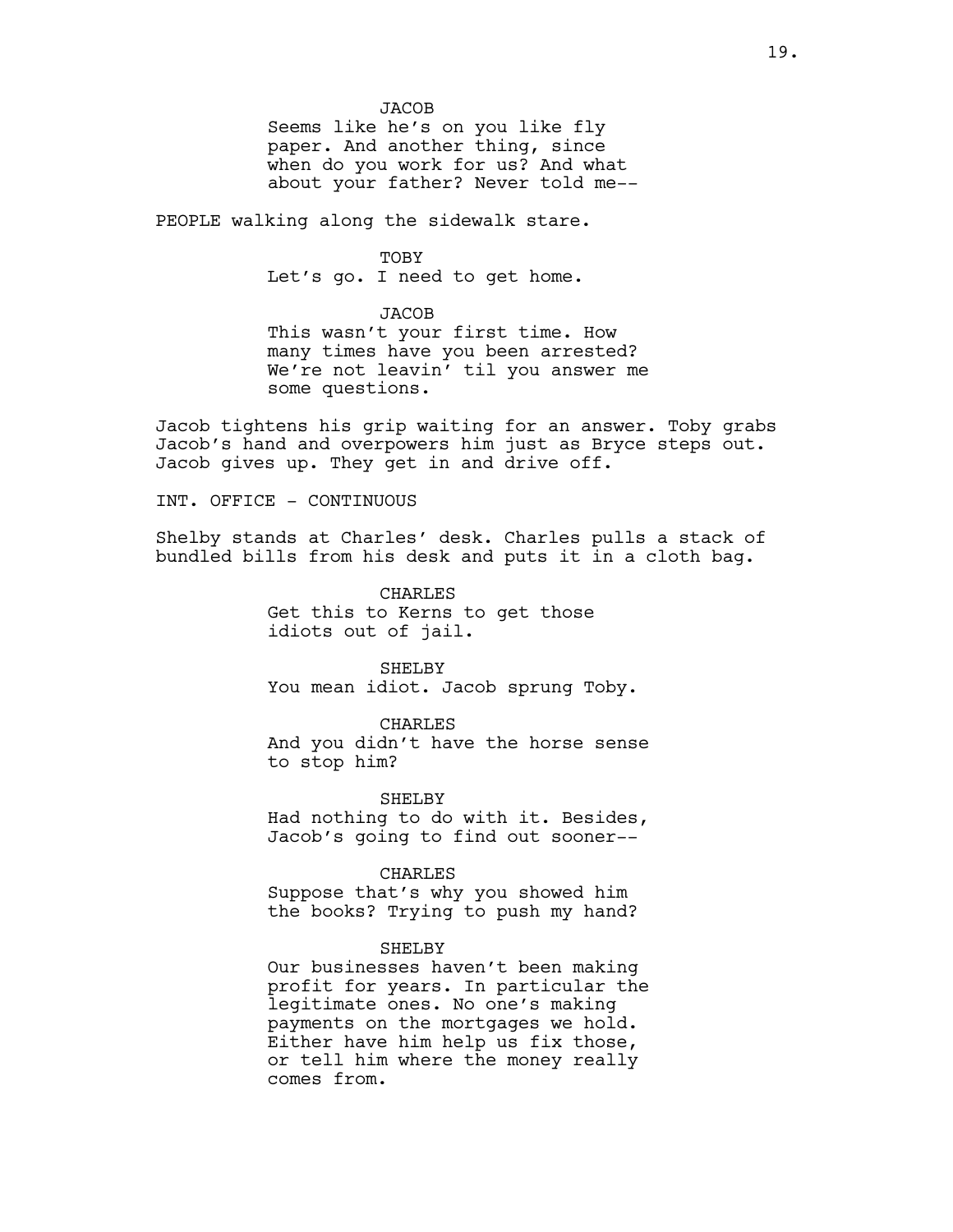INT. JACOB'S CAR - LATER

Strong tension between Jacob and Toby as they drive through the neighborhood of small and dilapidated houses, the poor side of town. Barefoot CHILDREN play baseball in dirt lots.

In the distance trailing behind... police patrol car.

TOBY We got a tail.

**JACOB** A god damn hoodlum. My father is gonna be pissed. And what do you mean we got a tail?

**TOBY** That damn Bryce. He's following us.

JACOB Us? You mean you.

### TOBY

(very calm) Make a right. Down the block I gotta friend with a garage. Duck in around back.

EXT. OKLAHOMA CITY STREETS - CONTINUOUS

Jacob makes a quick right and passes small businesses, TWO OLD MEN sit in front of a store chewing tobacco scrutinizing them as they hurriedly maneuver around CARS.

Up ahead, STAN'S GARAGE. Jacob makes a quick turn in and around to the back alley behind the garage.

INT. PATROL CAR - CONTINUOUS

Bryce speeds down the block. He watches Jacob's car turn the corner. He makes the turn, but loses the car. He cuts between two buildings...

CROSS CUT TO:

INT. STAN'S GARAGE

Jacob's car pulls into the garage.

Toby jumps out and closes the wooden carriage doors.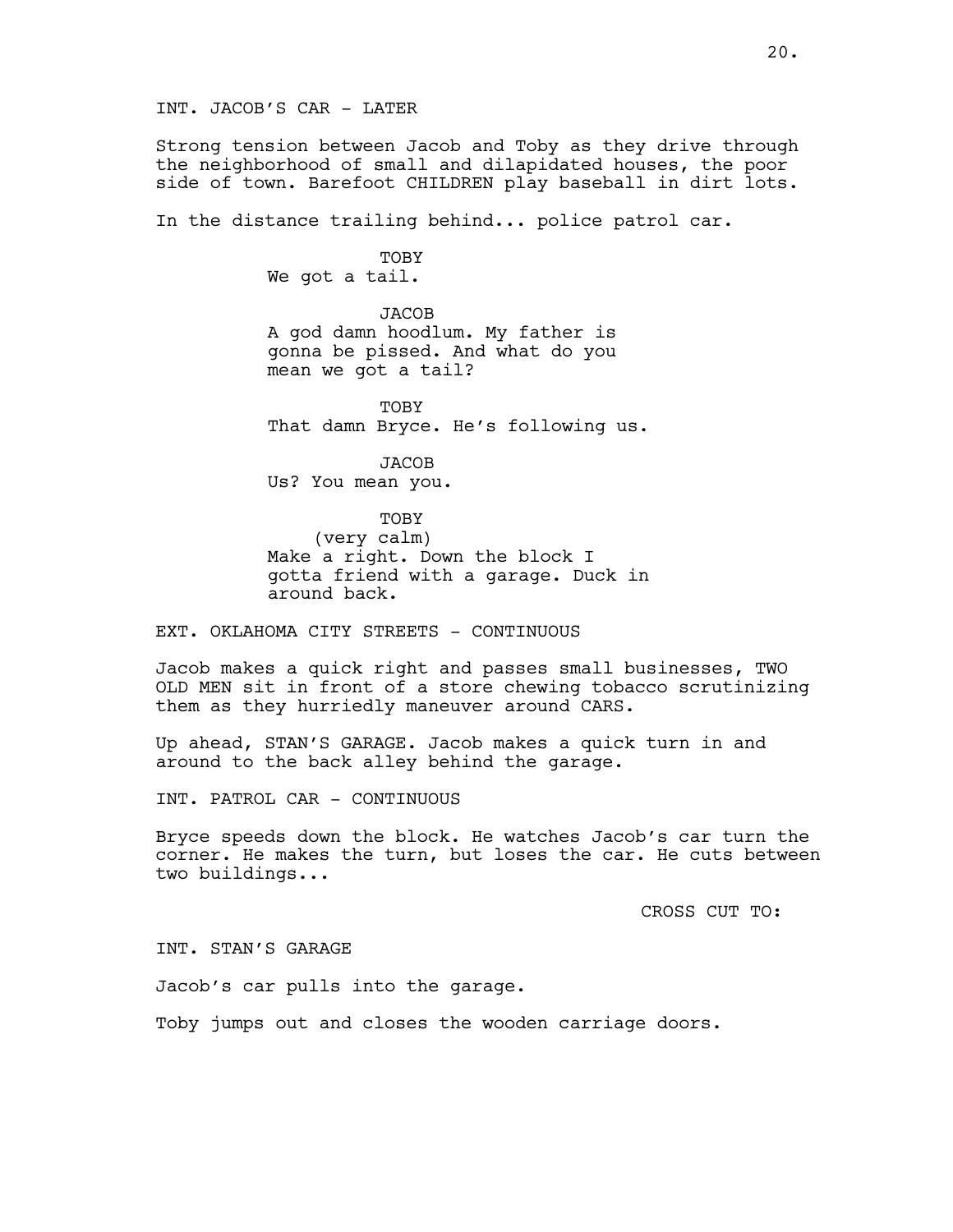EXT. ALLEY

Bryce creeps behind buildings inspecting every nook and cranny. He passes by the back of the garage and keeps moving.

INT. STAN'S GARAGE

Toby watches the patrol car slowly pass by. By an unforeseen force, Toby flies against a stack of tires and falls to the floor.

Jacob, trembling with anger, stands over Toby.

JACOB What the hell did you do? I haven't seen you in years. You act like nothing's changed, but appears some things have--

TOBY Now, just calm down. I thought you knew I worked for your daddy. I reckon I was wrong.

JACOB You better start catching me up.

Toby gets up and dusts himself off. He reaches for the carriage doors...

> TOBY I can walk home from here.

> > JACOB

Why is this Cop, Bryce, so interested in you? I don't know if you can keep working for us. We got to consider our reputation. We run respectable--

TOBY Respectable my ass!

Jacob punches Toby in the face.

Toby, had enough, pins Jacob against the carriage doors and rears his fist back. He stops before he throws the punch.

> TOBY (CONT'D) Do you even know why I was arrested last night? Your daddy told me to be on that county road. I loaded the shine and rode along.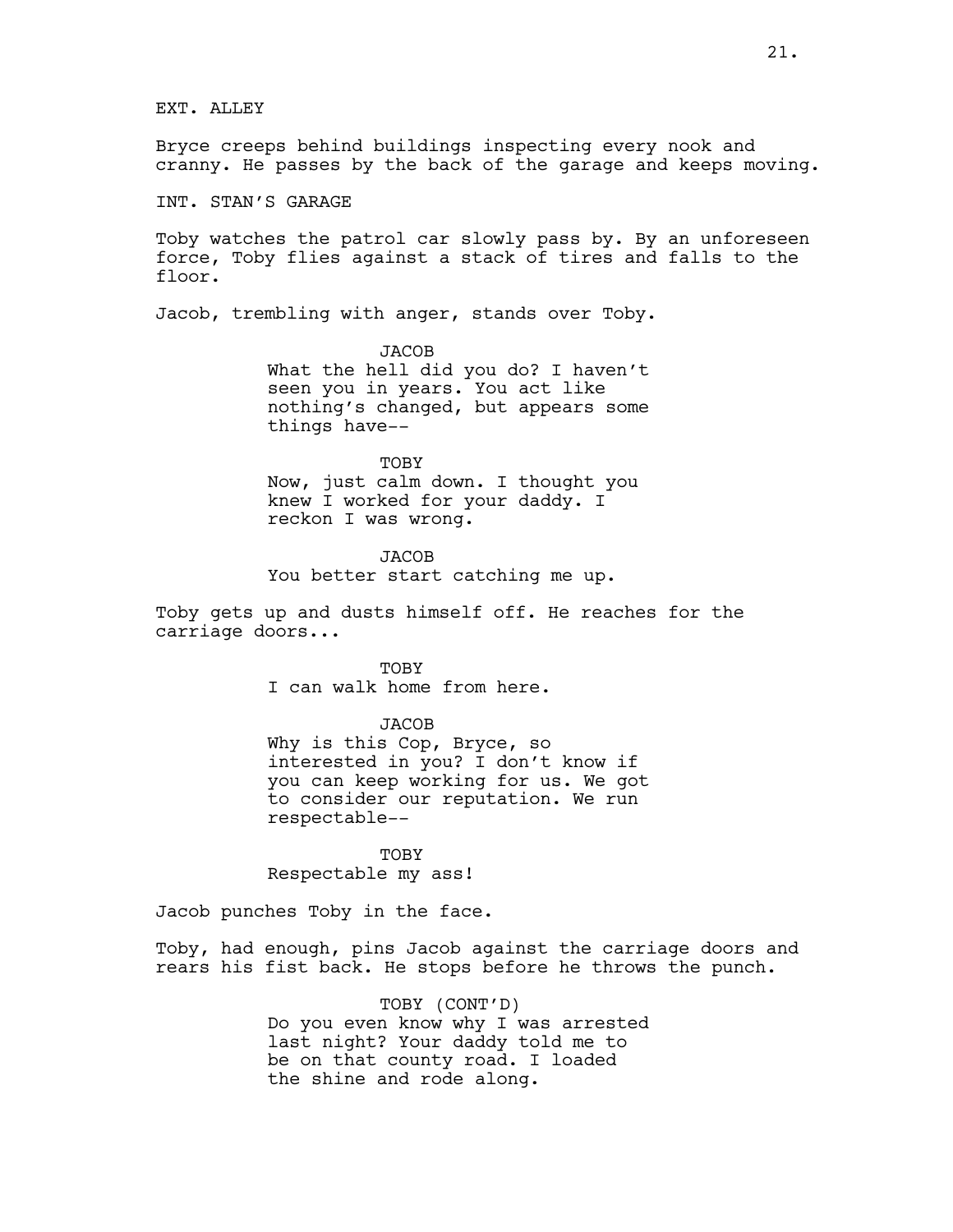JACOB

Since when? We develop land, we ain't in the liquor business.

TOBY How do you think you stayed in that fancy school of yours? It's cause of people like me bust ourselves every day for you and your daddy.

JACOB Bullshit! We ain't like your kind.

Toby releases Jacob. The words hit hard.

TOBY

Do you think I like my life? I do things that I'm not proud of just to bring a nickel home.

### **JACOB**

Why would he keep this from me? You must be wrong about this.

TOBY (frustrated) God damn! No lick of sense. This

ain't the first time. Your daddy usually sends Kerns, his lawyer.

JACOB Now I'm involved. No good deed...

TOBY Ah, don't go on and say that. I'd do anything to keep'em dogs off ya.

JACOB And I should believe you...

## TOBY

You ain't done nothing wrong. Keep it that way and you got nothing to worry about. Me, I'm a lost cause. Just let me go and I'll stay miles from you and that will be that.

Jacob looks on his defeated friend, his bleeding face. He hands Toby his handkerchief, but Toby won't take it.

JACOB

I'm sorry.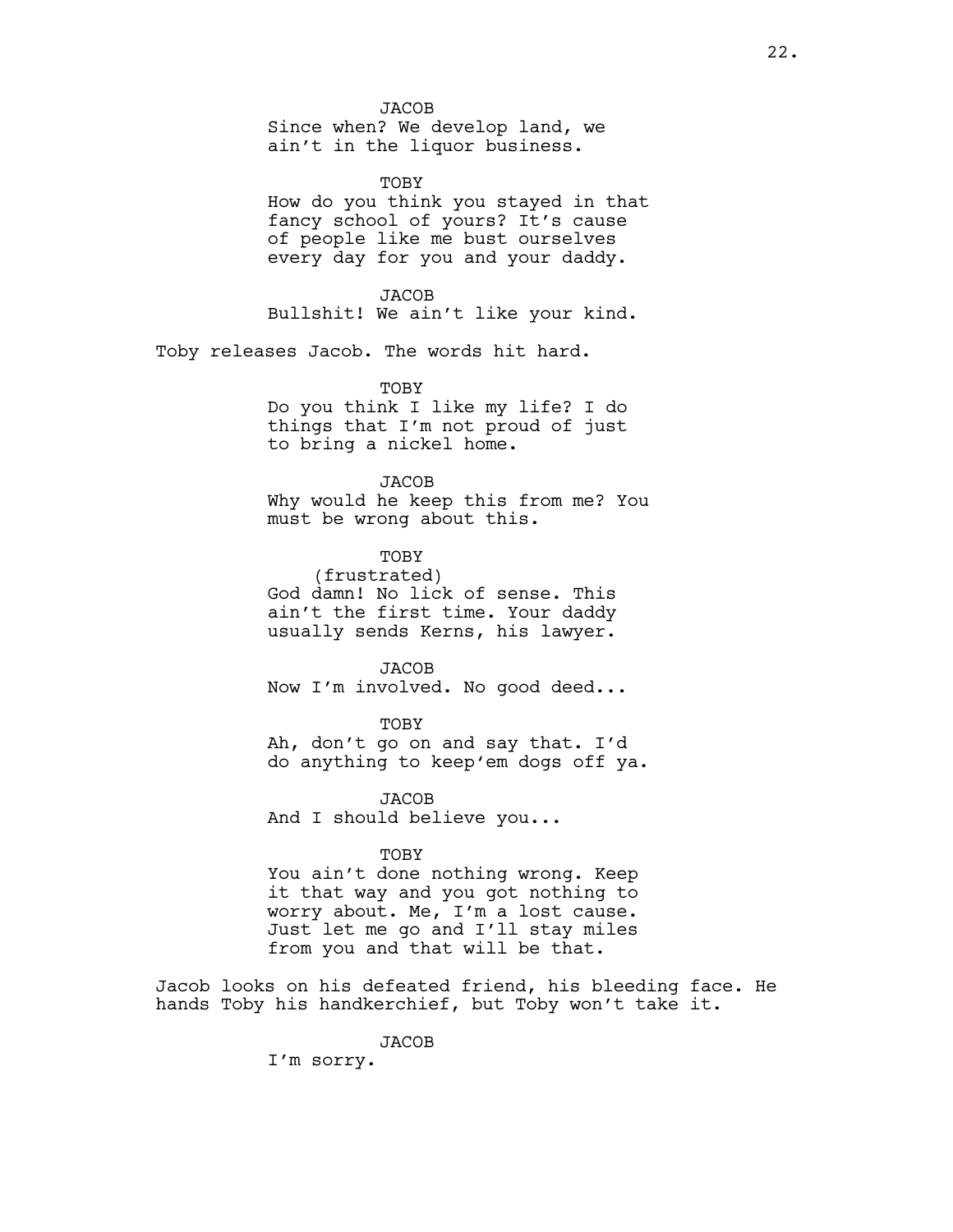TOBY I've had worse. Even deserved them at times. You were just scared that's all. JACOB I'll talk to my father. I need some answers. Meanwhile, we'll get you other work. We'll fix this. You can't keep running moonshine. Toby uses his sleeve and wipes the blood from his face. TOBY (laughing) You can't fix this. Not somethin' this big. Your best bet, pack up and run far away as you can. Before your daddy owns you like he does everybody else. Toby slides open the carriage doors.

> **JACOB** I'm not running -- not anymore.

Toby, confused, looks back to his friend.

END OF ACT 1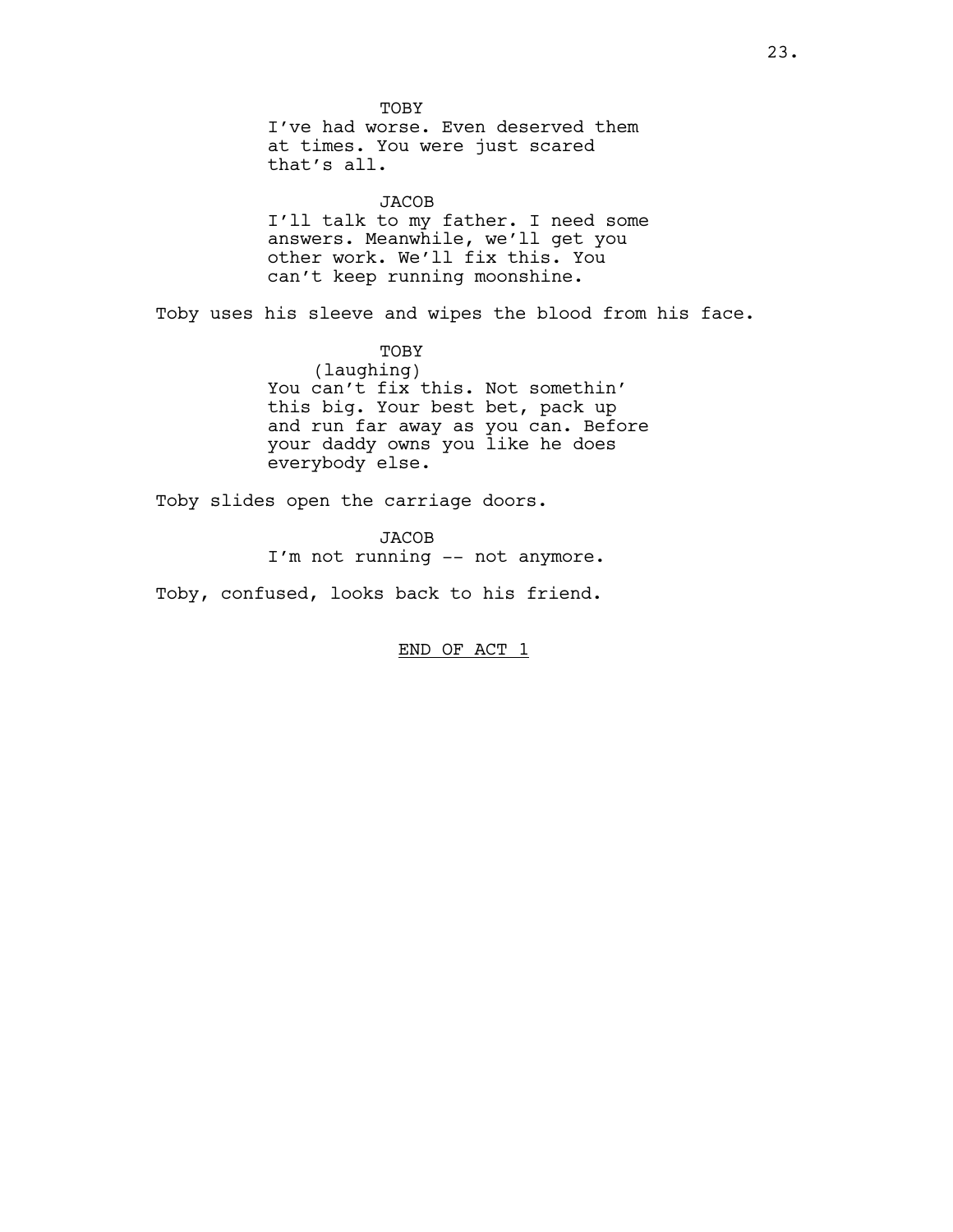INT. CATTLEMAN'S CAFE KITCHEN - LATER

A LINE COOK pulls slabs of beef off a truck. Vera doles out cash to the TRUCK DRIVER.

The Hostess, RUBY, (68), ducks into the kitchen, lights a cigarette.

> RUBY Vera, Richland here to see you.

Vera's face brightens and she heads for the dining room.

VERA Watch that driver, Ruby. Make sure he don't steal nothing.

INT. CATTLEMAN'S CAFE DINNING ROOM - CONTINUOUS

Vera stops by a mirror and checks her hair.

CHARLES (pouring iced tea) You look lovely.

VERA (startled) Charles! I wasn't expecting you.

CHARLES

Sweet tea?

Vera declines and gets busy folding napkins.

VERA What do you want, Charles. I got nothing to give, especially to you.

INT. RICHLAND HOUSE - MOMENTS LATER

Jacob and Toby enter the house.

**JACOB** 

Momma!

Iris enters from the Parlor. She lights up when she sees Toby, then concerned when she sees his face.

> IRIS Toby, what on earth--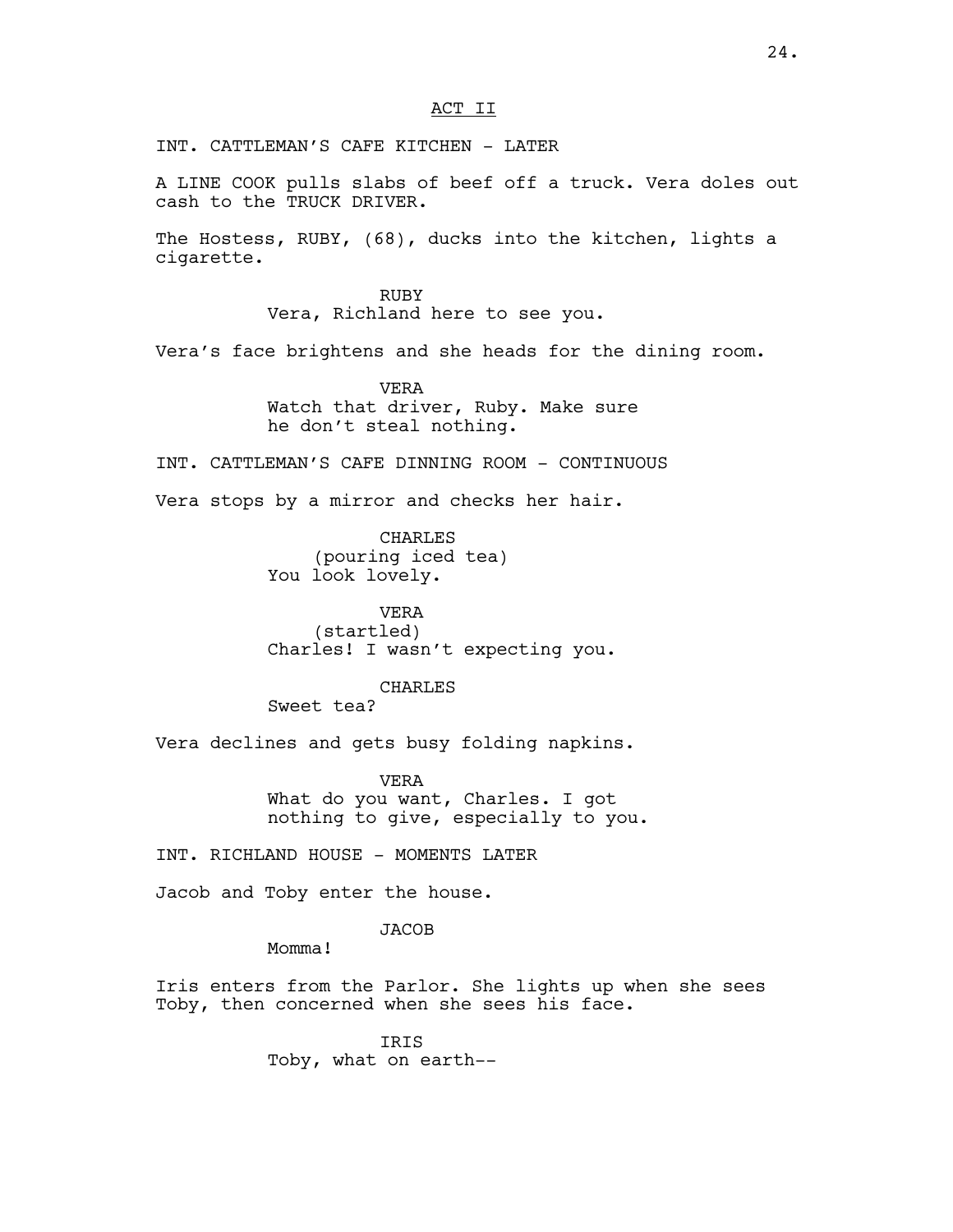TOBY Just a misunderstanding. You should see the other guy. He looks much better than me.

Iris laughs and hugs him like another son.

**TRTS** You staying for dinner tonight?

**TOBY** Just here to clean up, then we got business.

**JACOB** (to Toby) You remember where my bedroom is? Go on up, take a bath and find some clean clothes.

TOBY Mrs. Richland.

Toby runs up the stairs.

Jacob pulls Iris and they disappear into the Parlor.

INT. CATTLEMAN'S CAFE - CONTINUOUS

Vera continues to fold napkins.

### CHARLES

I understand you had an issue with a shipment last night.

VERA Don't expect me to pay what I don't get. If you want payment--

CHARLES I have men for that. I just came to see you. How have you been?

Charles approaches Vera from behind and gently caresses her cheek. She doesn't flinch... it's not the first time.

> VERA You don't just come to see me. What do you want?

CHARLES You've been talking to Jacob.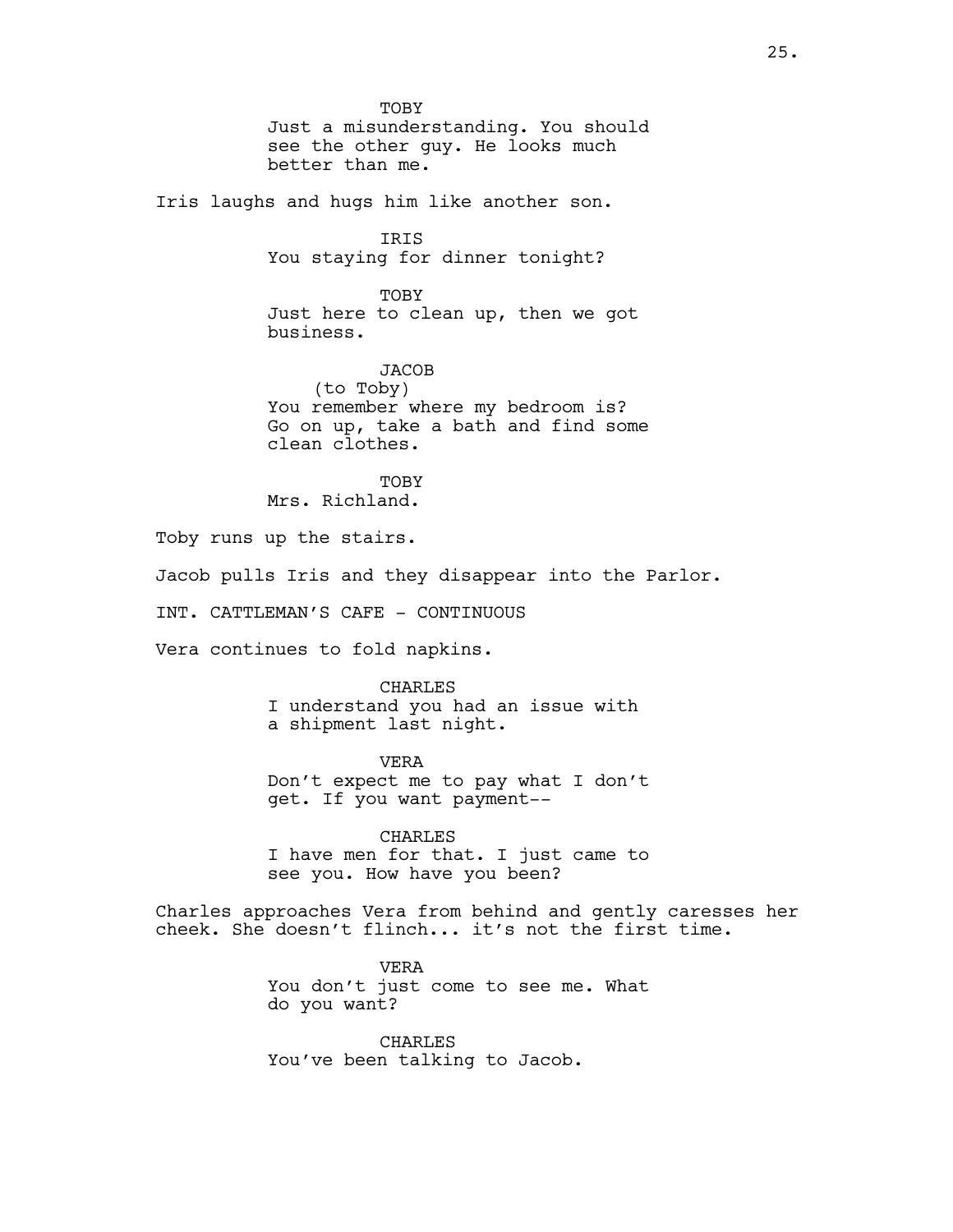VERA

I ain't said nothing. He came into the cafe one night. That's all. I'm glad he's back. But, I thought he loved New York?

CHARLES I couldn't clean up his mess.

VERA What do you mean his mess--

CHARLES Let's get back to how the cops knew there was going to be a delivery?

Charles kisses Vera on the neck.

VERA Why don't you ask your wife?

Charles pulls away from her.

VERA (CONT'D) She's been perched on my stoop for the last three nights. She and her Temperance Union bats--

CHARLES When you called last night to tell me about the delivery, you didn't say anything about that.

Vera ignores him and continues to fold napkins. He grabs her hands and pulls her close. She winces from his grip.

> CHARLES (CONT'D) Ruby tells me Jacob has been here several nights. Something you're not telling me?

VERA Ruby told you what? Old bitch needs to mind her own business. (calling) Ruby!

CHARLES I'll get another shipment to you.

VERA There's too much attention. Maybe we just cool it for a while. We'll get by without the gin--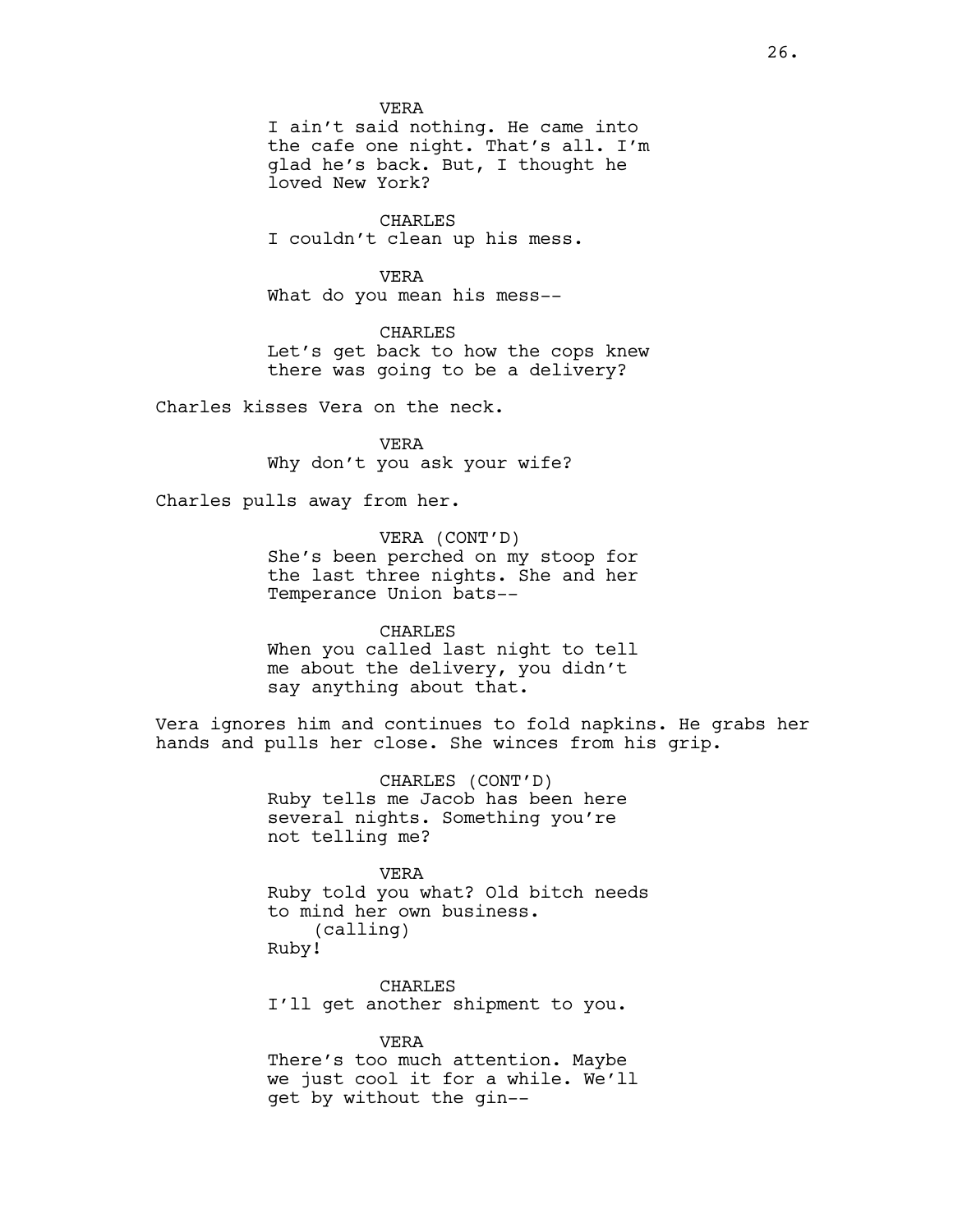## CHARLES

(sarcastic anger) Hey, now, that's a great idea. I'll just store it until your ass is ready to make me money. Cause if you don't, there's no need for you to even be in business. You get me?

Charles walks out.

Ruby enters putting her cigarette out in an ash tray. She blows her last puff into Vera's face. Vera slaps Ruby hard across the face.

> VERA Don't you ever tell my business ever again. You hear me, Momma!

RUBY I'm glad your Daddy is not alive to see this. Some day Richland's gonna find out your his son's whore--

VERA

If I'm going to be in bed with the enemy, then I get to pick which one. Now, before something worse happens, find out who snitched.

RUBY So we can be back in business?

VERA So we can get him off my back.

INT. RICHLAND HOUSE BATHROOM - CONTINUOUS

Toby soaks in the bathtub. Steam rises over him. He scans the elegant room with brass plated faucets and crystal sconces.

Jacob's robe hangs on a hook next to the tub. Toby reaches for the arm of the robe and pulls it close to his face. He gets out of the tub and wraps himself in the robe.

Toby walks into...

INT. JACOB'S BEDROOM - CONTINUOUS

Toby opens the WARDROBE and runs his fingers over Jacob's shirts and suits.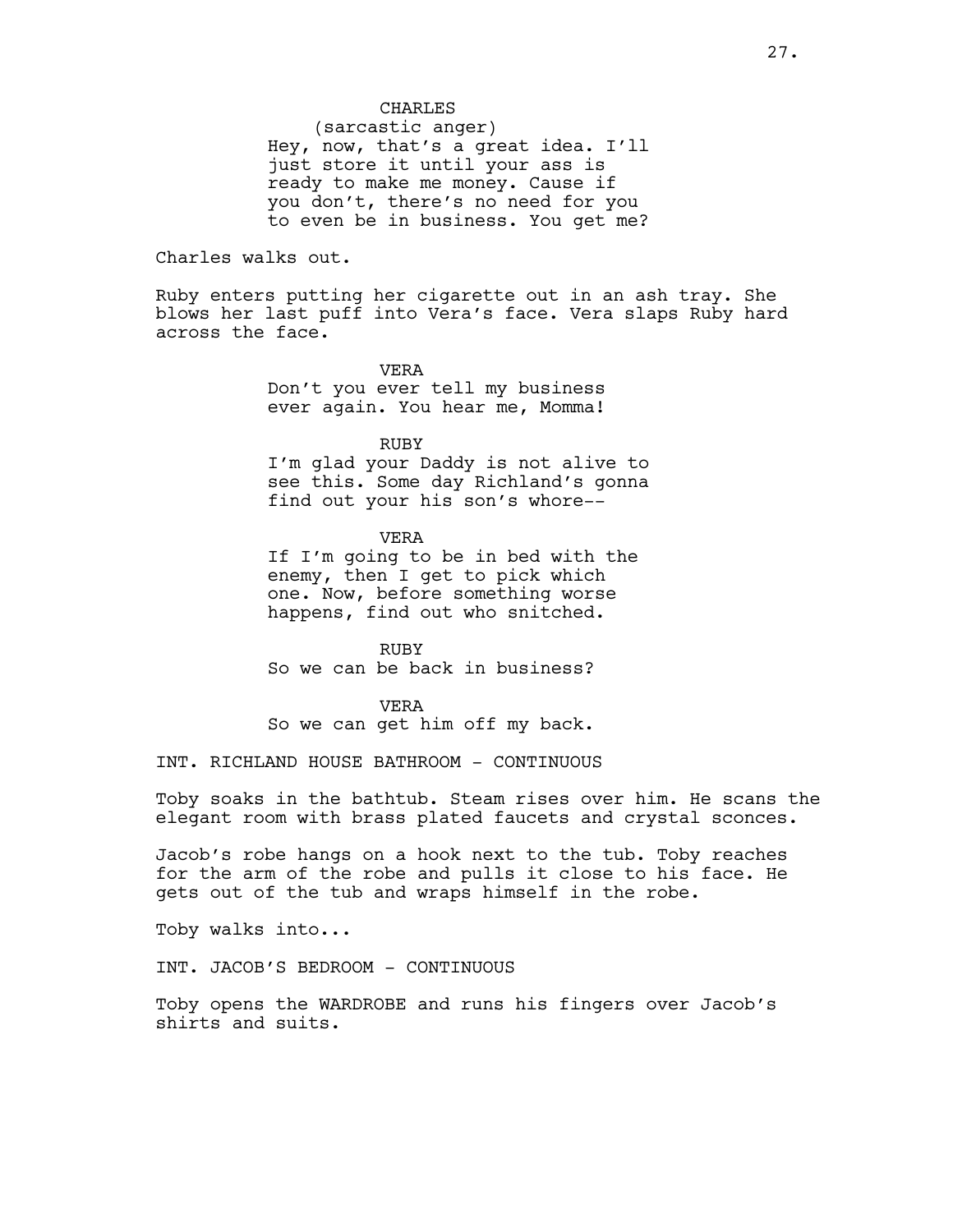## INT. RICHLAND PARLOR - CONTINUOUS

Jacob stares out the window at the yard. Iris rests her hand on Jacob's shoulder.

> **TRTS** We hired the best lawyers, but it wasn't enough. They put Toby's father away in the State Prison in McAlester for twenty years to life.

JACOB Seems bad luck came to many of us.

IRIS Toby had to grow up fast, take care of his family.

**JACOB** Just like that. You have no idea how Old Man Cox got off the rails?

IRIS You think your father tells me anything? I've tried talking to Toby, but that was no good. Maybe now that you're back...

INT. HALLWAY - CONTINUOUS

Toby stands at the phone, receiver to his ear. He's clean, his hair slicked back and wears clean slacks and shirt out of Toby's closet.

His face contorts as he listens into the phone. The words he says contradicts his feelings.

> TOBY Yes, Mr. Richland. No, I understand. Yes, sir. I'll find out what's going on at the Cattleman's. I have an idea. I'll make it right.

INT. RICHLAND PARLOR - CONTINUOUS

JACOB Toby's bad luck because of us?

IRIS Why on earth--

**JACOB** No matter. Forget I asked. Just trying to put the pieces together.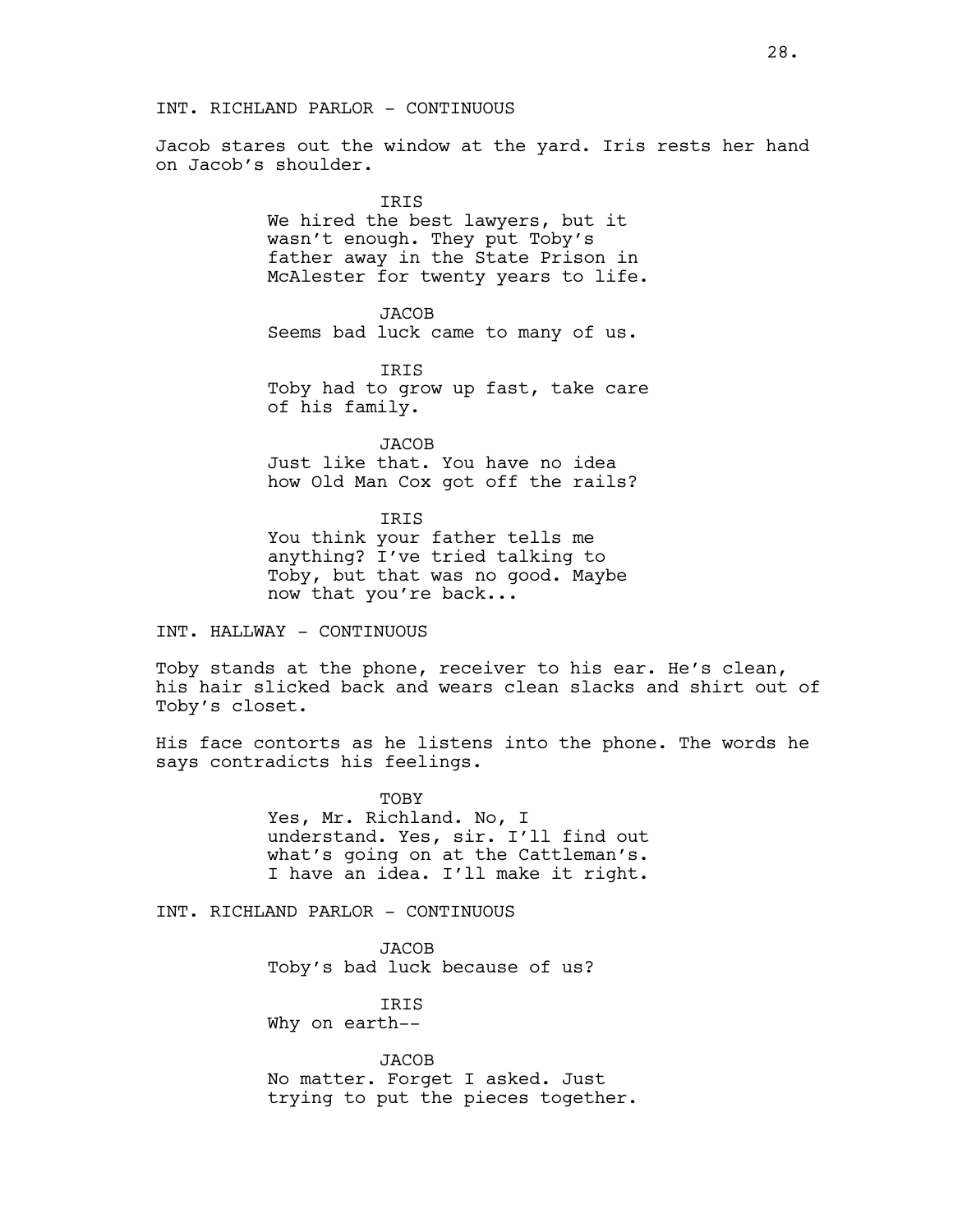Toby steps into the doorway.

TOBY How do I look?

**TRTS** Like quite the gentleman.

TOBY Look nice enough to wait tables in a fancy restaurant?

**JACOB** You do indeed.

TOBY (manipulating) I bet they'd even let me work at Cattleman's looking like this.

INT. WAREHOUSE - DAY

Large empty warehouse with sliding dock doors lining one wall. In the center stands Charles Richland, "Irish" Maney, and CHIEF JARVIS (50), wears a three piece suit with a badge.

> CHIEF JARVIS I thought your still was outside city limits in Shawnee? Now you're going to bring it into my city?

CHARLES That's a small operation. I've breached the Tulsa market. I'll have every town between Oklahoma City and Tulsa ordering from us.

CHIEF JARVIS (to Maney) What's your part in all this?

Charles walks to one of the dock doors and slides it open revealing the railroad tracks running beside the building.

> "IRISH" MANEY In thirty days, we'll start picking up here and transport it to Tulsa and all points between.

CHARLES You'll receive the same as always.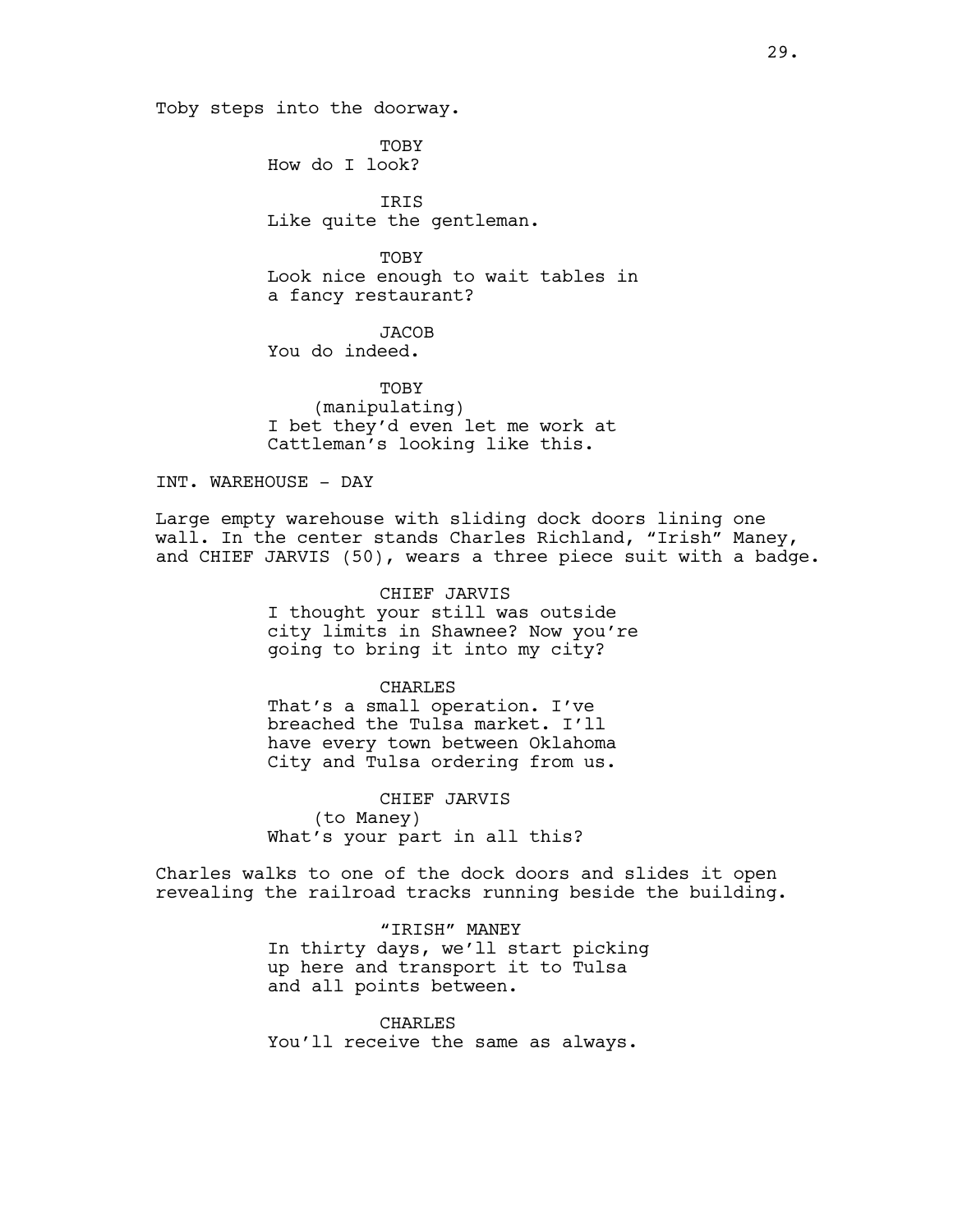INT. CATTLEMAN'S CAFE - LATER

Through the kitchen door, Toby enters.

VERA What the hell are you doing here? Don't you think things are hot enough without you showing up?

Jacob enters close behind.

VERA (CONT'D) (Caught off guard) Jacob?

Jacob crosses over to Vera and kisses her. Toby, surprised, is taken back by the kiss.

> VERA (CONT'D) (confused) The day's full of surprises.

JACOB This is my friend, Toby.

VERA (cautious) I've seen him around.

**JACOB** He needs some work. I was hoping you could have him work here.

VERA I don't think it's really a good--

JACOB Buying gin from my father ain't a good idea neither, but we gotta do with what we have to do.

VERA (hesitates) Ruby! (to Jacob) All right. I'll keep an eye on him for you. I'm sure we can keep him busy with something.

Ruby enters from the kitchen with a "what the hell do you want" attitude.

> VERA (CONT'D) Take him back and put him to work.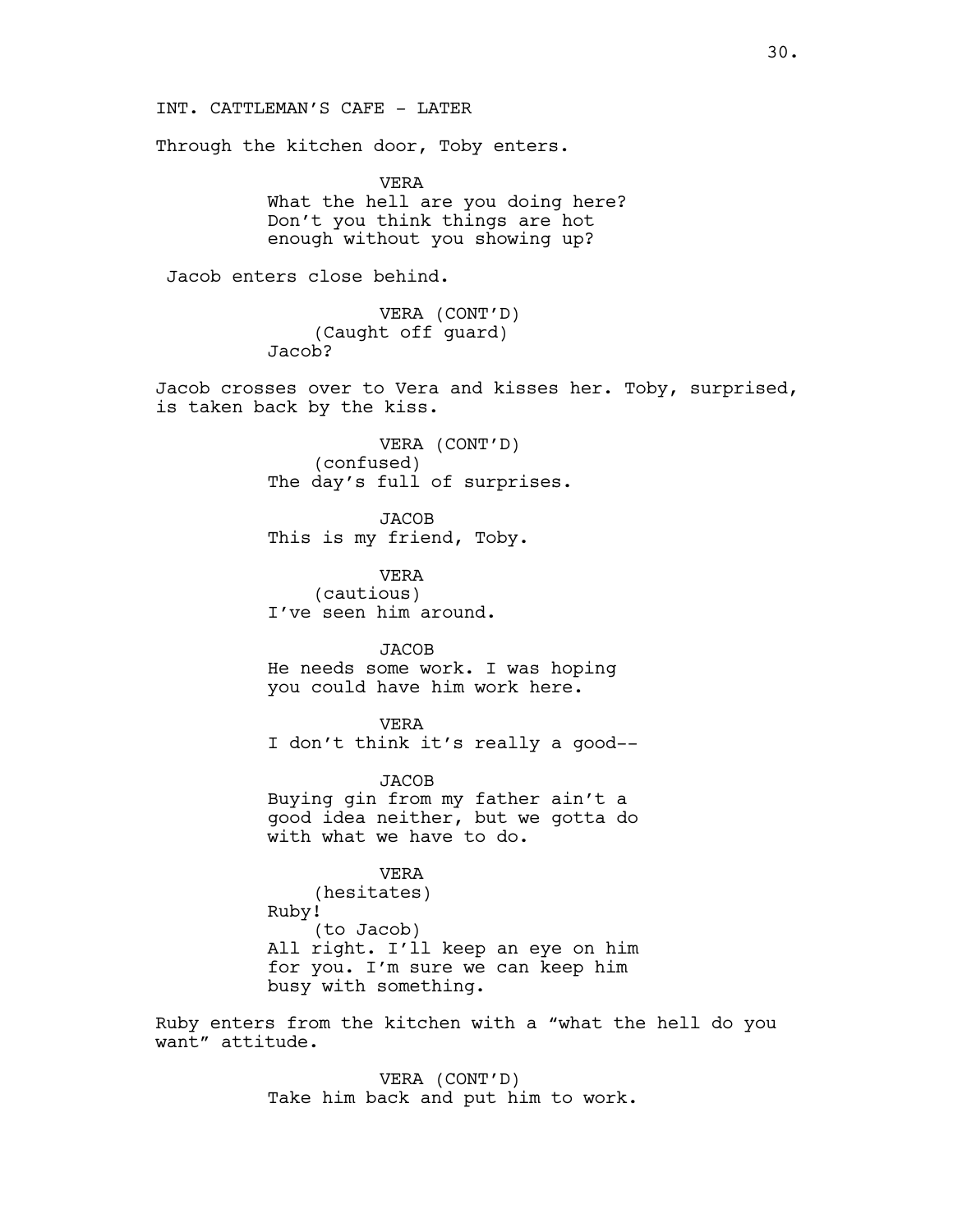Ruby reluctantly takes Toby to the kitchen.

JACOB You thought I wouldn't find out? I'm tired of being the only one in the dark. Things gotta change.

VERA Many good cotton stalks get chopped up by associating with weeds. I hope you know what you're doing.

**JACOB** I'm a Richland ain't I? I think it comes with the territory.

Jacob walks out just as Vera's curiosity is piqued.

VERA

Jacob?

EXT. CATTLEMAN'S CAFE - CONTINUOUS

Jacob steps out and finds Bryce sitting in his patrol car across the street. Jacob pretends not to notice, then stops in his tracks. He dodges a few cars and approaches Bryce.

> JACOB You gonna tell me why you keep showing up?

BRYCE Your family got business in there?

**JACOB** A man's gotta eat.

BRYCE Huh, seem to eat there a lot. Sure you're there just for the food?

JACOB

You tell me. You're acting like you got all the answers.

BRYCE Thinkin' you just got back into town and things ain't the same.

JACOB You here to tell me how it is? Seems you're busting our chops over something that ain't that important. (MORE)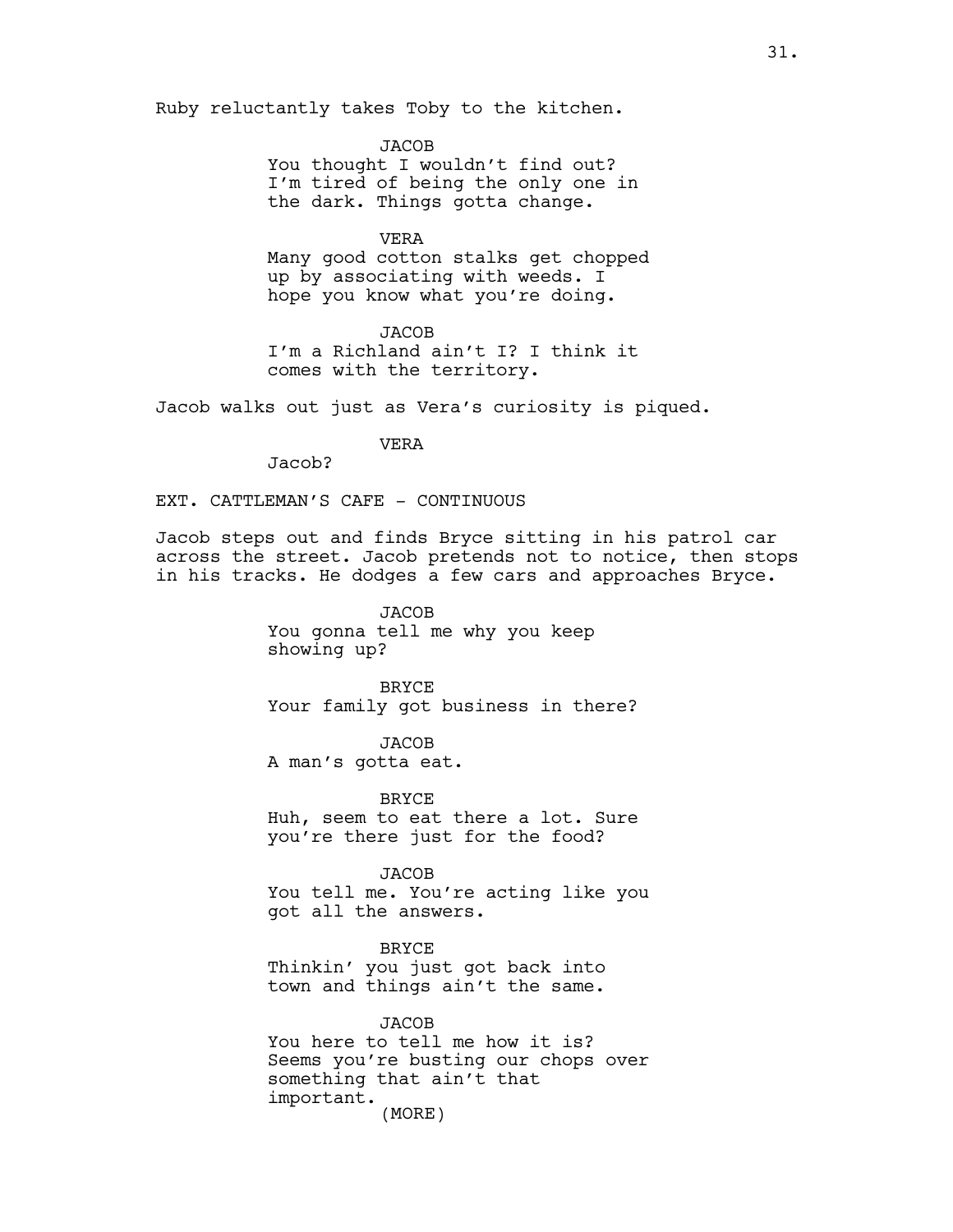## JACOB (CONT'D)

I'm sure there are worse things out in the streets you could put your time to.

**BRYCE** I bet your friend's daddy would have something different to say. So, before you start telling me how to do my job, you oughta know what you're talking about.

Bryce starts the car and drives off.

INT. CATTLEMAN'S CAFE KITCHEN

Vera enters. Toby carries in a slab of meat. Vera picks up a knife and hides it behind her back without notice.

# **TOBY**

(to Vera) He only knows about the gin, that's all. He has no idea--

VERA

About what? That he accidently put one of his Daddy's henchmen right in the middle of my business?

**TOBY** What makes you think he thought of this? Maybe this was his daddy's idea all along.

VERA I know you, Toby Cox. I know what you've done. How can I trust you?

Vera keeps her distance and tightens her hand on the grip of the knife. Toby tosses the slab of beef down.

# TOBY

(frustrated) You don't have to. Charles Richland does and that's all that matters.

Toby picks up a meat cleaver, WHACKS and cuts steaks.

INT. POLICE STATION - NIGHT

At the entrance - a sergeant's desk. In the corner, glass offices and a large radio room. In the center are desks and tables pushed together to provide working space for the DETECTIVES and few PATROLMEN writing reports and watching over handcuffed CRIMINALS.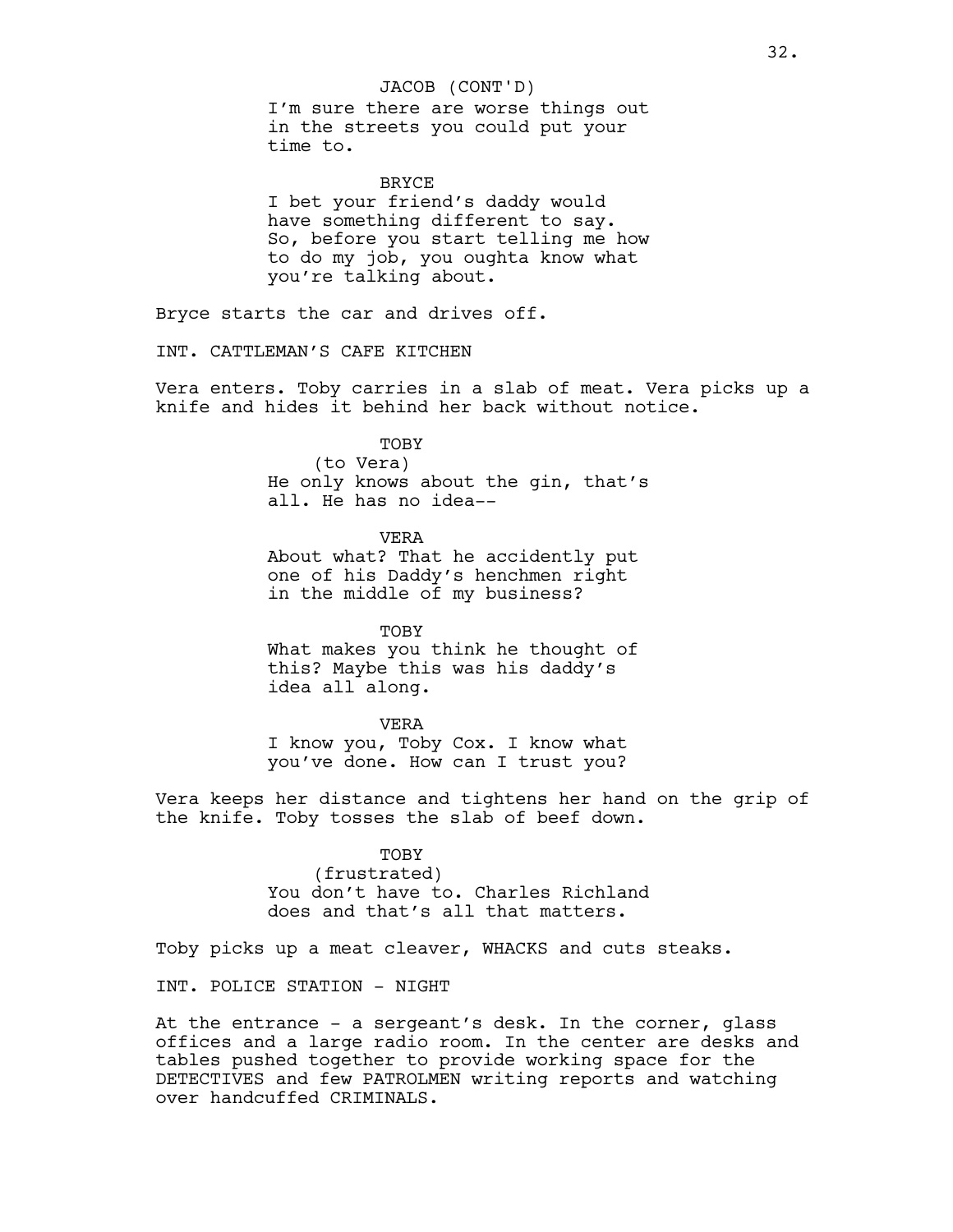## INT. NIGHT CHIEF'S OFFICE - CONTINUOUS

Name plate "Clarence Hurt - Night Chief" on the desk in one of the GLASS OFFICES. Bryce sits on a desk next to CLARENCE HURT (40) rugged man shuffles through photos of Charles Richland, James Maney, and other HOODLUMS including Toby Cox.

> CLARENCE HURT You've got Garrick Jenks still in hold up. What's he saying?

> > BRYCE

Says he made and was shipping it himself. Claims Toby Cox was along for the ride. Cox is out on bail, but we can still put him away as his accomplice.

CLARENCE HURT What's your plan?

### BRYCE

Small potatoes. Bargain with him. Maybe I can use his friendship with Jacob Richland as leverage.

CLARENCE HURT Watch yourself. Richland has friends in the department.

#### BRYCE

I left my last department because of corruption. I ain't running this time. I'm hitting it head on.

EXT. OKLAHOMA HIGHWAY - NIGHT

Dark country road. Jacob's headlights bounce off the asphalt and nearby brush. An orange harvest moon glows in the sky.

INT. JACOB'S CAR - CONTINUOUS

Jacob, deep in thought, follows the trail set by his headlights. He looks in his rearview mirror at the blackness that fills the void in the night.

In the distance behind him, as if coming over a hidden hill, two headlights appear. He slows to wave the car on, but the car slows with him. Jacob speeds up.

Jacob passes a sign, "HOLDENVILLE 5 MILES".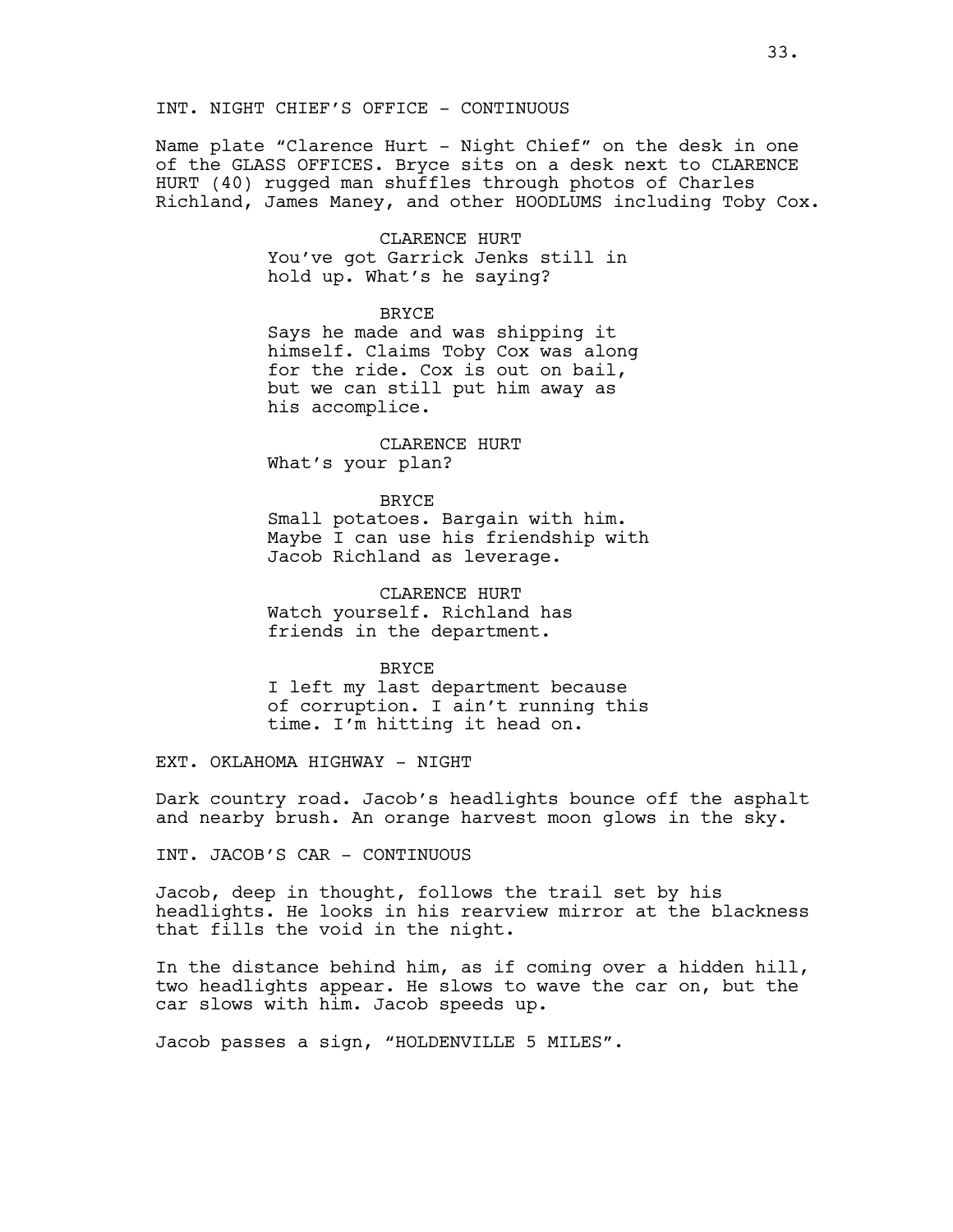EXT. GAS STATION - MOMENTS LATER

Jacob pulls in to the pumps. Jacob gets out and stretches. An ATTENDANT, boy(14), runs out in overalls.

> ATTENDANT Filler up, mister?

**JACOB** Yes. And I'll take a soda.

Jacob walks to the cooler on the porch of the Gas Station and grabs a soda. He pops the cap and watches the Attendant squeegee the bugs from his windshield.

Headlights sit a quarter mile down the road stopped.

Jacob, concerned, approaches the boy.

JACOB (CONT'D) Let's speed this up a little. How much further to McAlester?

ATTENDANT Just about an hour.

JACOB How much do I owe you?

ATTENDANT With the soda, that's a dollar seventy-five.

Jacob gives the Attendant two dollars and the half full bottle of soda.

JACOB

Keep it.

ATTENDANT Thank you, sir!

Jacob jumps into the car and drives off.

The Attendant finishes off the soda and watches the headlights from down the road pull up to him.

Bryce in civilian clothes, rolls down the window.

BRYCE Say, kid, where's that car headed?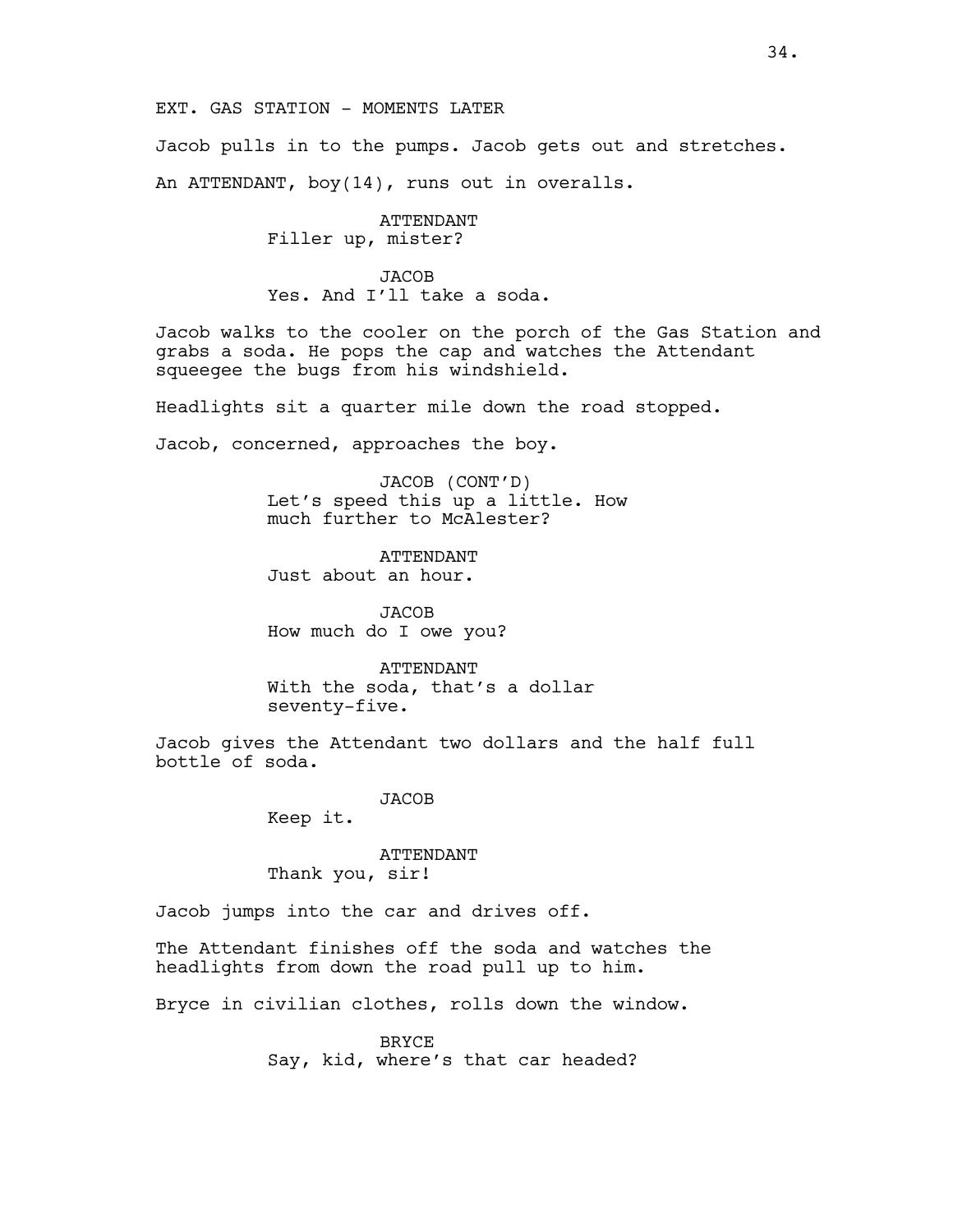# ATTENDANT McAlester. You need a top off?

Bryce smiles and pulls away.

EXT. STATE PRISON, MCALESTER - MORNING

Several cars sit in a dirt field next to the prison. The large concrete walls overpower the landscape with barbed wire trimming the top.

INT. JACOB'S CAR - CONTINUOUS

The sun's glare spills onto a sleeping Jacob.

FLASHBACK...

SUPER: NEW YORK CITY, 1929

INT. NEW YORK CITY OFFICE - NIGHT

The GLARE of a desk lamp floods Jacob's face. He sits in a small office PUNCHING the keys on an adding machine. CASSIDY BARTON "CASS",(24) and Ivy League type sits next to him with his face buried in his hands.

Jacob stops, pulls the tape, looks at the numbers, then falls back into his chair.

> **JACOB** The god damn numbers are the same. We're dead men. Sure as I'm sittin.

Cass in a frightening panic.

CASS Run them again. They've got to be wrong. This can't happen.

JACOB Happened to everyone. When the market done crashed, we all lost.

CASS They weren't managing the money for the mob! We were.

From the hallway, the DING of an elevator and footsteps.

CASS (CONT'D) Shit, they're here. We gotta go.

Cass runs to the office window, opens it and climbs out onto the fire escape.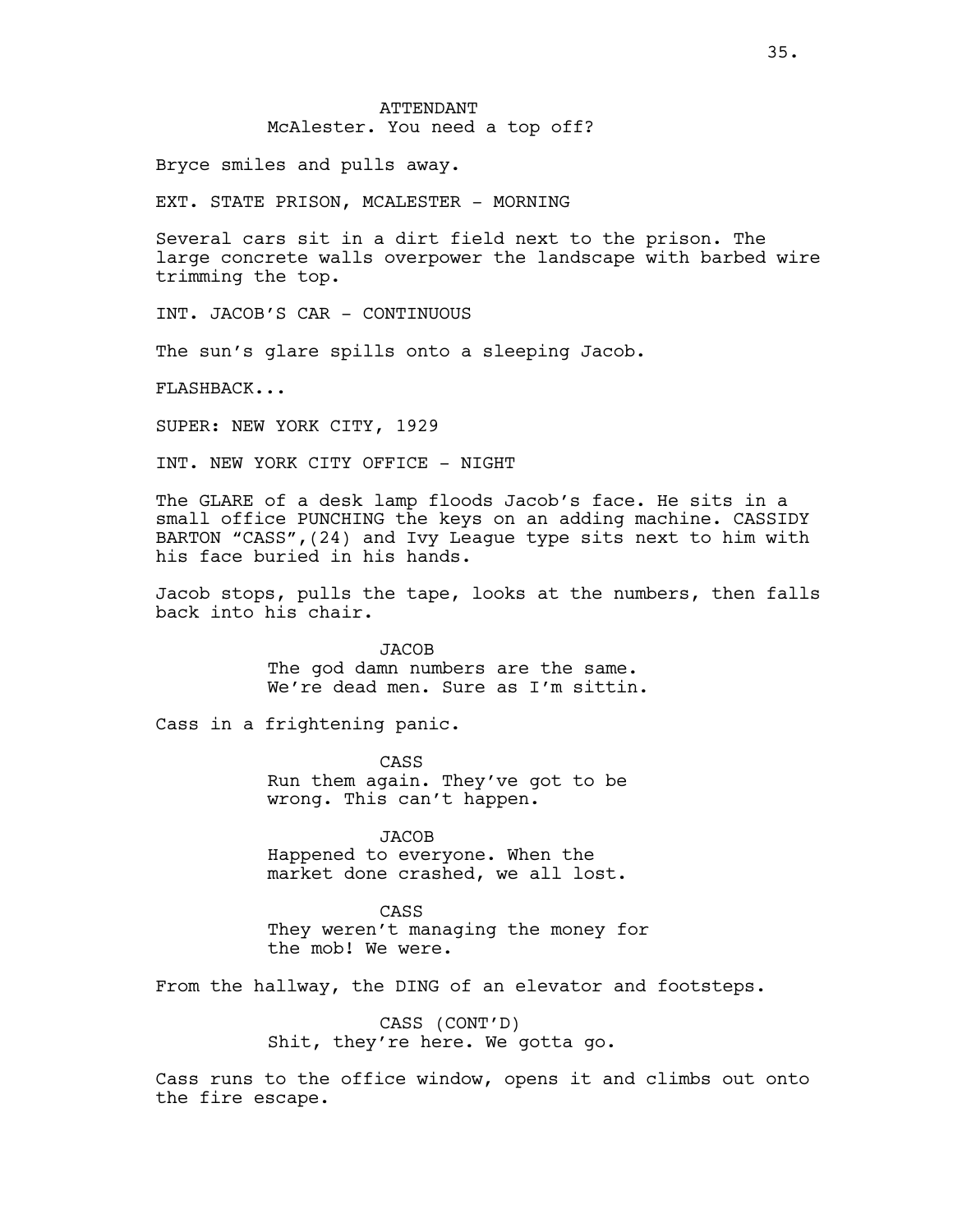CASS (CONT'D) (loud whisper) Come on!

Jacob turns back to the door and sees the shadow of the MEN and that of a pistol. Suddenly, BAM, BAM!

RETURN TO SCENE...

INT. JACOB'S CAR - CONTINUOUS

A BAM on the side window abruptly awakens him. A WOMAN carrying a small CHILD stands outside his door.

> MOTHER Mister? They're letting all the visitors in now.

Jacob shields the sun from his eyes.

The Woman continues to the PRISON GATE.

EXT. STATE PRISON, MCALESTER - MOMENTS LATER

Jacob crouching against his car, picks up a rock and throws it. He gets up the courage to walk up to the visitor's gate.

INT. STATE PRISON, MCALESTER - MOMENTS LATER

Stark gray walls, Jacob is led into a visiting room. Jacob paces, uncertain of his next move and what he may find. The sound of CRASHING metal breaks the silence. A bolted door opens and ABEL COX (55) hardened, enters in shackles. He sits behind a table. Jacob stares.

> **JACOB** Do you recognize me?

ABEL COX Seeing I'm blind, can't say I do.

JACOB Jacob. Toby's friend from school? Charles Richland's son--

ABEL COX (Reflecting on the past) Lil' Jake! Well, I'll be.

JACOB No one calls me that anymore.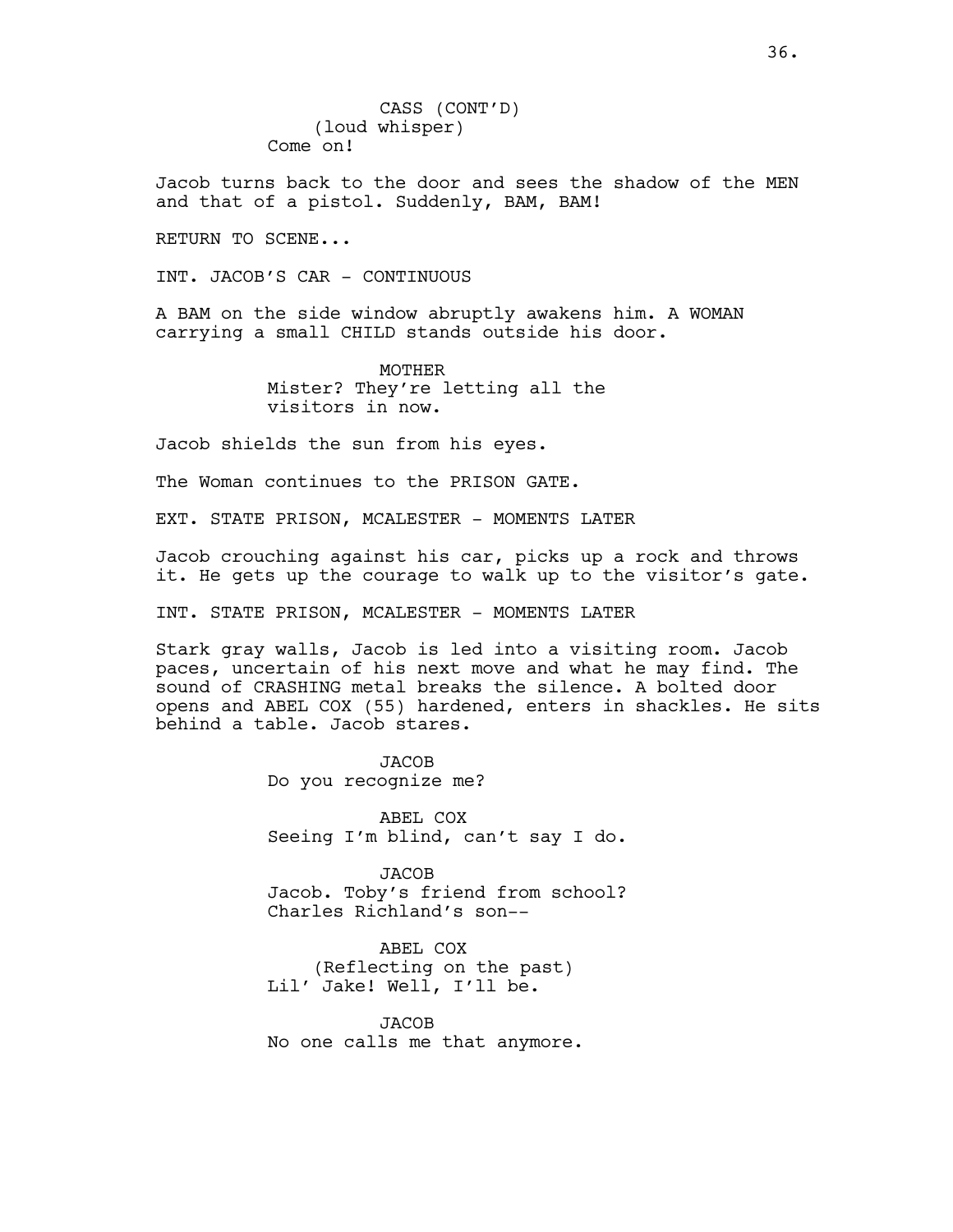ABEL COX Give an old man his past. That's all he's got left in this place. (beat) How is Toby? JACOB Good, considering. ABEL COX What's he gone and done? **JACOB** Went to jail night before last. ABEL COX That right? **JACOB** Don't you worry none. Got him out. ABEL COX Well I'll be. That's all right then. How did your daddy fair? **JACOB** Fine. Expect something different? ABEL COX (angry) Hell, no. I'm sure he'll fair just fine. Jacob tenses by the confirmation. JACOB Yes, sir, my daddy! ABEL COX (suspicious) You gotta burr in your saddle, boy? **JACOB** (fishing) Hell, not like last time. How'd that go, losing your eyes ginning

> ABEL COX Everyday I'm haunted by the look on their faces in those last moments. Even blindness doesn't take that picture away.

for my daddy?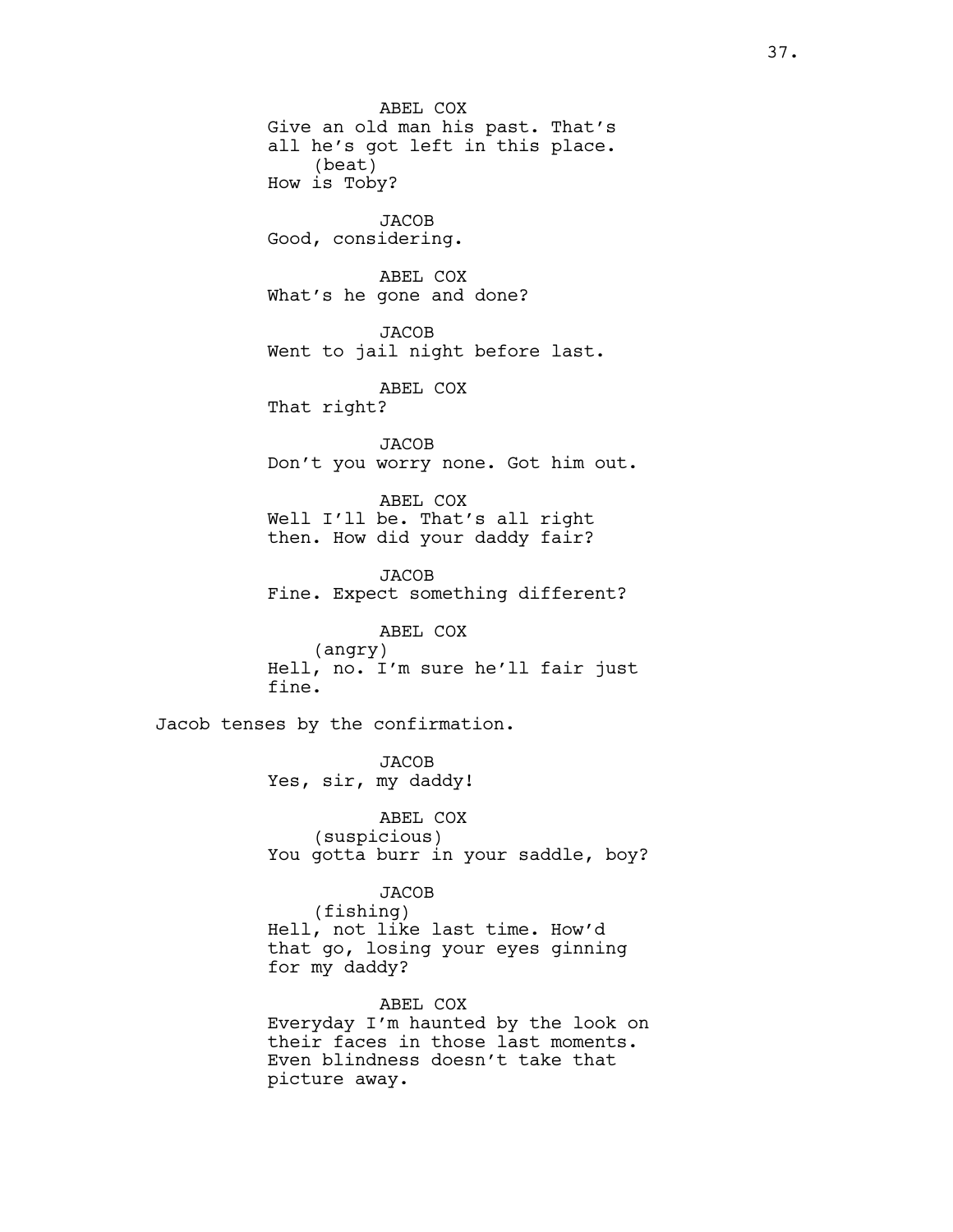JACOB Their faces? ABEL COX There when it blew. Watched them poor bastards burn... before it took my eyes. JACOB And Charles Richland gets off free. ABEL COX As it's suppose to be. Jacob falls silent, tormented. ABEL COX (CONT'D) What are you so tore up about, boy? Jacob collapses in a chair, defeated. **JACOB** It's just business. ABEL COX Now, just a god damn minute. **JACOB** It's true, ain't it? ABEL COX I'm paying fur it. I should've been minding the fire. JACOB (more to himself) It's true. I've been living off blood money. While he scrapes by. ABEL COX What are you talking about? **JACOB** The shit life you left for him. ABEL COX Who? JACOB Toby! ABEL COX

I get a call every Sunday. They're living high on the hog. Yes, sir!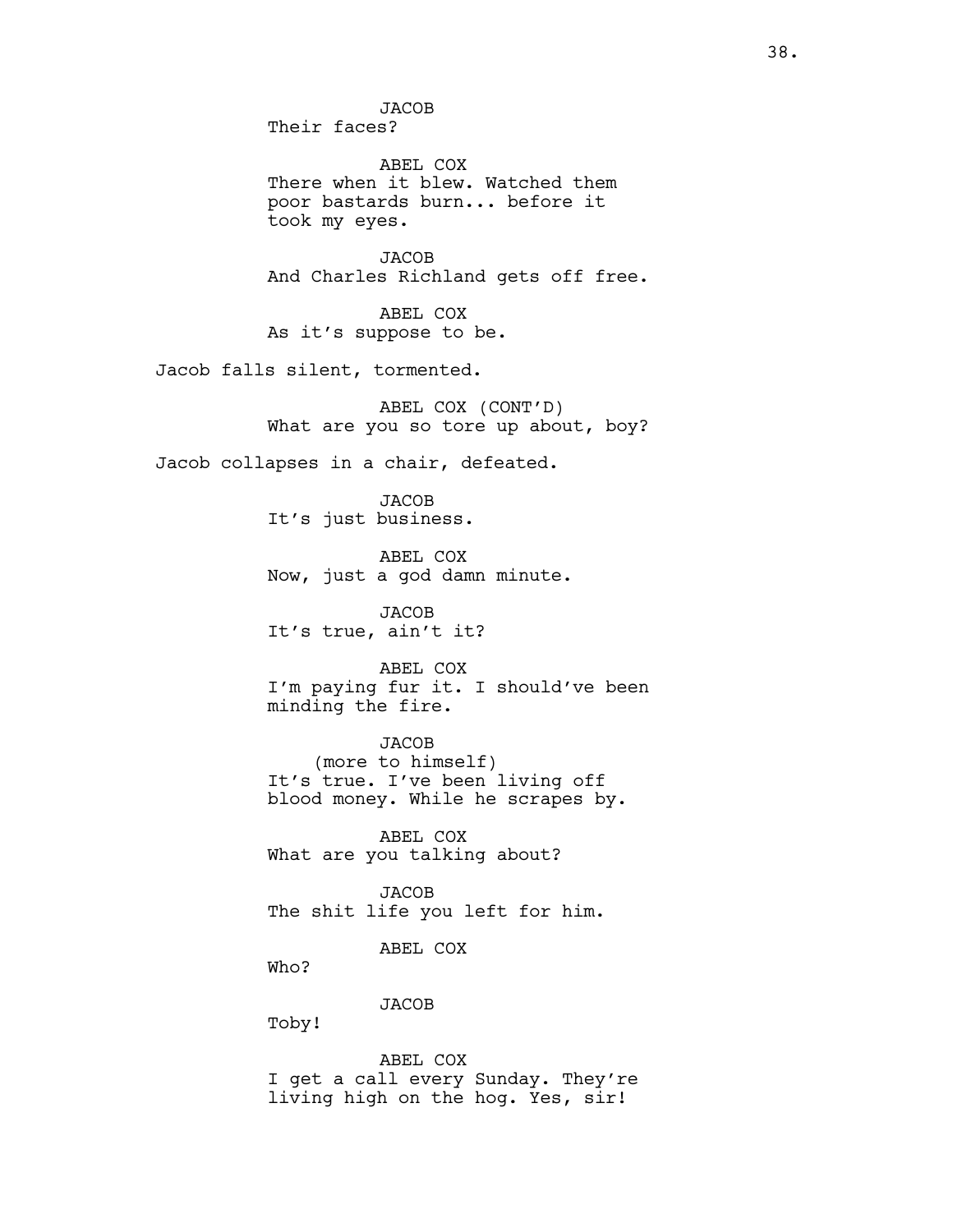Jacob is overcome with nausea and gets up to leave.

JACOB

I gotta go.

ABEL COX You be sure and tell your daddy thank you. I sure do appreciate how he's taking care of my own.

JACOB Oh, yeah. He's taking care of them.

Jacob reaches for the door.

ABEL COX A fine house, giving Toby that high paying job. You know, supervisor. That was the deal.

Jacob turns back realizing Abel's words.

JACOB There was a deal?

ABEL COX I took the fall for him and in exchange, he would take care of my family for as long as I'm held up here. No expense too big. It's just the right thing to do, he said.

Jacob looks upon Abel with sympathy and regret.

ABEL COX (CONT'D) I'm very proud of my son. I hope you are too. Every Sunday, he calls and says how good he's doing.

JACOB Very proud.

#### END ACT II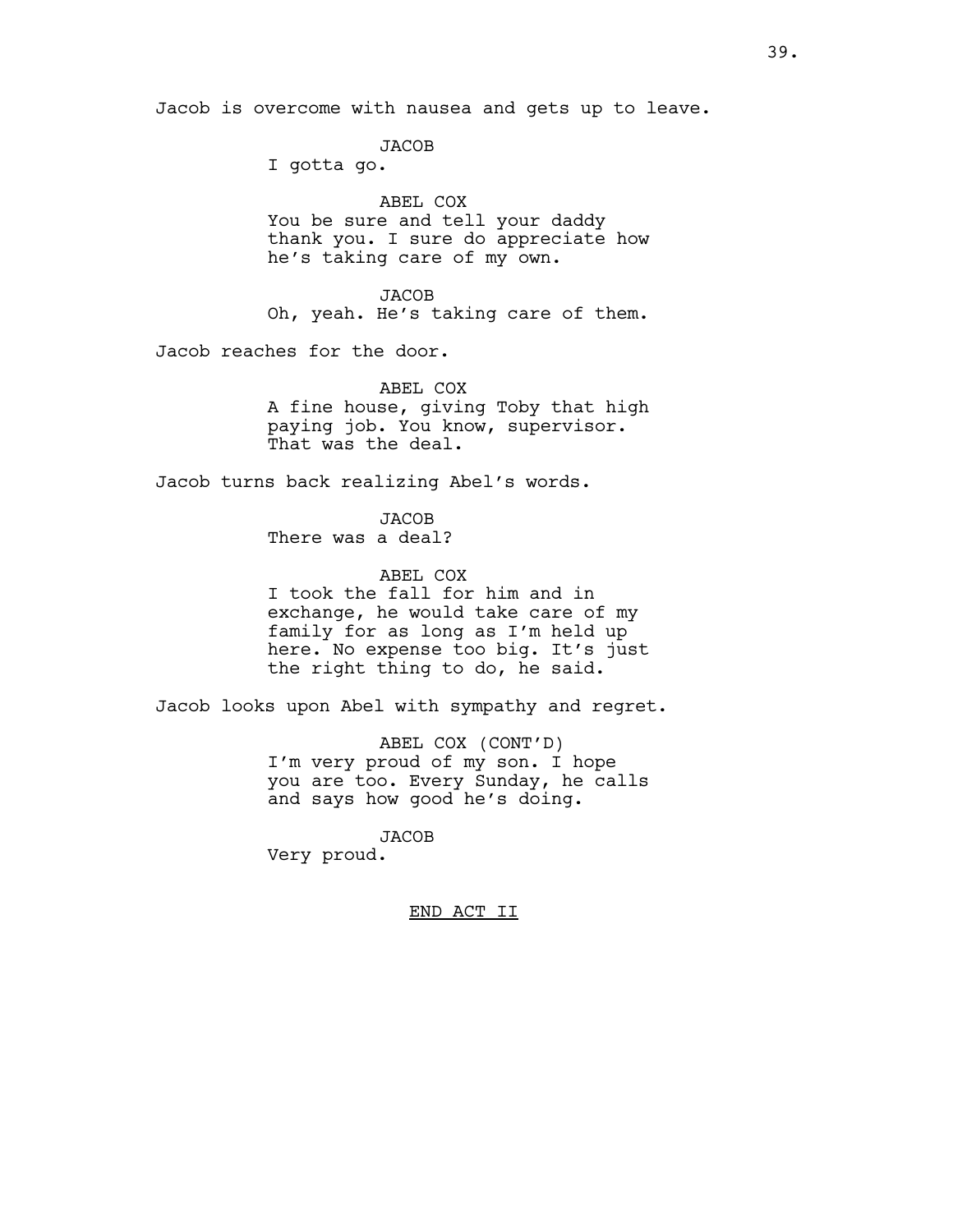EXT. STATE PRISON, MCALESTER - MOMENTS LATER

Jacob grabs on to his car and vomits all over the ground. He gasps for air, collapses on to the running board. He leans against the car and lets the sun wash over him.

> JACOB (V.O.) I can't believe you actually made a deal? I don't need you to clean up--

FLASHBACK...

SUPER: NEW YORK CITY, 1929

EXT. NEW YORK CITY - HUDSON RIVER - DAY

Jacob and Charles near the banks. Jacob is fixed on the sun reflecting on the river as it gently rolls by.

## CHARLES

You don't have a god damn choice. They were going to kill you. If I hadn't paid them off, I'd be taking you home in a coffin, not this way.

JACOB What about Cass? Did you talk with his dad? We gotta make sure he's--

#### CHARLES

Cass will be taken care of. Don't you worry. Now go and pack up.

**JACOB** I ain't going home. Don't you understand? You don't own me.

CHARLES Boy, you forget who you're talking to? That's what I do.

RETURN TO SCENE...

The sunlight blocked. A shadow falls over Jacob. He opens his eyes to see Bryce standing in front of him.

> JACOB What the hell do you want?

BRYCE Git what you come for?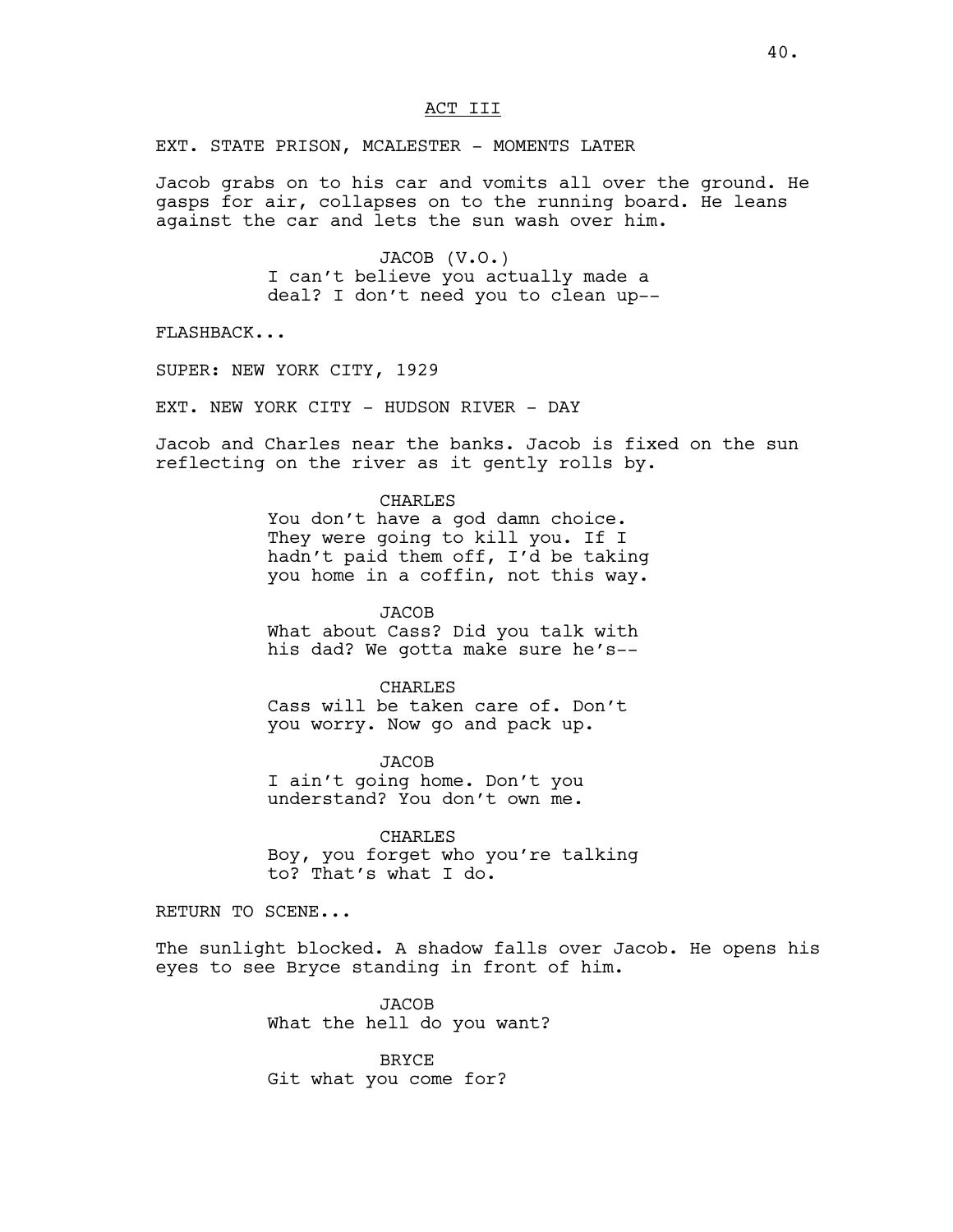JACOB Actually, I got a few questions.

BRYCE You look like you need to eat something. I'm starving.

Bryce reaches his hand out to Jacob.

INT. MCALESTER CAFE - MORNING

Jacob and Bryce sit in a booth. Bryce eats for two as Jacob watches, drinks coffee.

> BRYCE Been doing some learning about you Richlands. You settled during the land run, but did you know you jumped the gun?

> **JACOB** Suppose you're saying this started a long time ago?

Bryce smirks through his family reveal as if he's telling juicy gossip to a friend.

**BRYCE** 

Sooners. Your family snuck in and staked your claim before the starting pistol was even heard.

JACOB We made it possible for the railroad, commercial development--

BRYCE

Your grandfather sells land to the railroad, James Maney, at rock bottom prices. That made the railroad run right through your land. Then, you rape hard working people who need land near the railroad to do business.

## JACOB

There are plenty of other places where people could have settled. Besides, I don't have to justify anything with you.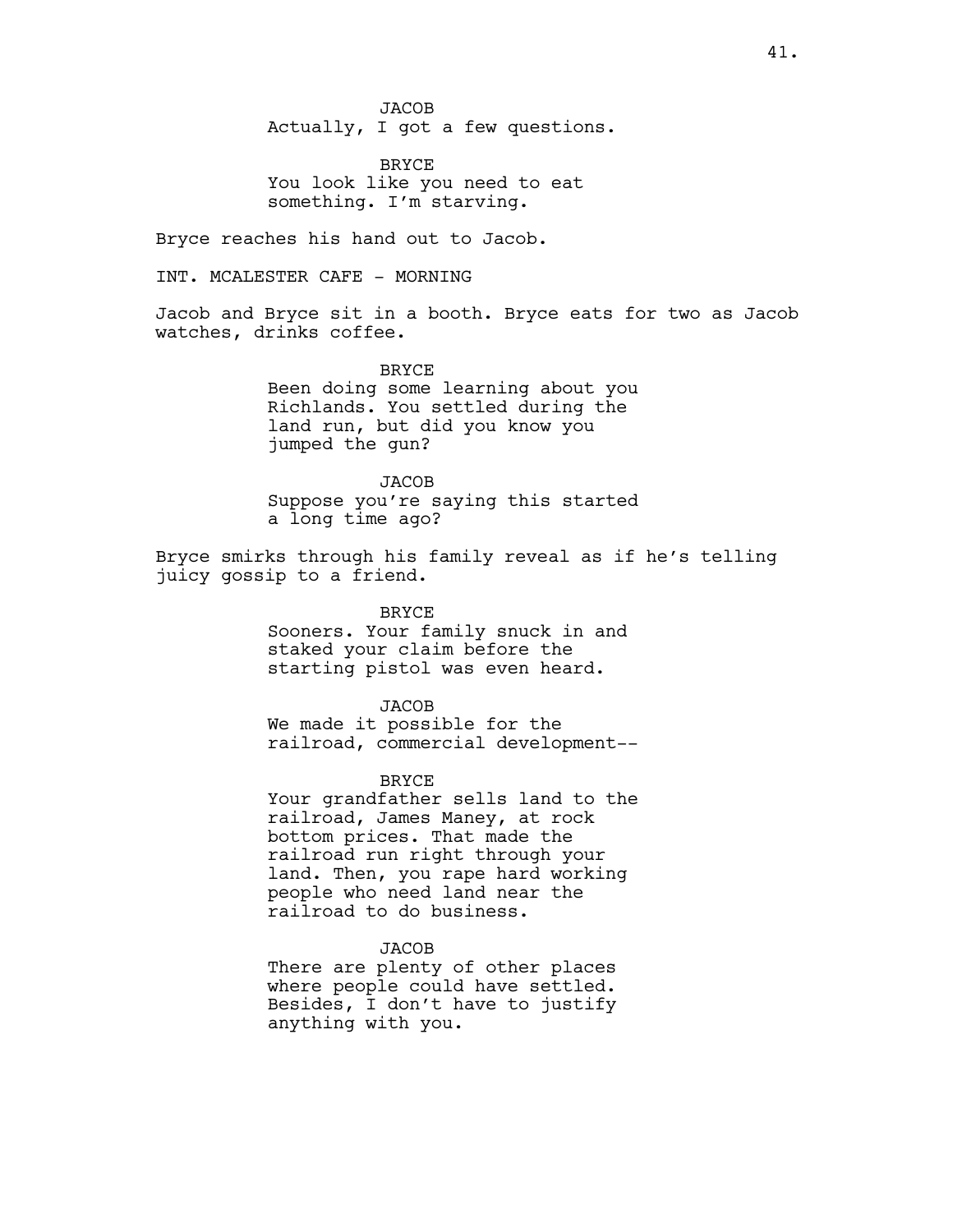BRYCE You probably got more smarts in your little finger than I got all day. But, I got what you ain't.

JACOB (sarcastic) Money?

## **BRYCE**

(not amused) Guts and a will to make things right. Justice. I'm willing to stand up for the little guy. I'm willing to shut stills down before they blow up and send people to jail, or worse, to their graves. You got that inside you?

**JACOB** So, you know it's my father's doin'. Go and get him. You don't need me.

Jacob gets up, drops cash on the table and walks out.

EXT. MCALESTER CAFE - CONTINUOUS

Jacob, deep in thought of his next move, walks down the street on his way back to the prison.

EXT. MCALESTER - MOMENTS LATER

Jacob walks down the highway heading out of town. Bryce breezes by him in his car.

EXT. STATE PRISON, MCALESTER - MOMENTS LATER

Jacob walks up to his car. Bryce sits on the hood chewing on a toothpick.

> BRYCE Don't you want the satisfaction? You can be the good guy here.

## JACOB

Get off my car.

Jacob opens his car door. Bryce jumps down. Jacob gets in as Bryce closes it and leans into the open window.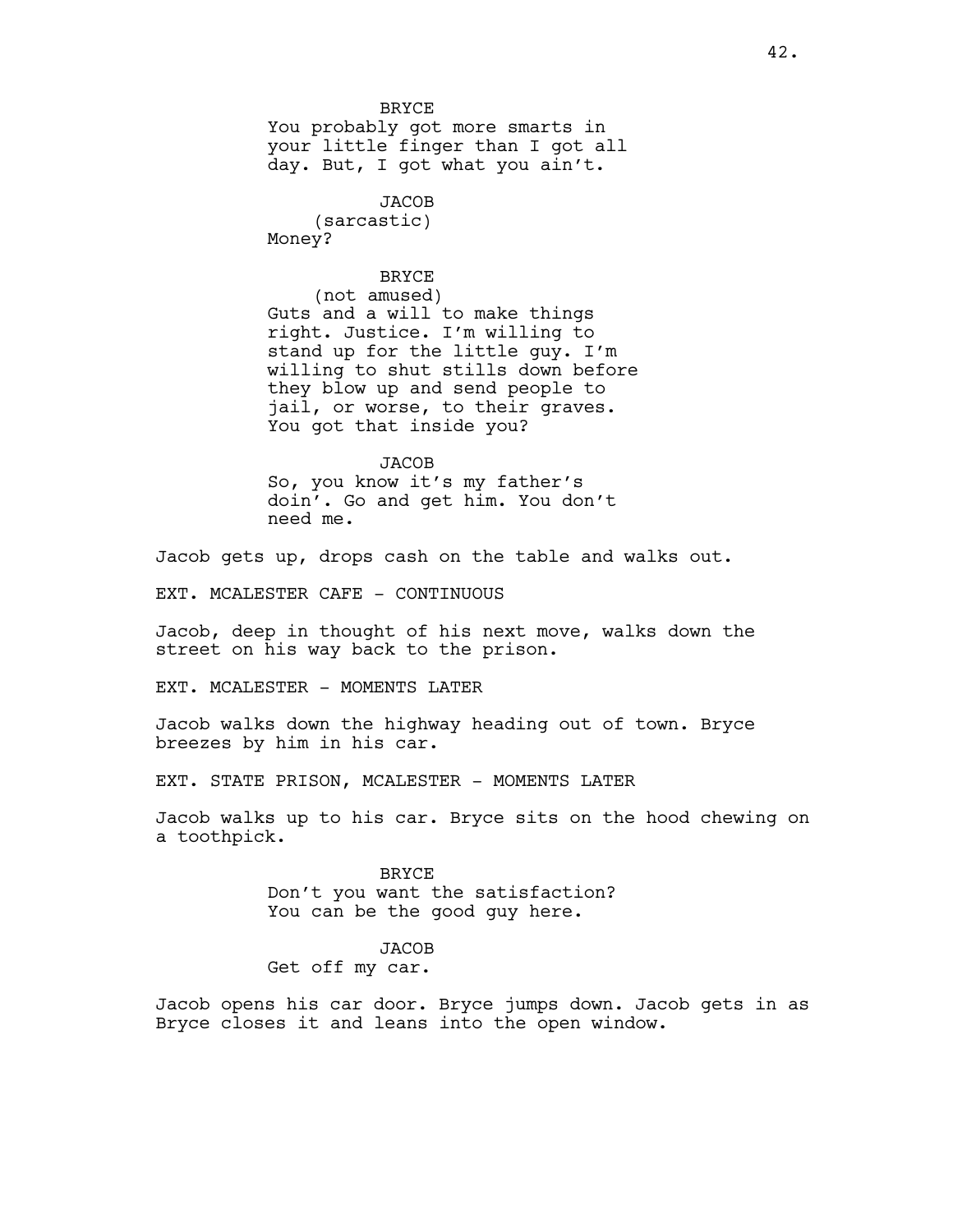#### BRYCE

There is an old Indian saying, "When it comes time to die, be not like those whose hearts are filled with the fear of death. Sing your death song, and die like a hero going home."

JACOB Are you Indian?

BRYCE On my mother's side.

JACOB But, your father's white?

BRYCE Ain't that true for a lot of us?

**JACOB** 

In New York, I got to see a Vaudeville show with Will Rogers. He has a saying, "I have Indian Blood in me. Got just enough white for you to question my honesty!"

BRYCE You ain't got no one else to trust.

Jacob starts up the car and drives off leaving Bryce in a cloud of dust.

EXT. WORKING STILL - DAY

Overgrown brush with deer blinds. A Lookout Man, LEROY (45), crusty, sits in the brush, a rifle perched on his knee.

INT. WORKING STILL - DAY

Tucked behind the makeshift deer blinds are three large VATS, two sitting on open fires, one cold. Tubes of copper wind through the air to tubs. Stacks of glass jars and crates, some empty, some full.

BOBBY JOE (35) and KARL (50) watch the cooking moonshine.

KARL The mash in vat #3 is ready to start cooking.

Karl hands Bobby Joe a five pound flour bag full of herbs.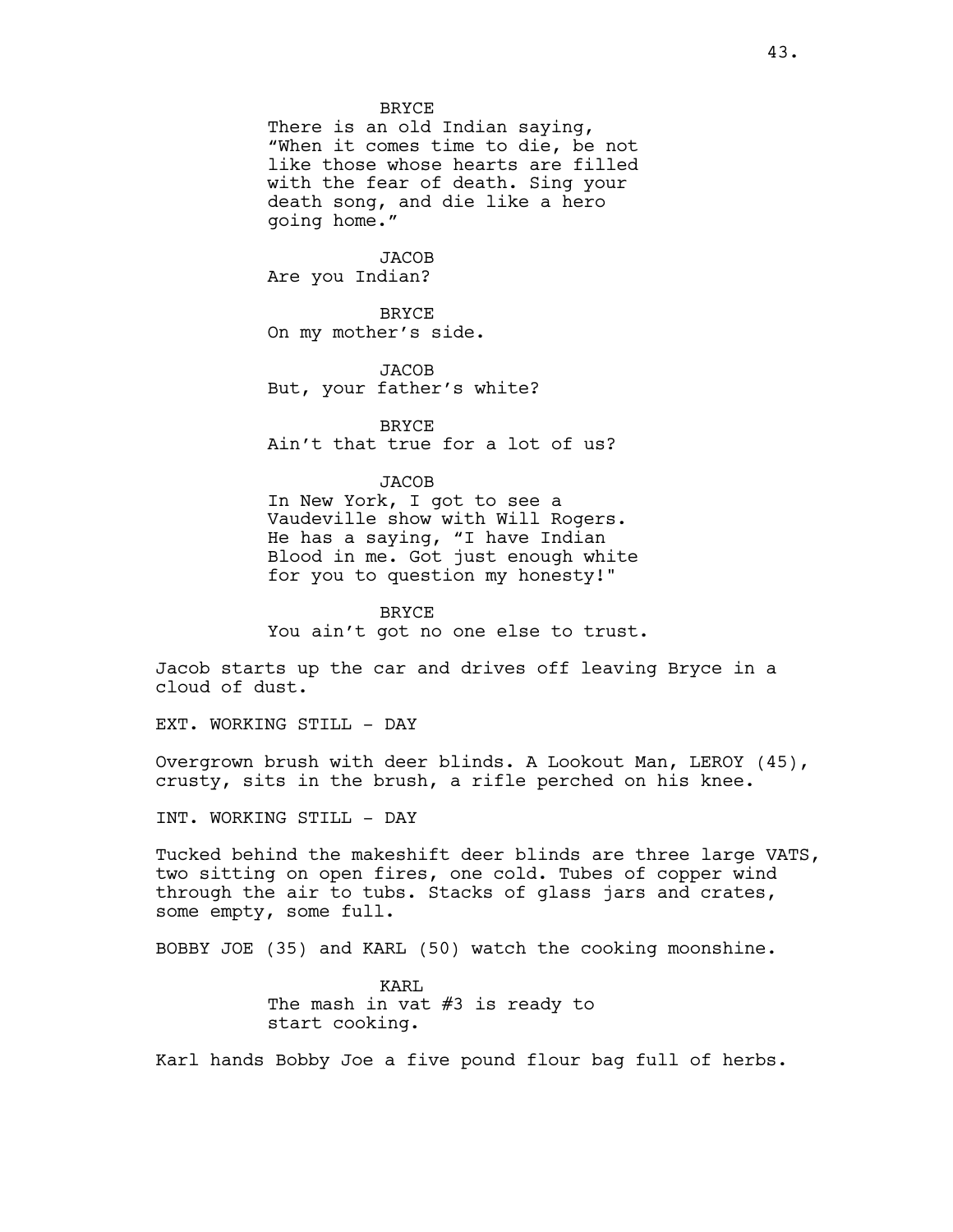KARL (CONT'D) Add this to the mash and then light her up.

BOBBY JOE You ever going to tell me what you put in this to make the shine taste so good?

KARL If I did, then it wouldn't be our secret recipe, now would it? Now mix it in, light the fire. I've got to talk to Mr. Richland.

Bobby Joe watches Karl walk off. When he's out of sight, he opens the bag and hastily pours some of it in a smaller bag. He ties the small bag up and making sure he's not seen, shoves it in a kit bag hanging on a tree.

Bobby Joe takes the rest of the mixture and stirs it into a vat of mash that looks like spoiled oatmeal.

EXT. TRAIN TRACKS - CONTINUOUS

Karl approaches train tracks cutting through the countryside. The hot sun bears down.

Charles stands on the ties of the track looking off down the line. His bottom lip is full of snuff. He spits. He wipes his chin and brow with a handkerchief.

> CHARLES About two hundred miles North is Tulsa. Because of your special mix, even the speakeasies there want our gin, and pay dearly for it.

> KARL Yes, sir. But this still won't keep up with that kind of demand. We ain't big enough.

CHARLES You cook. I'll worry about that.

KARL Actually, I do. Now that my Grandpa is dead, I'm the only one left with the know-how. Don't you forget it.

Charles walks up and puts his hand on Karl's shoulder. With his other hand, he gently pats Karl's face.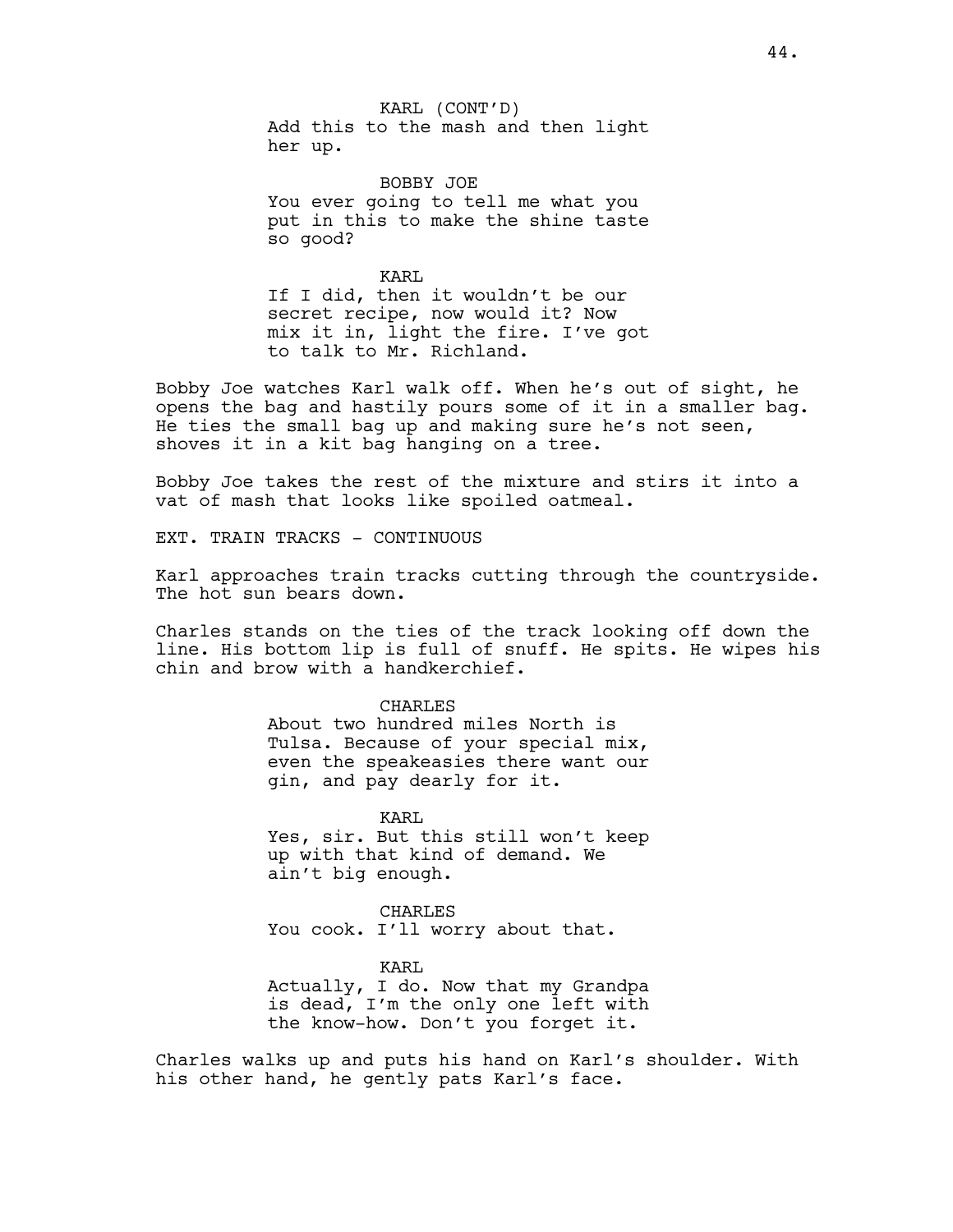CHARLES I was really sorry about your Granddaddy. You ever find his body?

KARL

No, sir.

The pats become harder. Karl winces as the pats become slaps. Karl tries to pull away, but Charles holds tight to his shoulder. Just as blood runs down Karl's face, Charles stops.

> CHARLES There's a trestle just before you enter Chandler. Underneath it, you'll find your granddaddy.

IN THE DISTANCE a train WHISTLE blows.

INT. WORKING STILL - CONTINUOUS

Bobby Joe looks into the distance and sees a TRAIN moving at a slow speed toward Charles and Karl.

Bobby Joe ignites the fire under the vat. He grabs his kit bag and disappears into the brush.

EXT. TRAIN TRACKS - CONTINUOUS

The TRAIN pulls to a stop near Charles.

A thin, wiry man, DURNIN wears a black suit with vest and a western gun belt. He jumps down from an empty box car near the engine. He wears a railroad detective's badge. He approaches Charles with confidence and an edge of anger.

> **CHARLES** You must be Durnin.

DURNIN Where's the delivery? We have a schedule to keep.

CHARLES Karl will show you.

Durnin WHISTLES and FIVE RAILROAD DETECTIVES wearing similar BLACK SUITS jump out of the box car.

INT. APARTMENT - DAY

Jacob sits at the window in his sweat soaked t-shirt and boxers. He smokes a cigarette, blowing the smoke out the window. The curtains move with the air from an oscillating fan on the dresser.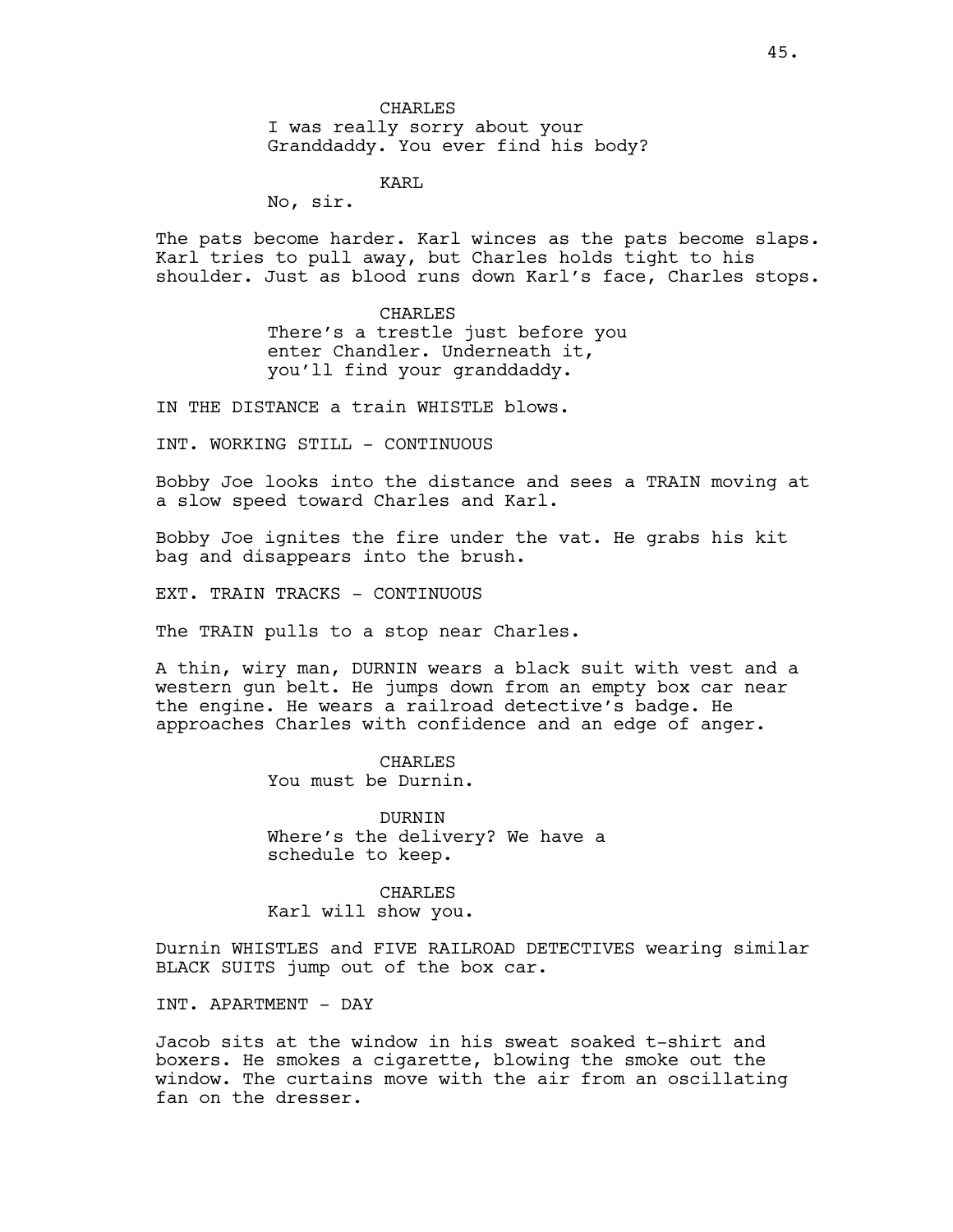Vera sits on the bed in her slip.

VERA When did you start smoking again?

Jacob, lost in thought, takes a final puff and puts the cigarette out in an ashtray on the windowsill.

> **JACOB** How long have you known?

VERA About your dirty habit?

**JACOB** About my father's dirty habits.

Vera moves to a basin of water and soaks a washcloth and puts it on her neck.

> VERA The ice is already melted. I think we can say summer is finally here.

> > JACOB

How long?

VERA Don't remember.

**JACOB** How long have you been in business with him? Toby says--

VERA Plan on keeping him like a pet? Cause, frankly, he scares me. Like the kind of animals that'll turn on you given the chance.

Vera dips the rag in the water again.

JACOB He seems to be the only one that's

honest with me. I know you called the house the other night.

Vera takes the wet cloth and puts it on Jacob's neck.

VERA Sometimes the truth can hurt you. That's the last thing I want to do.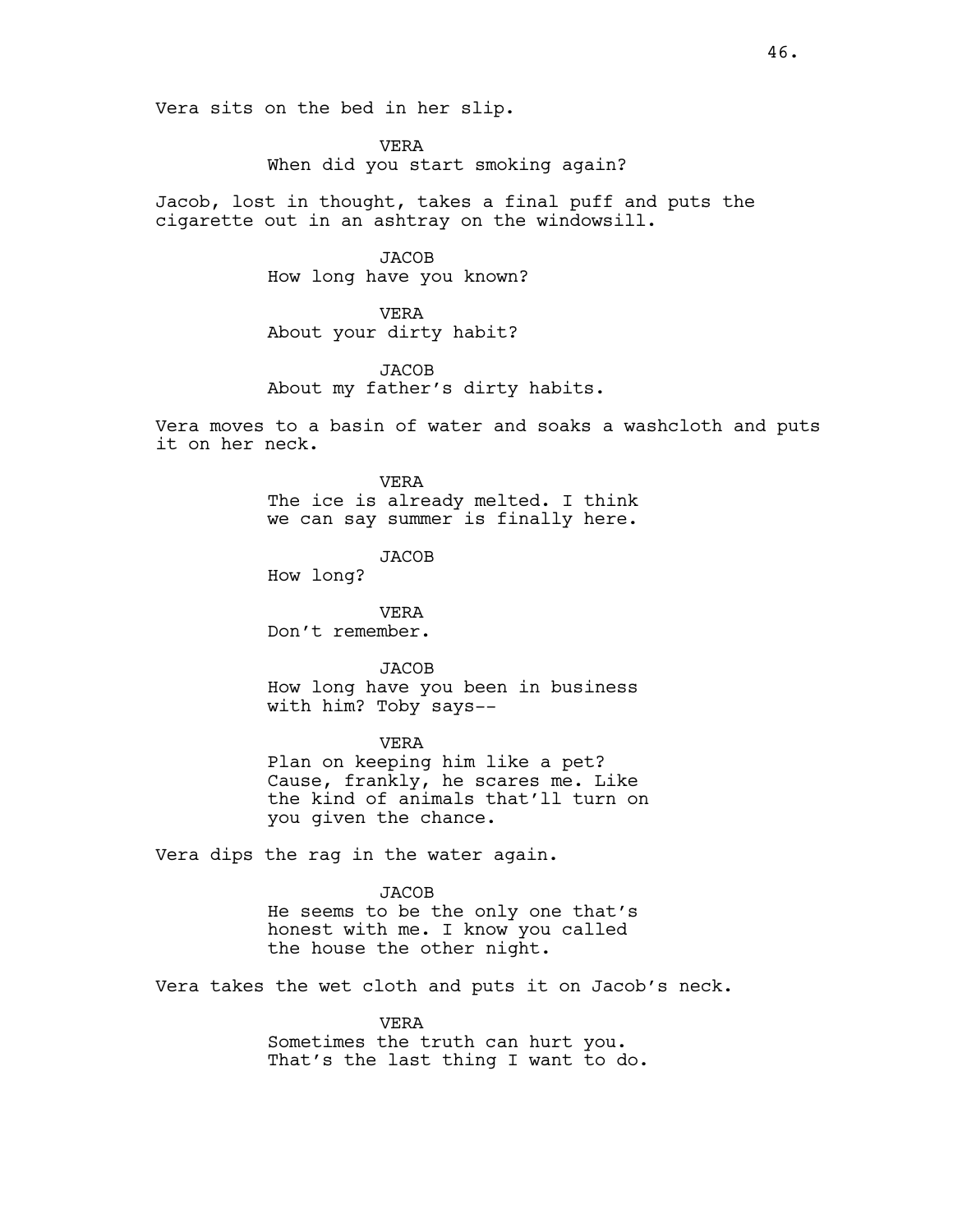**JACOB** Tell me the truth?

VERA You sneak up to my apartment everyday. Most would blush if they knew. How is that honest?

Jacob stands and meets her eye to eye.

JACOB How deep are you in with my father?

VERA When my husband died he left me this place and not a dime to my name. You gonna support me?

Defeated, Jacob grabs his pants.

A KNOCK on the door draws their attention. The door OPENS and Toby stands in the doorway.

> TOBY Ruby told me to come find y'all.

VERA Of course she did.

Toby holds on Jacob for a moment as Jacob gets dressed.

JACOB

Gotta go.

Jacob races out the door and down the hall. Toby follows him with his eyes. Vera notices Toby's gaze.

> VERA (to Toby) You can talk through the door.

Vera slams the door.

INT. APARTMENT HALLWAY

Toby brings his attention back to the apartment door.

TOBY Bobby Joe, he's downstairs.

INT. APARTMENT

Vera pulls on her dress. She looks at herself in the mirror.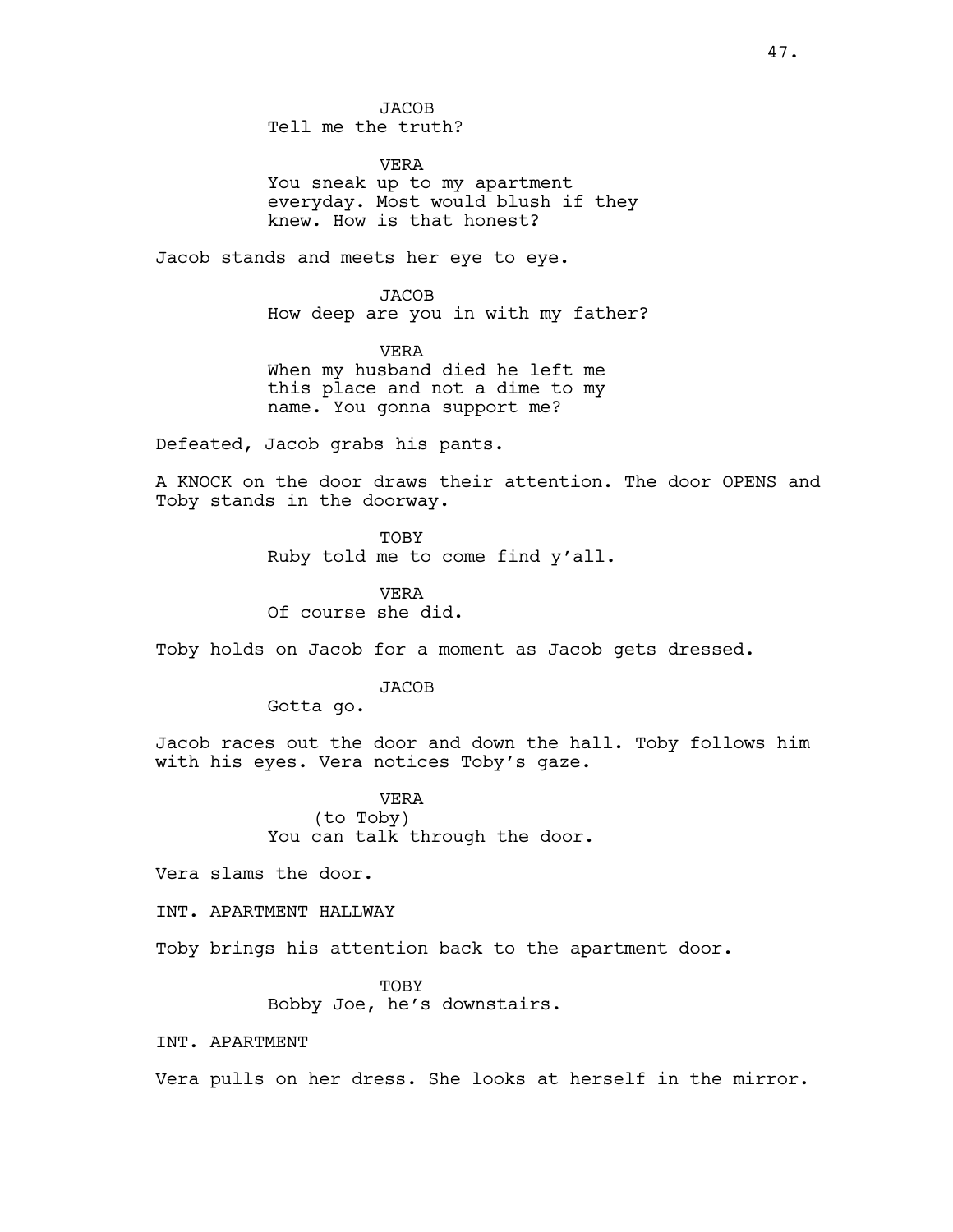Vera runs a brush through her hair, notices the wrinkles on her face. She pulls at her skin to try and bring back ten years. Depressed, she gives up.

# INT. CATTLEMAN'S CAFE KITCHEN - MOMENTS LATER

Vera enters. Toby, leery of Bobby Joe, acts as Guard over him. Vera approaches and waves Toby off. Toby washes dishes, but keeps an eye and ear on the conversation.

> VERA What the hell do you want, Bobby Joe? I ain't got all day.

BOBBY JOE I can't. Not with him in here.

Vera, put out, still obliges and waves Toby out of the room. When Toby's gone, Bobby Joe continues.

> BOBBY JOE (CONT'D) Heard what happened the other night. Reckon Richland is having a time keeping the cops off his back. I came over to tell you that I can make shine as good, no even better than Richland.

> > VERA

Is that so? You trying to take over his business? I don't think he'd like that. Besides, I don't think you have the balls to do it.

BOBBY JOE You just give me a chance with one shipment and you'll see.

VERA You got it here?

BOBBY JOE It's in the truck.

Vera thinks about it.

VERA

Toby!

Toby enters the kitchen.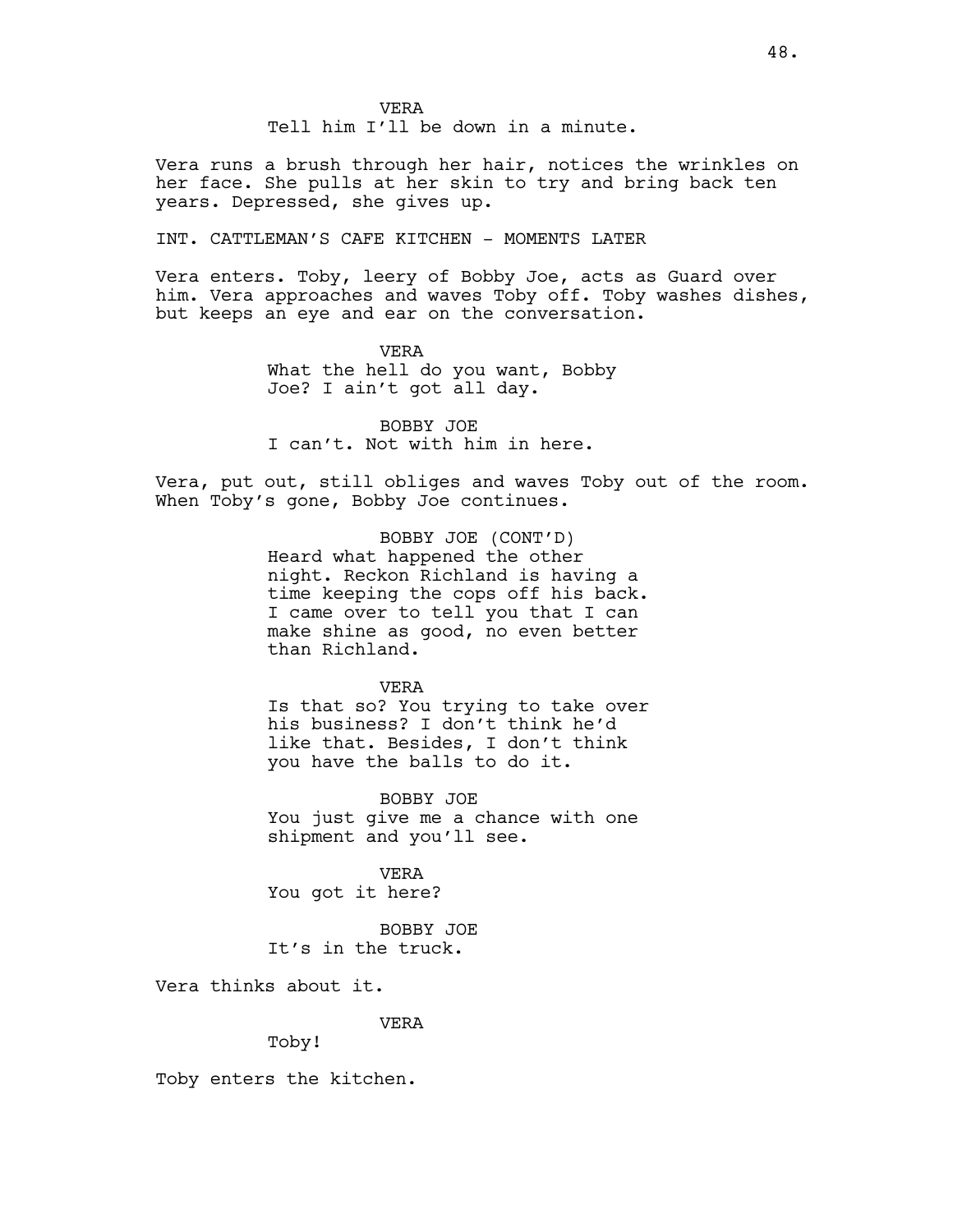VERA (CONT'D) Go help him.

EXT. CATTLEMAN'S CAFE ALLEY - CONTINUOUS

Toby and Bobby Joe approach the back of Bobby Joe's truck. They throw the tarp back revealing a case of moonshine. Toby picks up a bottle.

> TOBY This don't look like Richland bottles.

BOBBY JOE You don't want to mess with me, Toby Cox.

TOBY Shit, like you could--

BOBBY JOE My cousin Wilbert saw you the other night at Overholser Lake.

Toby grabs Bobby Joe and pins him against the building.

TOBY Yeah, what'd the fuck did he see?

BOBBY JOE Saw enough to get you run out of town on a rail. I ain't opposed to tell them what I know.

TOBY I oughta gut you right now.

BOBBY JOE (smug) And if something should happen to me...

Toby, defeated, let's Bobby Joe go.

BOBBY JO So, no one saw nothing, right?

Vera steps into the alley.

VERA You two going to flap your gums all day, or are you gonna bring it in?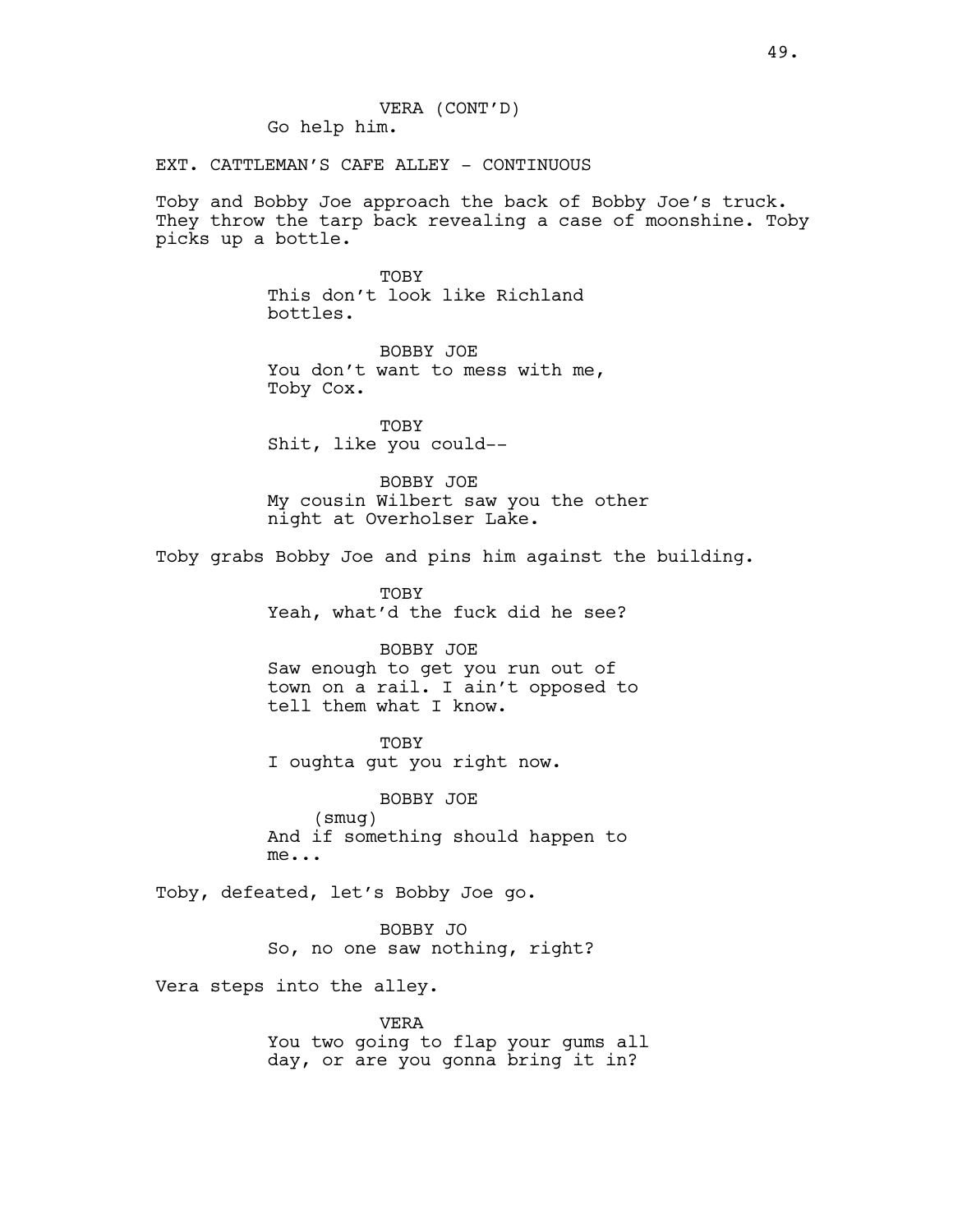EXT. OKLAHOMA CITY POLICE HEADQUARTERS - DAY

A red brick building, PATROLMEN move in and out. PATROL CARS line the curb.

Jacob sits in his car across the street. Sweat drips down his face. He intently watches the front door to the station.

A Patrolman escorts a CRIMINAL toward the front of the building. Jacob overhears...

> CRIMINAL You can't just do this. There'll be consequences. You hear me?

FLASHBACK...

SUPER: NEW YORK CITY, 1929

INT. NEW YORK CITY GARMENT FACTORY - NIGHT

Rows of sewing machines and scraps of material blanket the floor, a working factory, all of the workers are gone.

In the center of the room, FRANK COSTELLO, mobster (40), is flanked by TWO THUGS. One Thug wipes blood from his knuckles with a white handkerchief.

Jacob stands in front of Frank, filled with anger and fear.

COSTELLO I said they'd be consequences. You obviously didn't hear me.

JACOB A lot of people lost their shirt. It was nothing personal.

COSTELLO Look, kid. Your pop took care of you. Why don't you get out of town before you fuck this up.

JACOB I came for Cass. I know he's here.

The Thug looks back to the corner office. He smiles at Jacob.

COSTELLO It wasn't part of the deal. Your pop made that very clear.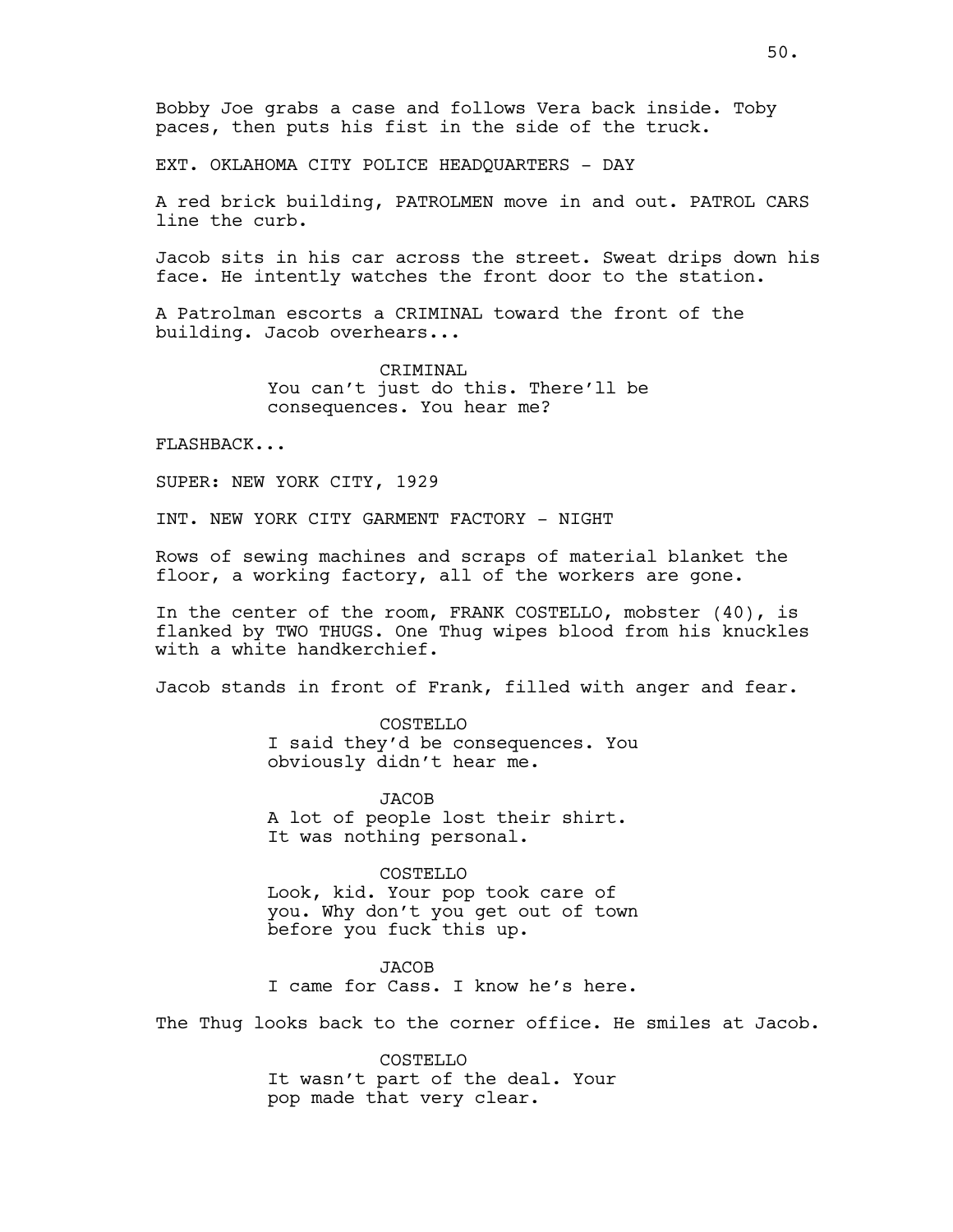JACOB I'll make it part of the deal.

COSTELLO Come on boys. Send the Cleaner. I want this taken care of before the first shift.

Costello and the Thugs head for the door. Jacob runs to the back office.

INT. FACTORY OFFICE - CONTINUOUS

Jacob throws open the door. On the floor lies a bloody unrecognizable Cass. His last breath forces blood to GURGLE from his lips. Jacob, crying, grabs Cass and holds his lifeless body.

BACK TO SCENE...

EXT. POLICE STATION

Jacob snaps to attention as he sees Bryce run out of the building behind Police Chief Jarvis.

> BRYCE Just doing my job.

CHIEF JARVIS Why didn't you run that tip through your Lieutenant before taking it upon yourself to make a damn stupid pursuit through our streets?

BRYCE

I thought--

CHIEF JARVIS You don't think. That's my job. Don't disappoint me again.

Jarvis continues on and jumps in the back of a patrol car. It drives off as Bryce stands stunned and angry.

Jacob drives slowly in front of the building. Bryce sees Jacob drive by. They lock eyes.

Bryce jumps into his patrol car and drives after Jacob.

## END ACT III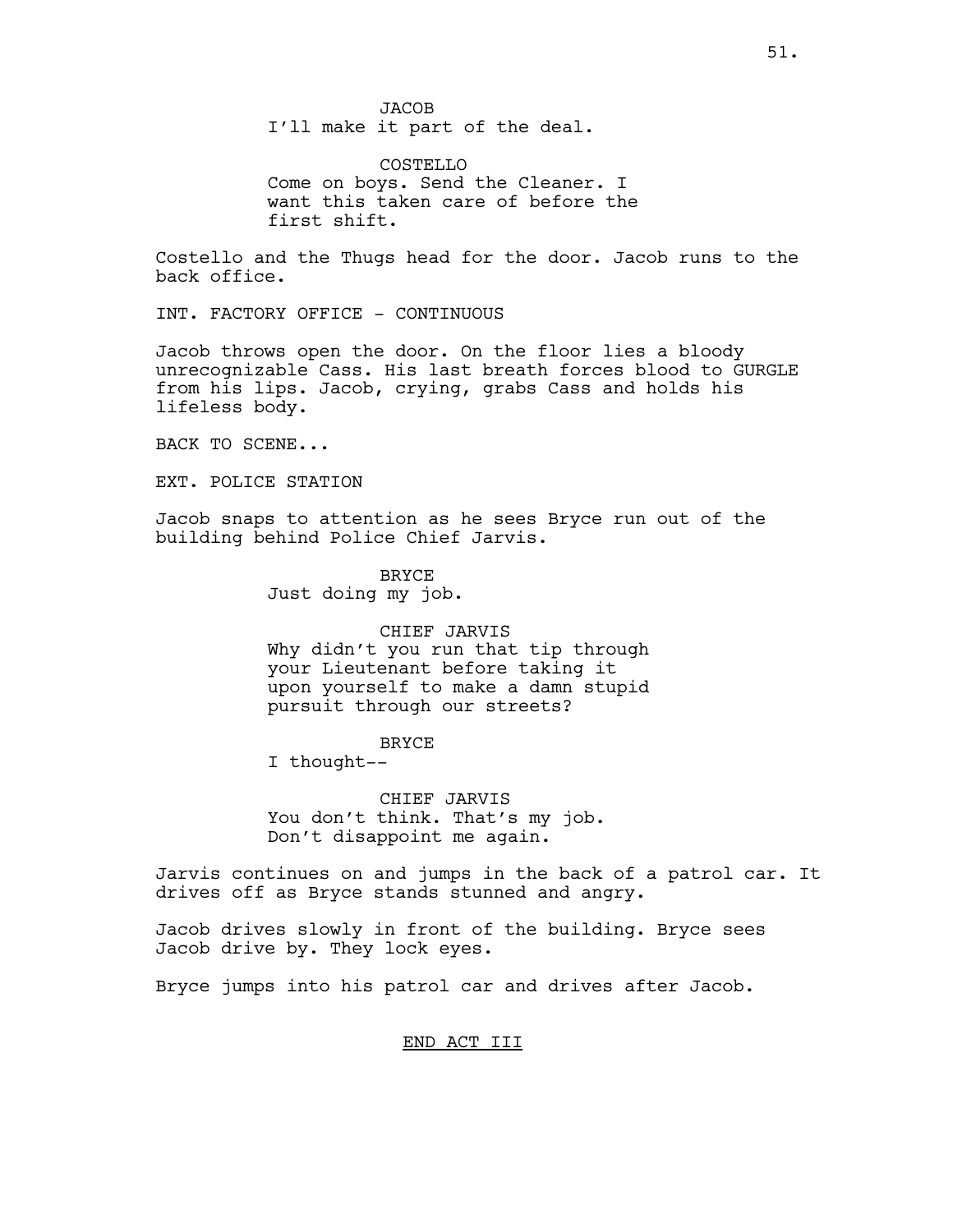EXT. DIRT ROAD - LATER

Bryce moves slowly down the road. He stops at a gate into an open field of dying parched earth and a lost crop of wheat. Bryce takes a chance and pulls through.

EXT. WHEAT FIELD - CONTINUOUS

Bryce follows the ruts that skirt along the wasted field. He looks at the horizon. In the distance - a large tree and Jacob's car. Bryce accelerates and drives toward it.

AT THE TREE Jacob sits on the hood of his car chewing on a stem of parched wheat.

Bryce pulls up under the tree and gets out.

#### JACOB

This is a sign of the times to come. The farms are gonna start dying. We plowed til there's nothing the earth can give.

BRYCE So much for the land owner.

### **JACOB**

We were smart. We invested in cities, building commercial enterprises. We didn't see short term gains in farm land.

BRYCE You bring me out here for a lesson in agriculture?

JACOB You're a man who likes Indian sayin's. Can't seem to get one out of my head.

BRYCE Why don't you stop wasting my time.

## JACOB

It goes, "They have assumed the names and gestures of their enemies, but have held on to their own, secret souls; and in this there is a resistance and an overcoming."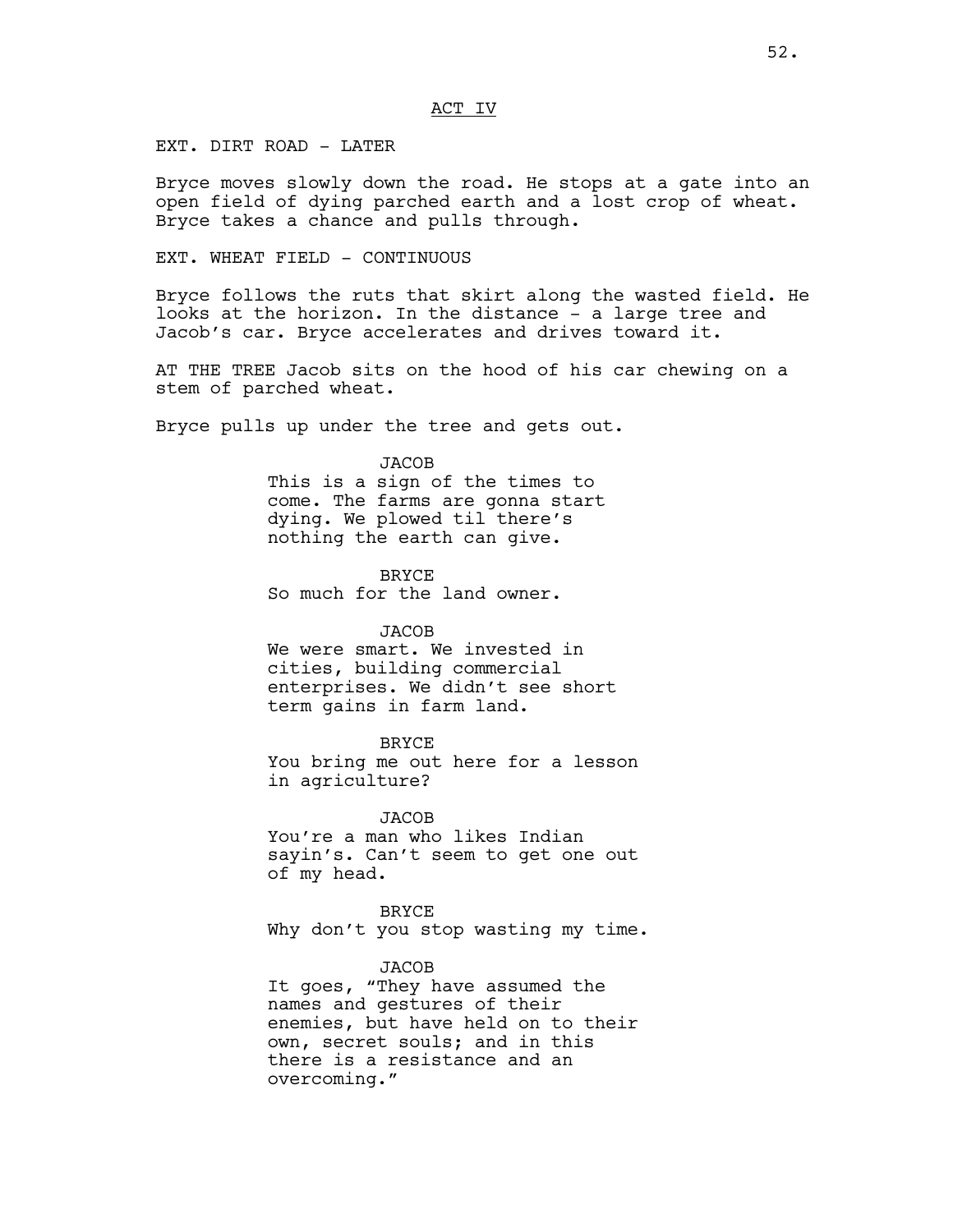### BRYCE

You lost me.

# JACOB

I'm saying the Indians were smart. They would just blend in and figured if they waited long enough we would mess up. Look at this land. They have proved their point.

BRYCE You waiting for your daddy to mess up? May be waitin' a long time.

**JACOB** I'm already inside. I blend in. I can help you and you help me.

BRYCE

I'm listening.

**JACOB** Let's bring down the still. But, there's bigger fish and Charles has them all on his line.

**BRYCE** You hook the fish, and I'll reel'em in.

**JACOB** And then you gut them. You make that happen?

**BRYCE** 

You tell me where the still is and I'll take care of the rest.

Bryce reaches his hand out to Jacob. They shake.

INT. DINER - NIGHT

At the counter Jacob drinks coffee, nurses a cigarette. A SHORT ORDER COOK slings potato hash and dips grits from a pot. A CUSTOMER steps up to the register.

> CUSTOMER (to Waitress) I'm not from these parts. I'm trying to get to Shawnee.

WAITRESS Why, hon it's less than an hour drive. Let me show you.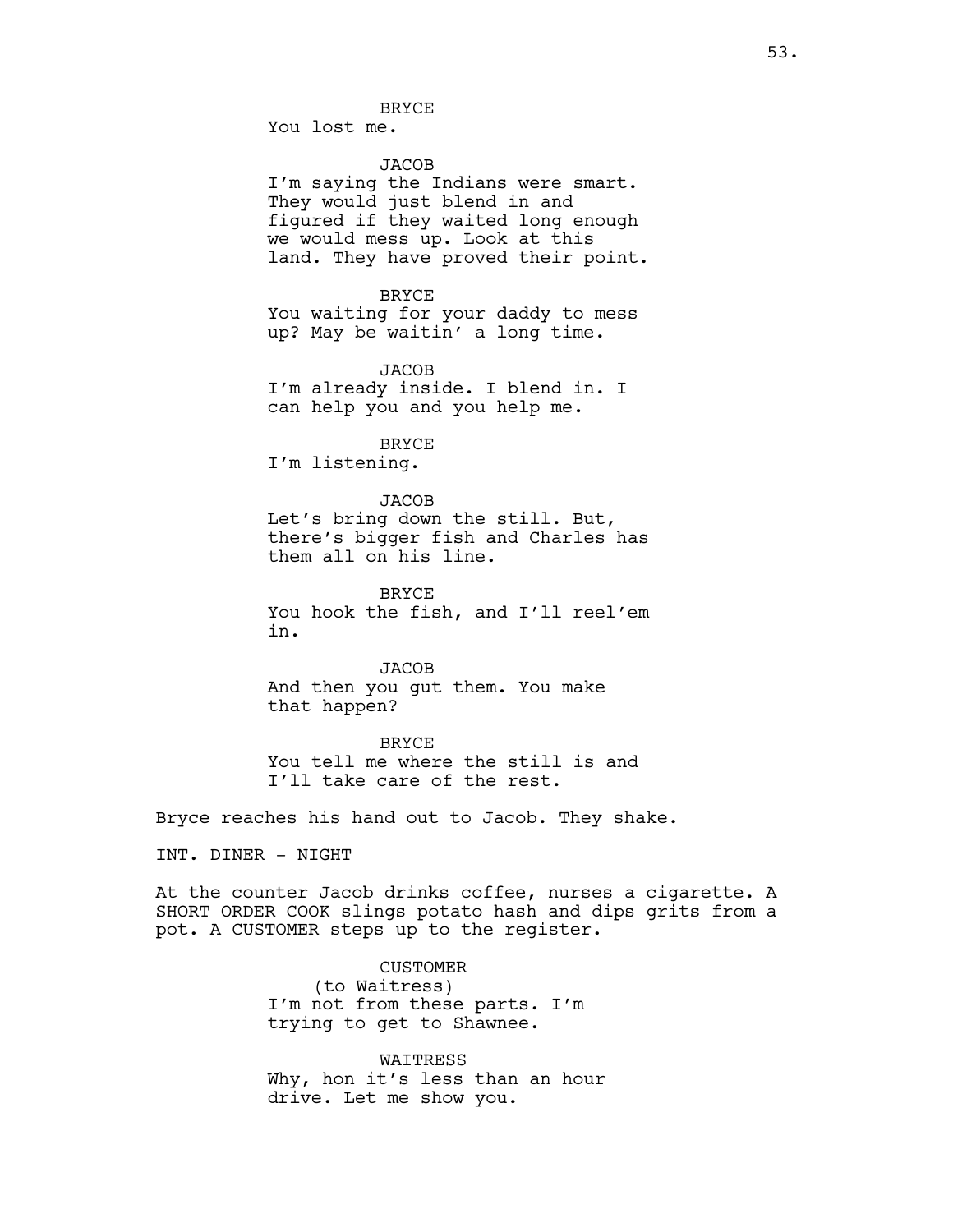The Waitress points to a map hanging behind the register. Jacob follows her finger to the map. Excited, he puts out his cigarette and leaves a dime as he rushes out the door.

INT. RICHLAND HOUSE - CONTINUOUS

The PHONE RINGS. Charles enters the hallway and answers.

CHARLES

Hello.

TOBY (ON PHONE) It's Toby. I got the information.

CHARLES Not on the phone, at the office.

EXT. RICHLAND BUILDING - MOMENTS LATER

Jacob unlocks the door, then looks around the empty street. He enters the dark lobby.

INT. RICHLAND BUILDING - CONTINUOUS

Jacob locks the door and approaches the elevator. He enters and ascends to the tenth floor.

EXT. RICHLAND BUILDING - CONTINUOUS

Toby pulls to the front of the building, waits for Charles.

INT. OFFICE - CONTINUOUS

Jacob turns Charles' desk lamp on. He rummages through Charles' desk drawers.

INT. RICHLAND BUILDING - MOMENTS LATER

Charles and Toby wait for the elevator to descend from the tenth floor.

INT. OFFICE - CONTINUOUS

Jacob flips through bank journals and other documents looking for information on the still.

Outside the office door Jacob hears unrecognizable TALKING in the hallway. He quickly closes the desk drawers, turns off the desk lamp, and ducks under the desk.

The office door OPENS. Toby and Charles enter. Charles turns on an overhead light. They move around to the back side of the desk.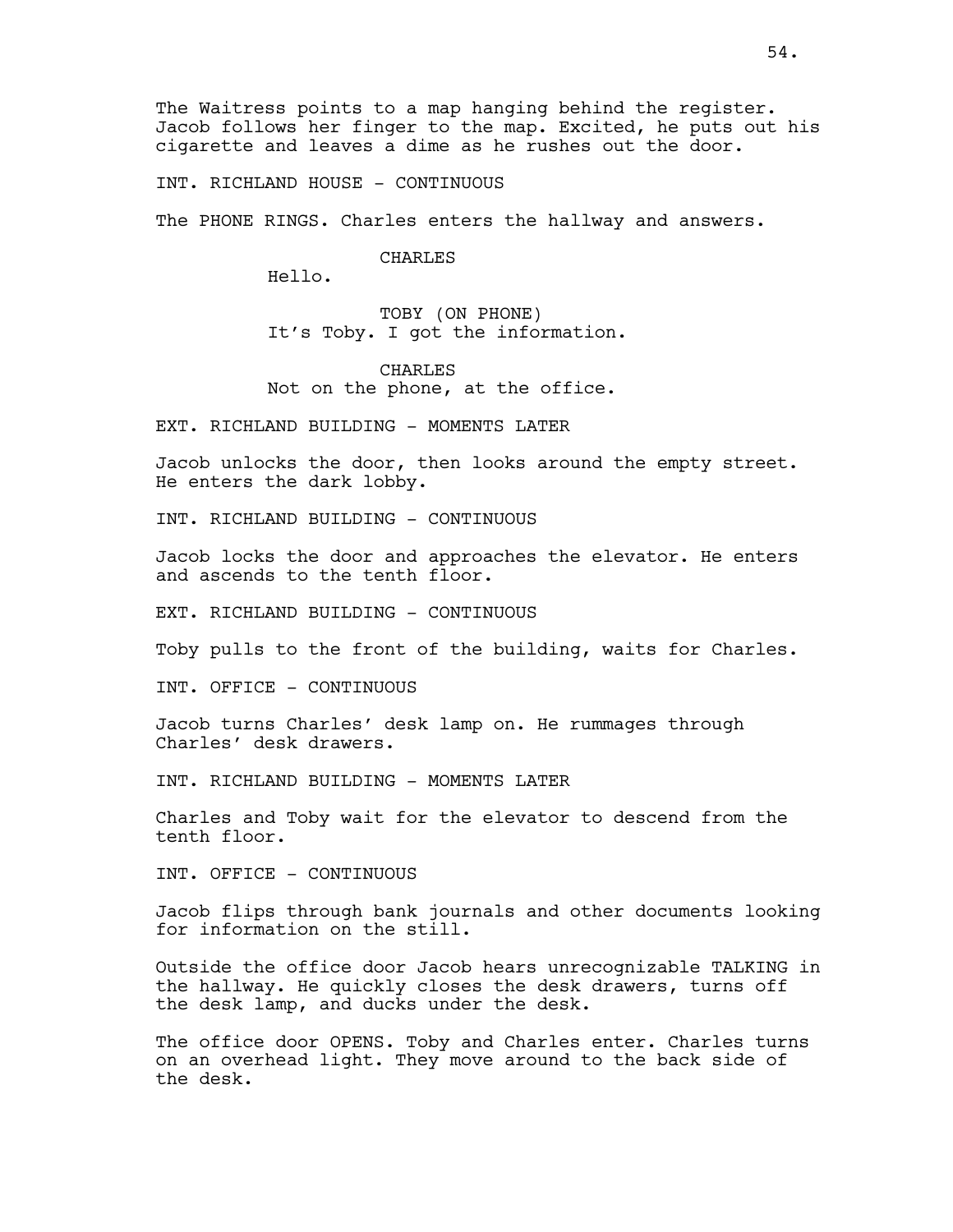UNDER THE DESK Jacob is inches away from their legs.

Charles pulls a rolled map out of a drawer and unrolls it on the desk. It's the Oklahoma map with the delivery locations for the moonshine and the Shawnee still.

> CHARLES Are you sure what you heard?

TOBY Bobby Joe is stealing from you and taking over your deliveries to pocket the money himself.

CHARLES I want you to take care of it.

TOBY He's most likely the one who snitched with the cops.

UNDER THE DESK Jacob listens intently to the conversation.

Charles points to the location of the still on the map.

CHARLES He should be there now. I've got him working with Karl on a new batch. When you get there, tell Karl that "bird dog" sent you. Like you've done before. He'll know what you're there for.

TOBY How do you want me to do it?

CHARLES You remember how you took care of Gordon Poole?

TOBY You want me to dump Bobby Joe in the same place?

CHARLES Nobody has found Gordon yet. As good a place as any.

TOBY I'll take care of it.

Toby reaches for a pencil and paper to write down the location of the still.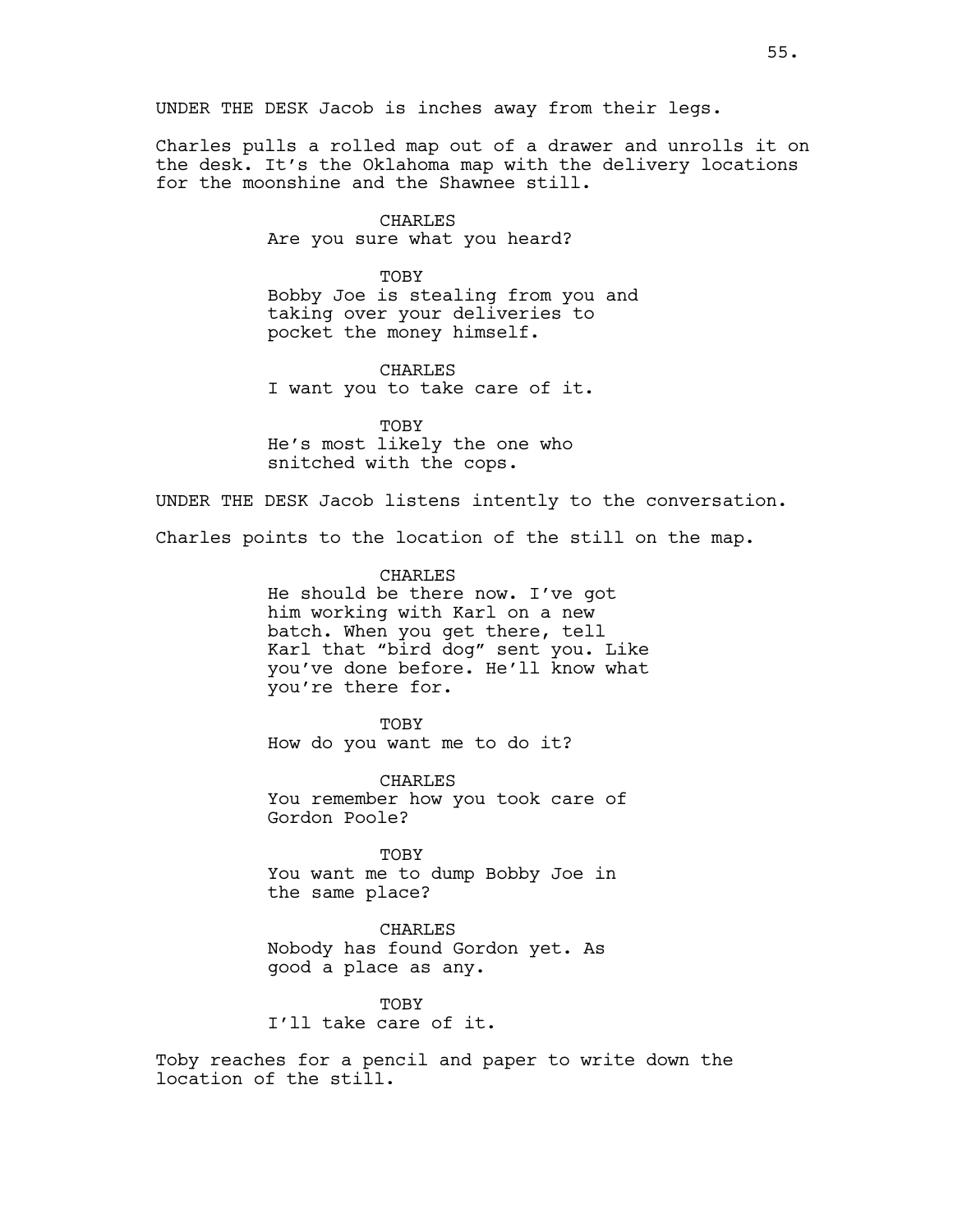When he goes for the pencil it rolls onto the floor. Toby reaches down to pick it up. He notices Jacob and freezes.

UNDER THE DESK Jacob is frozen in fright. He looks at Toby with disappointed eyes.

Toby looks away ashamed. He rises back up to the desk.

CHARLES You going to write down the location? It's not easy--

TOBY (frustrated) I got it! I got it. I can remember where it's at. If you want me to do this tonight, then let's go.

Charles leaves the office into the hall. Toby hesitates.

UNDER THE DESK an angry Jacob grabs Toby's leg to hold him and keep him from leaving.

Toby leans on the desk, stares down at the still's location.

TOBY (CONT'D) (whispering) Gotta let me be.

Toby jerks his leg out of Jacob's grip, moves to the door, turns off the light. From the darkness, quietly...

> JACOB (standing) That's not the Toby I know.

Toby moves to Jacob at the desk.

TOBY Like I said, things have changed.

JACOB Then, they can change again.

Toby leaves, closes the door behind him.

Jacob turns the lamp on and scans the map. The pencil lies next to the still's location now encircled by a pencil's mark. Toby has given him the location.

INT. WORKING STILL - DUSK

As the sun sets, Bobby Joe and Karl check the temperature of the vats and test the condensation flowing from the tubes.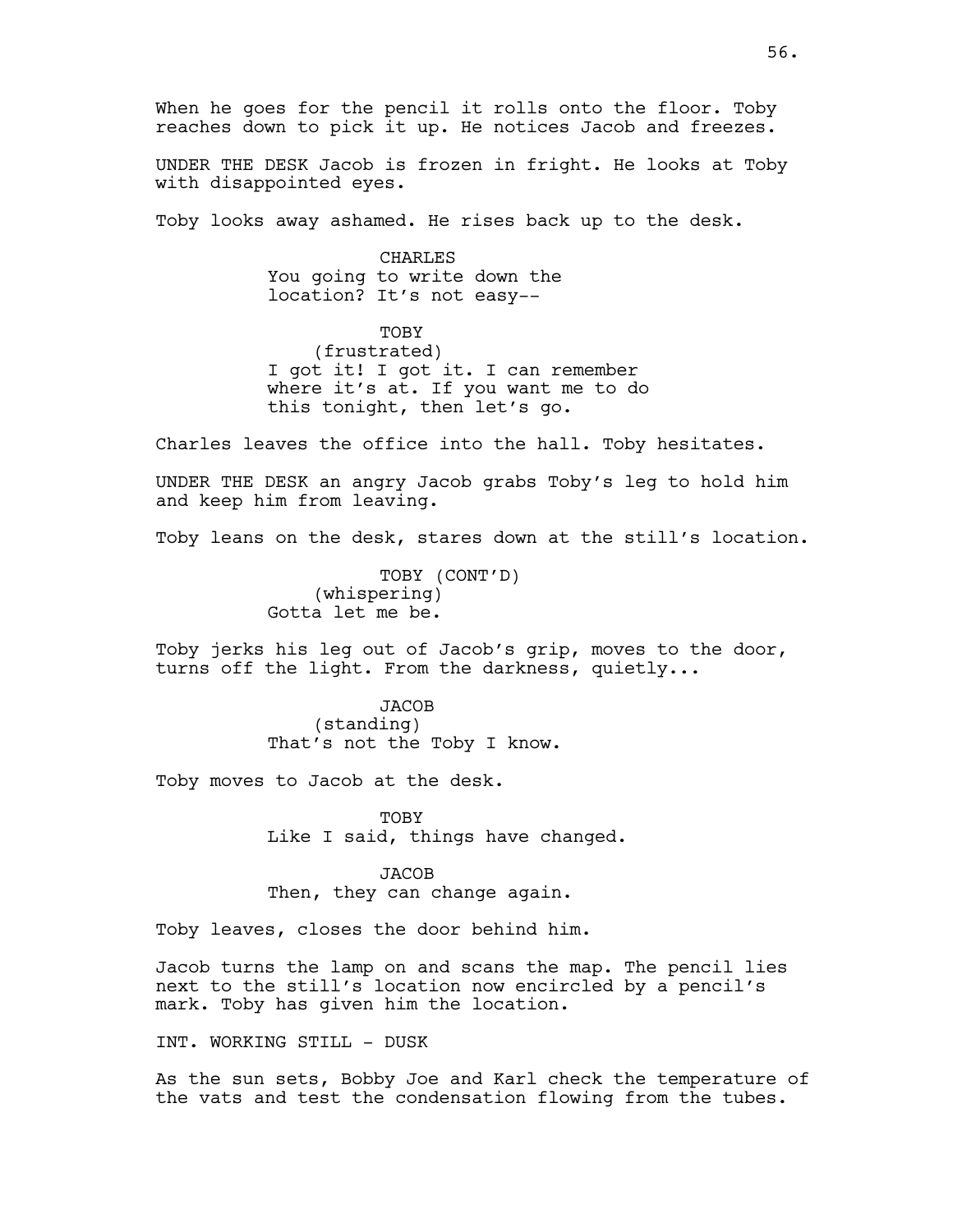EXT. WORKING STILL - CONTINUOUS

Toby approaches Leroy, the look out. Recognizing him, Leroy waves him on. Toby disappears behind the blinds.

INT. WORKING STILL

Focused, Karl stirs mash in one of the vats undeterred.

TOBY

Karl.

KARL You could be in a heap of trouble coming out here.

TOBY Bird dog sent me for Bobby Joe.

Karl comes to a dead stop. Frustrated, Karl throws his mash stirring stick out into the field.

> KARL Damn it! Let's talk out here.

EXT. TRAIN TRACKS - MOMENTS LATER

Karl stares down the tracks while Toby gives him his moment.

Toby looks at his pocket watch. The time is 7:36. The light is nearly out of the sky.

Karl turns to Toby.

KARL I trained him. A good masher is scarce as hen's teeth. Not to mention...

TOBY Mention what, Karl?

KARL Bobby Joe's wife just had a child. You can't go and take--

**TOBY** I hear you Karl, but Richland's fit to be tied. Bobby Joe's stealing from us, from you.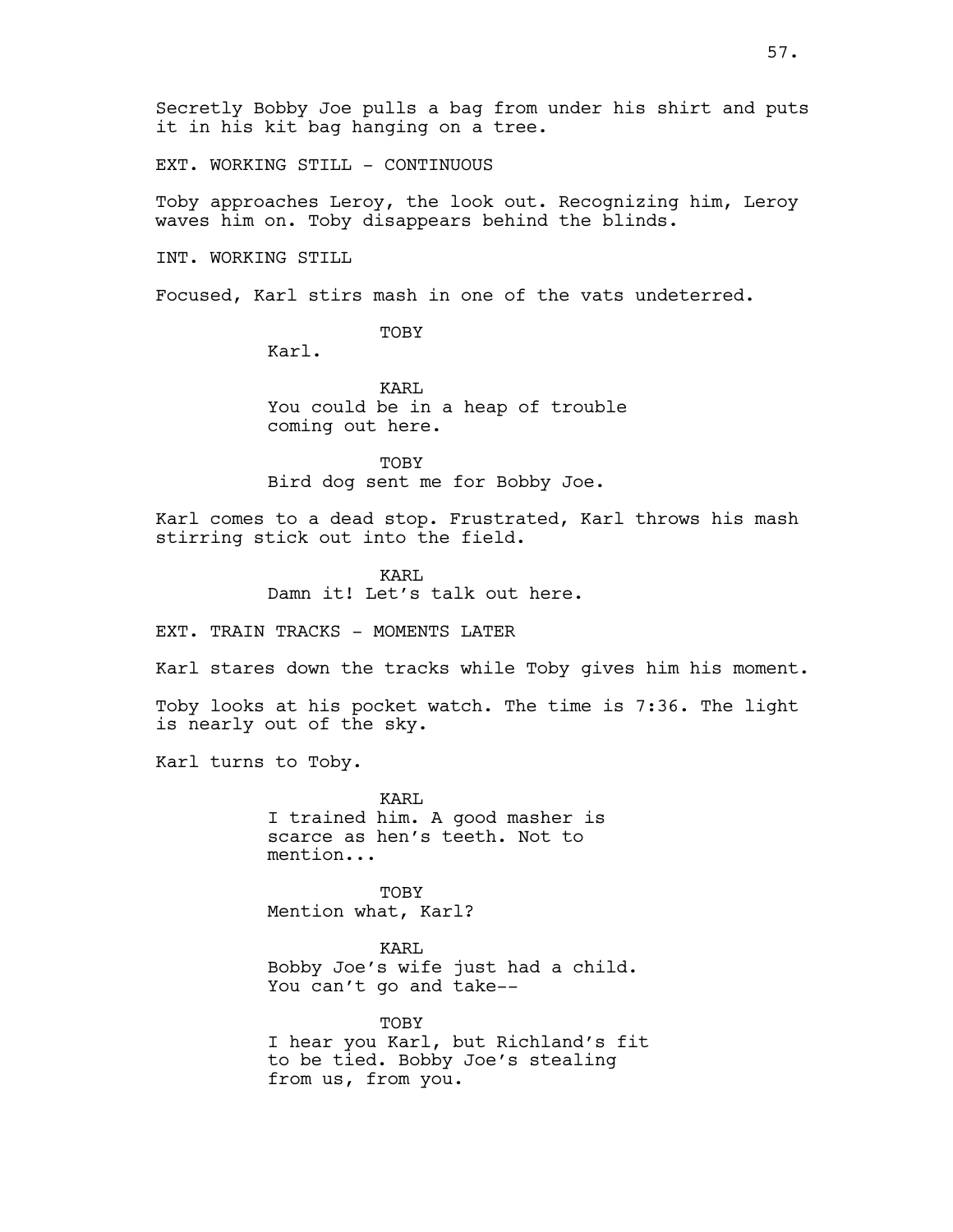KARL Bullshit. He don't have smarts--

TOBY How many mouths are you trying to feed? In no time, you won't be working for Richland. Do you think Bobby Joe is going to need you now that he has your recipe?

KARL He what?!? Hell no.

Karl charges back to the still.

Toby gives Karl distance before he starts after him.

INT. WORKING STILL - MOMENTS LATER

Toby enters to find Karl going through Bobby Joe's things. Bobby Joe grabs him, holds him back.

Karl slugs Bobby Joe in the face. He falls to the ground. Karl grabs the kit bag hanging on the tree. Bobby Joe runs after Karl.

Toby steps in and stops Bobby Joe.

BOBBY JOE Come on, Karl. I can explain.

Karl rips open the kit bag and Karl's secret herbs spill out all over the dirt.

KARL

Why you son of a bitch!

Karl charges Bobby Joe and takes him to the ground. They wrestle in the dirt throwing punches at each other.

Toby steps back.

TOBY Karl, you're doing my job for me.

Finally, Toby pulls Karl off Bobby Joe.

TOBY (CONT'D) Come on. Get back to the mash.

Karl gets up and dusts himself off. He walks up to Toby.

KARL Finish this!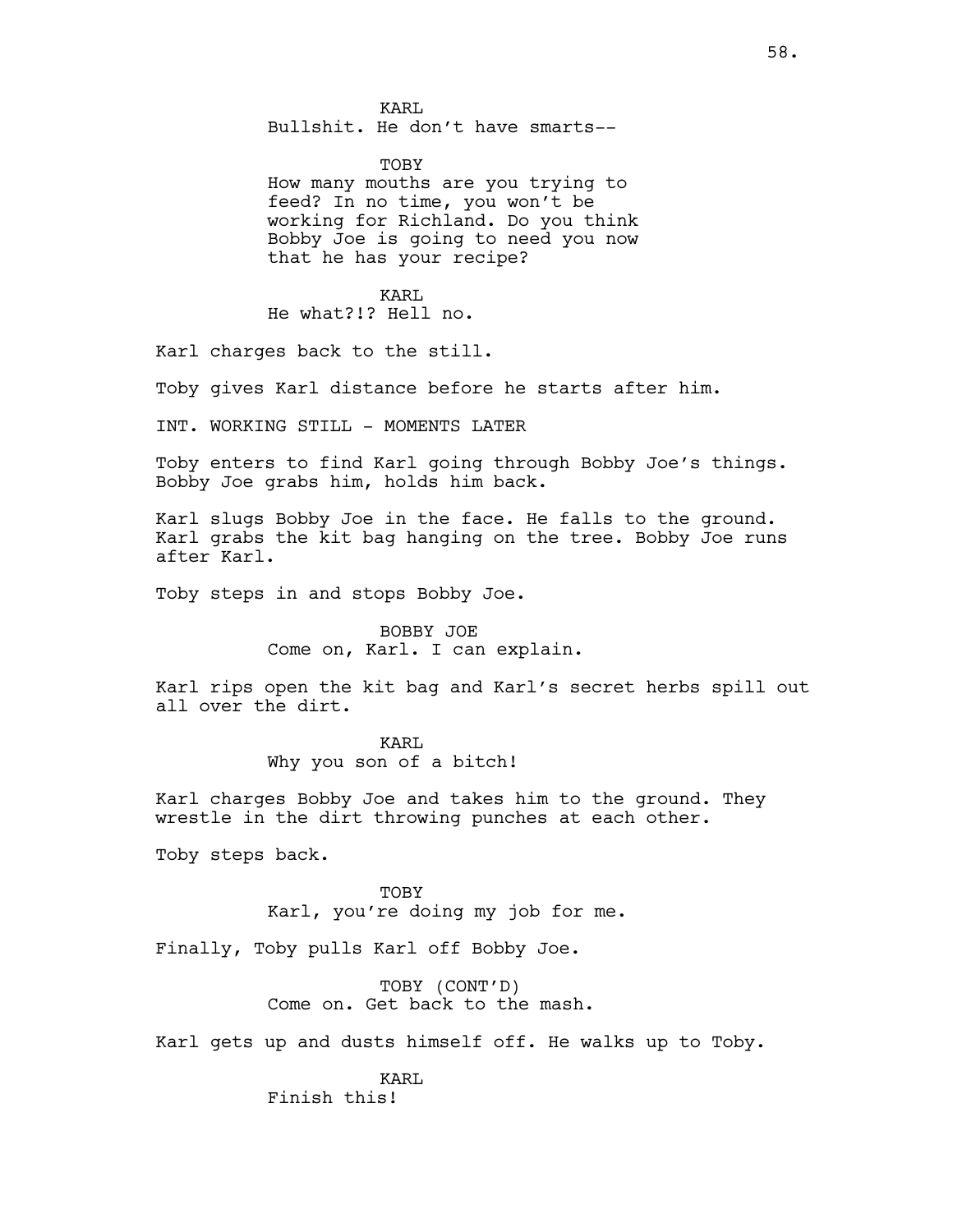BOBBY JOE What? What are you talking about?

TOBY (pulls a pistol) Bobby Joe, let's take a walk.

BOBBY JOE Come on you two. I got a new mouth to feed. You gotta understand.

Toby pulls out his pocket watch. The time is 7:55.

The sky is dark. Only the flames from the fires under the vats and a handful of lanterns give off light.

Toby pushes Bobby Joe out into the darkness with the muzzle of his pistol. He grabs a lantern.

EXT. FIELD - NIGHT

Three patrol cars, headlights off, pull off into the grass. In the distance, the faint flicker of the fires.

Bryce and five PATROLMEN get out of the cars. Bryce looks at his watch. The time is 8:00 p.m.

Bryce waves the other Patrolmen to follow him. They pull their pistols from their holsters and follow close behind.

EXT. CLEARING - CONTINUOUS

In another part of the field, Toby pushes Bobby Joe into the grass. Bobby Joe collapses, blubbering like a baby.

> BOBBY JOE Toby, please. It ain't got be like this. You know I'd never say nothin'? I'd make sure my cousin never says nothing--

> TOBY The lake? Ain't got nothing to do with that. It's all about the gin.

> BOBBY JOE You gotta tell my wife I love her. And my baby, please take the money Miss Vera owes me for the delivery and make sure they get it.

Toby sets the lantern down next to Bobby Joe.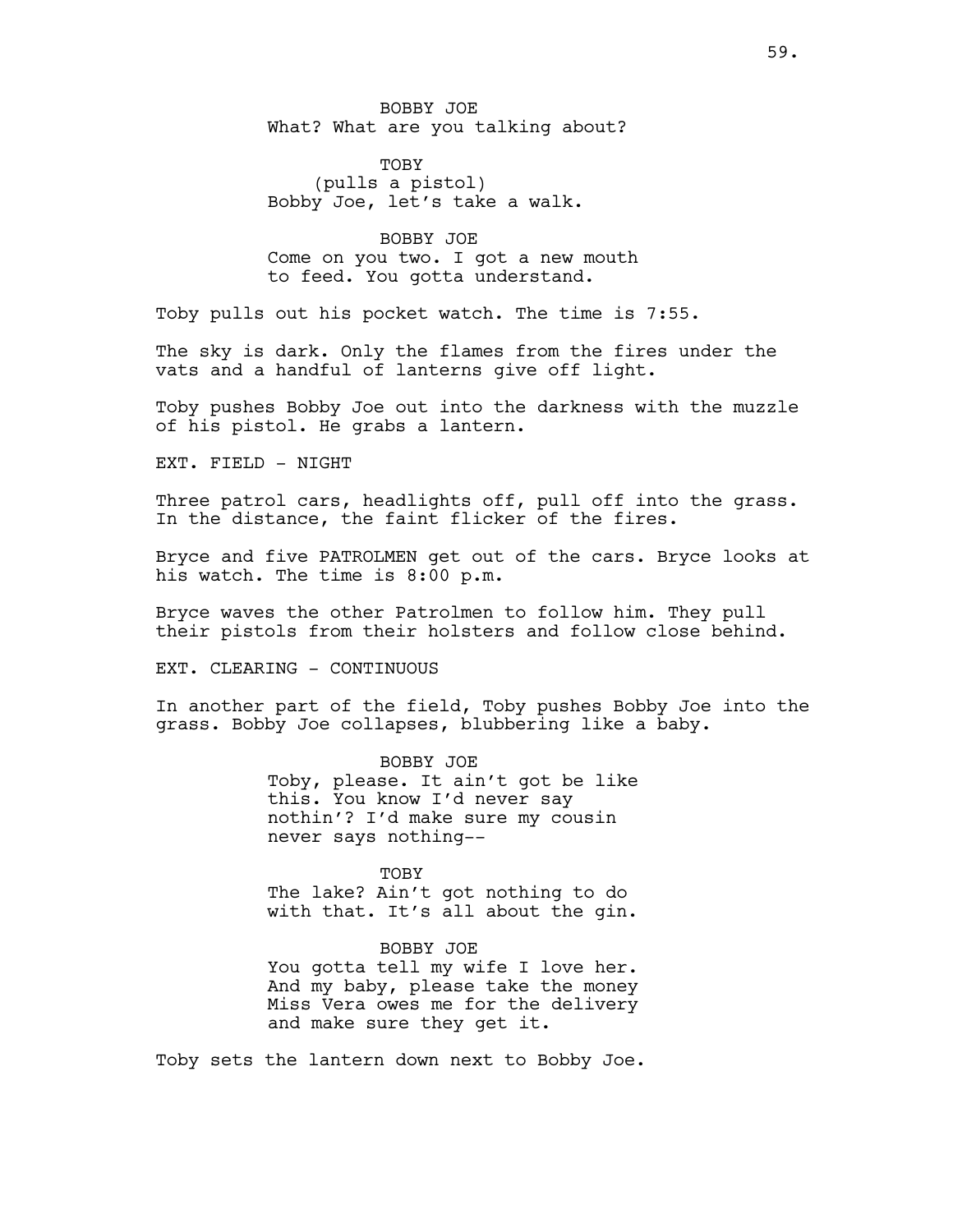TOBY

Grab that lantern and hold it up over your head. I gotta see what I'm aiming at.

Bobby Joe lifts the lantern. His hand shakes. Suddenly, Bobby Joe's pants change color. He's pissed himself.

> TOBY (CONT'D) God damn it! Hold yourself together.

Toby looks at his pocket watch. The time is 8:01 pm.

EXT. DIRT ROAD - CONTINUOUS

Jacob drives, pulls off a dirt road. He looks into the night sky for any faint signs of light. Only stars light the sky. He sits on the running board and waits.

INT. APARTMENT - LATER

Vera sits on the chair in her slip looking out the window. The street is quiet except for a car pulling up to the cafe.

Vera looks down. A YOUNG COUPLE walks arm in arm down the sidewalk. In love, they whisper to each other and laugh.

Vera pulls back in and looks at the clock. The time is 8:21. Jacob isn't coming, she gets dressed.

Vera looks at herself in the mirror, picks up the brush. She stops before putting it through her hair. Walks out of the apartment, turns off the light.

CROSS CUT TO:

EXT. WORKING STILL - CONTINUOUS

Leroy hears a twig SNAP, raises his rifle and aims it in the darkness. He moves left then right, waits.

Out of the black, a Patrolman steps up and grabs the rifle. Bryce raises his pistol and hits Leroy over the head. He falls to the ground.

EXT. CLEARING

Bobby Joe sits on his knees with his head bowed and the lantern still in his outstretched hand shaking.

Toby holds the muzzle of the pistol to Bobby Joe's head. He looks back toward the still. He sees shadows and movement. He pulls the gun back.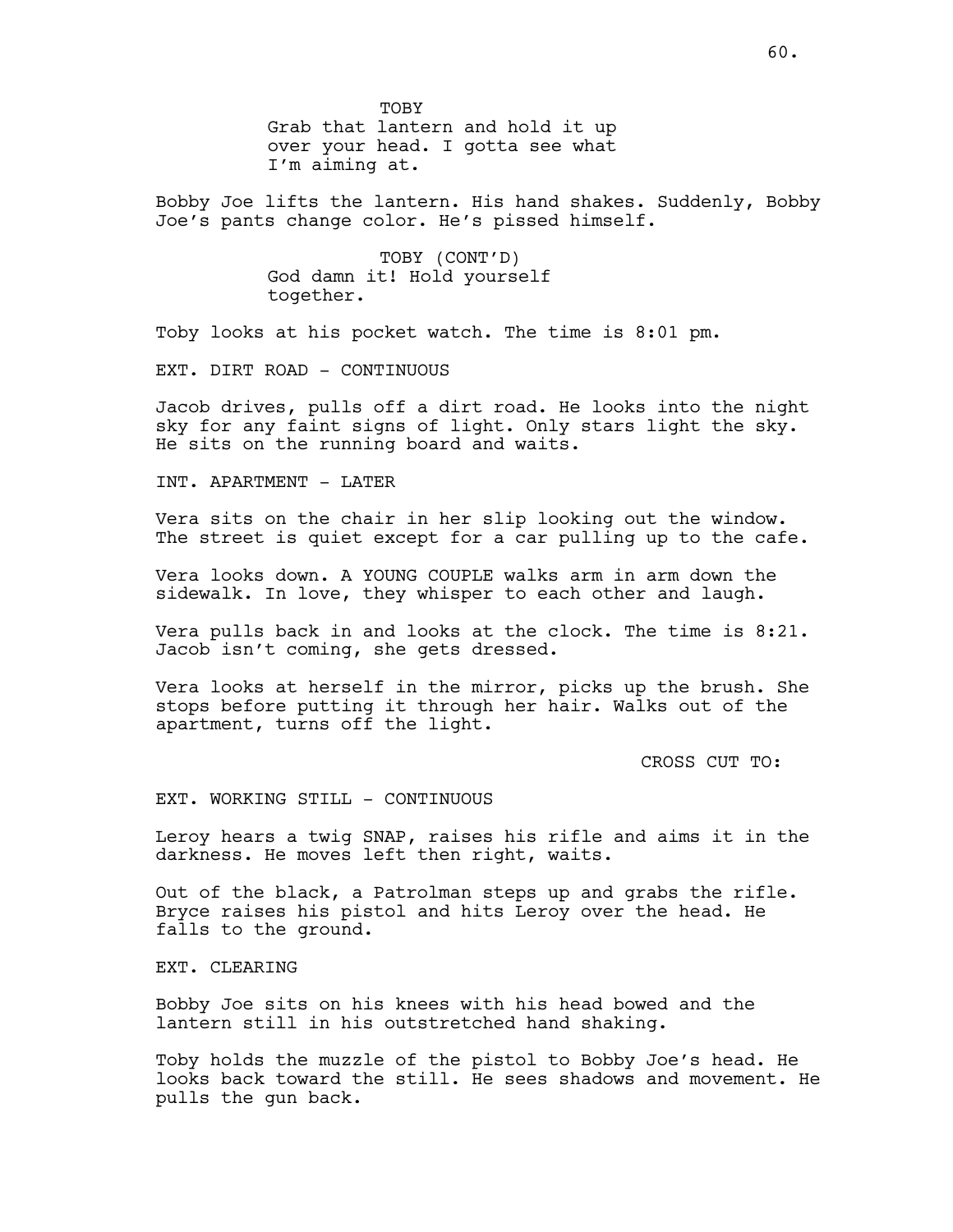Bobby Joe squeezes his eyes tight. His lips move to the mumbles of a desperate PRAYER. Bobby Joe opens his eyes slowly. Toby is gone. He looks around the dark field. He jumps up, runs into the dark.

INT. WORKING STILL - CONTINUOUS

A Patrolman handcuffs Leroy while another cuffs Karl.

Bryce takes a stick, wraps it in a cloth, soaks it with moonshine, then lights it on fire. Bryce torches the place kicking over vats and smashing bottles.

EXT. DIRT ROAD

From his car, Jacob watches the flames of the still lap up on the horizon. The distant POPS AND CRASHES of exploding vats and bottles bring a smile to his face. He drives off into the night.

INT. RICHLAND DINING ROOM - NIGHT

Charles, Iris, and Shelby sit at the dining room table. They quietly pick at their dinner. Iris looks over at the empty place setting, Toby's seat.

Charles cuts his meat. He stops suddenly when the hall clock CHIMES 9:00. He waits. When the final CHIME ends, he places his knife and fork down. He waits. The phone RINGS.

Charles gets up and answers the phone. Iris finishes her dinner. Shelby watches Charles with interest.

INT. HALLWAY - CONTINUOUS

Charles picks up the phone.

CHARLES Is it done?

CHIEF JARVIS (ON PHONE) Like a damn celebration. You know, I can't release any of them.

CHARLES I'll send Kerns for Karl tomorrow. You can have the other one. Keep celebrating. I want all y'all to think we're out of business.

Charles hangs up the phone very satisfied with the result.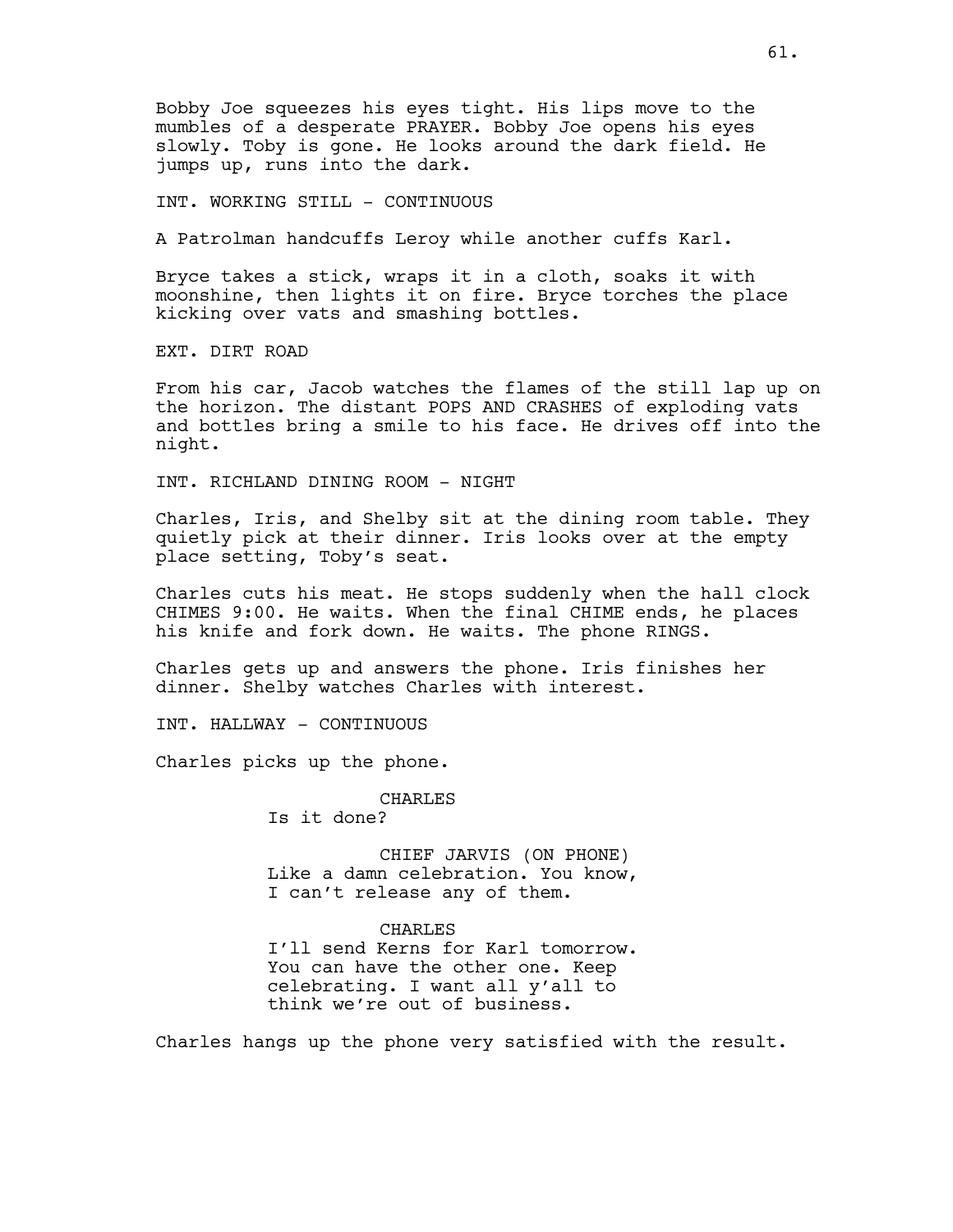INT. DINER - LATER THAT NIGHT

Toby sits at the counter eating alone.

The bell above the Diner's door RINGS.

Jacob walks up and sits next to him.

TOBY I guess change is possible. Not everyone's going to take to it.

**JACOB** Heard things about you. Rather not know right now. You okay with that?

The bell above the door RINGS.

Bryce enters. He approaches and shouts out to the WAITRESS.

BRYCE I'll take a coffee to go.

Bryce, Jacob, and Toby avoid eye contact.

BRYCE (CONT'D) It's been a good night.

**JACOB** (points to Toby) It has been a very good night.

FADE TO BLACK. THEN...

EXT. FIELD - NIGHT

Bobby Joe stands in the glow of torches. He shades his eyes from the glare of the fire.

Railroad Detective Durnin and two other Railroad Detectives hold guns on Bobby Joe. In the darkness behind Bobby Joe, the SCREECH of metal on metal. Bobby Joe turns around and looks into the blackness, then back to Durnin.

> BOBBY JOE I gave you Richland's recipe. Ain't that enough? You don't gotta do this? I'll work for you.

From the darkness, "Irish" Maney emerges and places his hand on Bobby Joe's shoulder.